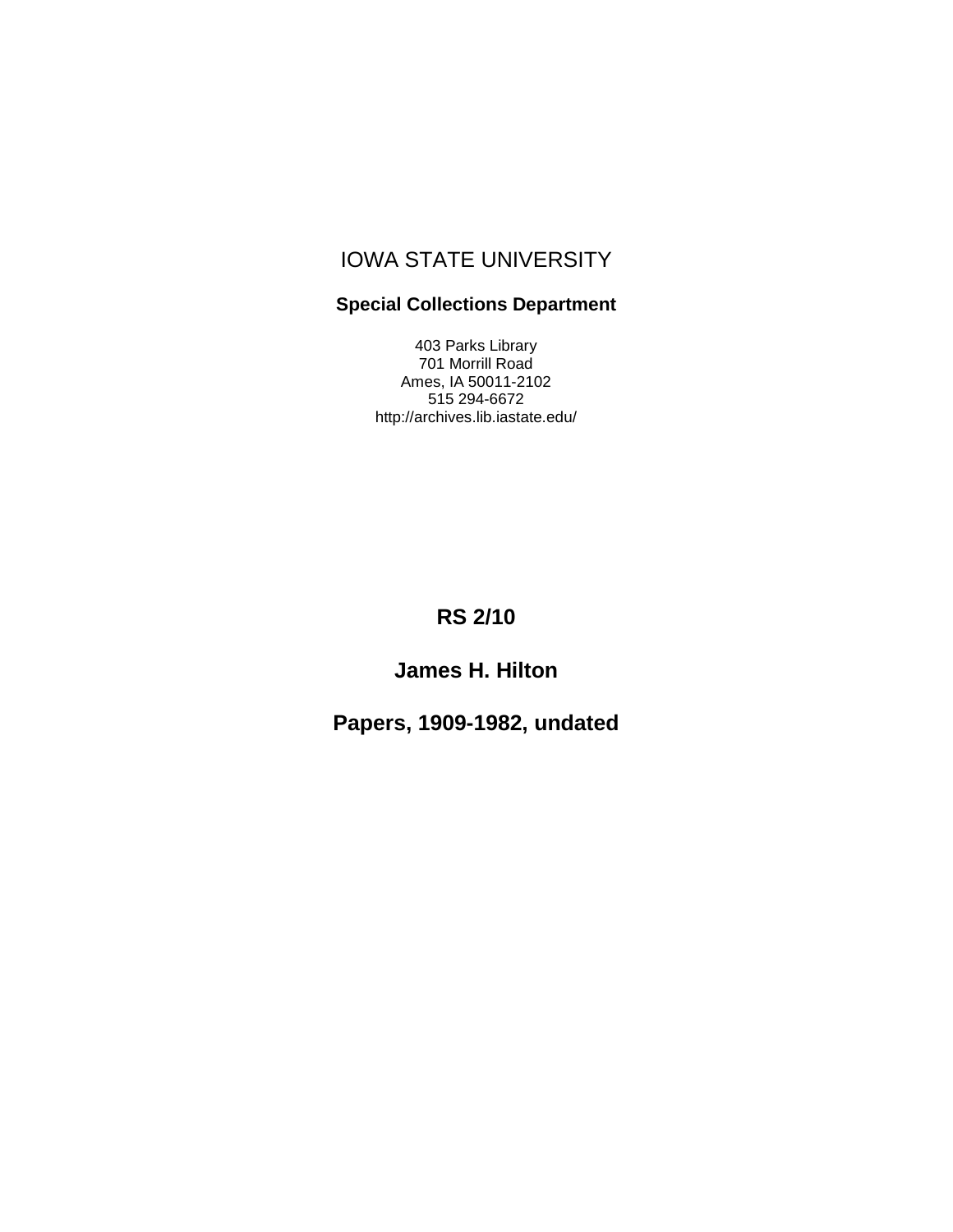## **Descriptive summary**

| creator:              | Hilton, James H. (James Harold), 1899-1982                                                                     |
|-----------------------|----------------------------------------------------------------------------------------------------------------|
| title:                | James H. Hilton papers                                                                                         |
| dates:                | 1909-1982, undated                                                                                             |
| extent:               | 26.75 linear feet (20 records center cartons, 1 map case folder, 1<br>artifact box)                            |
| collection<br>number: | RS 2/10                                                                                                        |
| repository:           | University Archives, Special Collections and University Archives<br>Department, Iowa State University Library. |
| language:             | English                                                                                                        |

### **Administrative information**

| access:                | Open for research                                                                                                          |
|------------------------|----------------------------------------------------------------------------------------------------------------------------|
| publication<br>rights: | <b>Consult Head, Special Collections and University Archives Department</b>                                                |
| preferred<br>citation: | James H. Hilton papers, RS 2/10, Special Collections and University<br>Archives Department, Iowa State University Library. |

## **Access points**

| People, Families, and<br><b>Corporate Bodies:</b> | Hilton, James H. (James Harold), 1899-1982<br><b>Iowa State University. Presidents</b><br>Iowa State University. Administration<br>Iowa State University. Alumni and alumnae<br>Association of Land-Grant Colleges and Universities |
|---------------------------------------------------|-------------------------------------------------------------------------------------------------------------------------------------------------------------------------------------------------------------------------------------|
| Places:                                           | lowa. State Board of Regents                                                                                                                                                                                                        |
| Subjects:                                         | Universities and colleges – Iowa – Administration<br><b>Student activities</b>                                                                                                                                                      |
| Genres:                                           | Speeches (documents)<br>Administrative records<br>Minutes (administrative records)<br>Publications (documents)                                                                                                                      |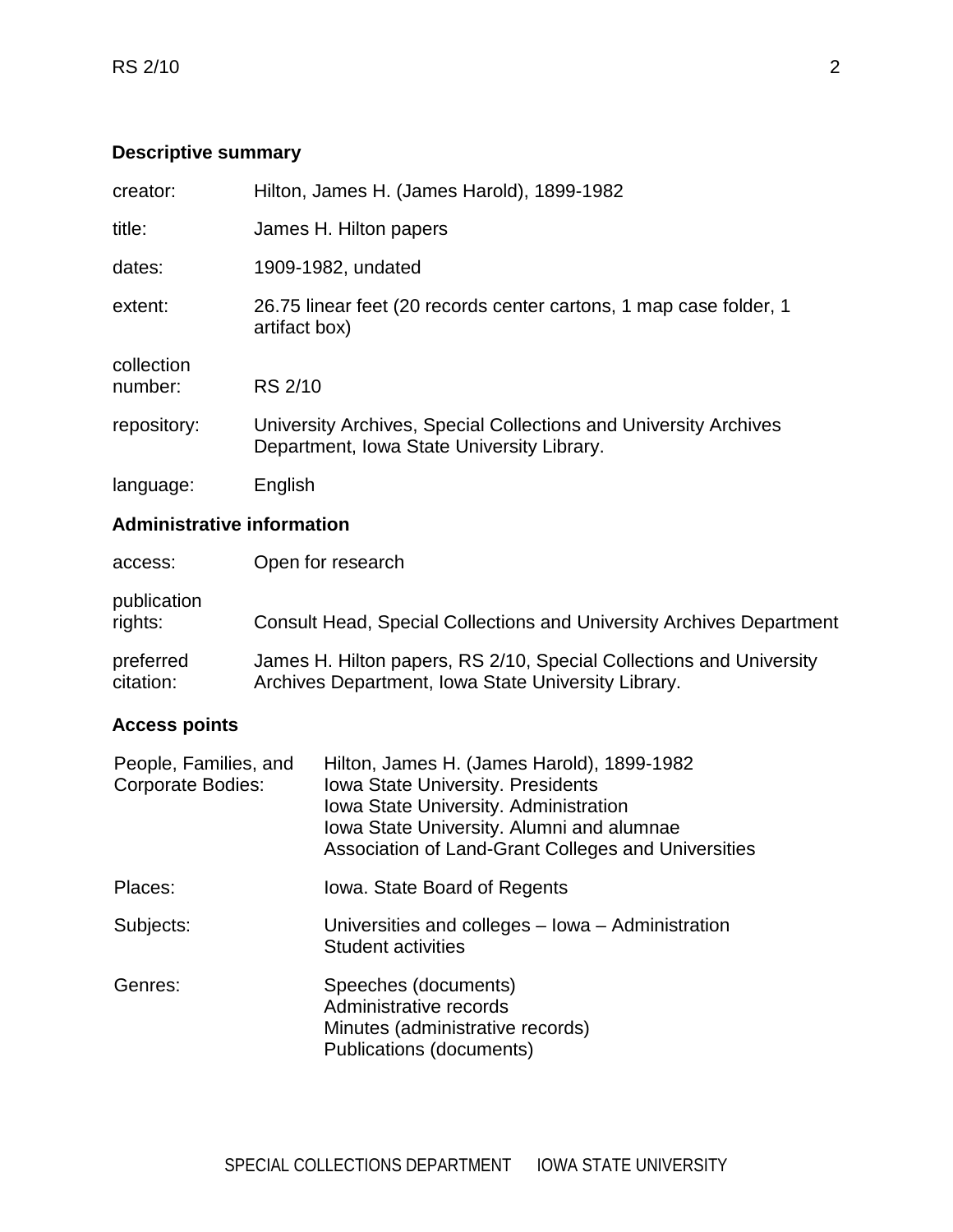#### **Abstract**

James H. Hilton grew up on a farm near Hickory, N.C. He attended North Carolina State College one year, completed his B.S. in animal husbandry at Iowa State in 1923, and his M.S. at the University of Wisconsin in 1937. He was awarded the D.Sc. degree by Purdue University in 1945. In 1945, he returned to North Carolina State as head of animal husbandry. Three years later he was named dean of agriculture, where he served until becoming Iowa State University's president (1953-1965). This collection contains biographical information, addresses and speeches, Board of Regents' materials, correspondence, minutes, and other printed materials. The records document the programmatic relationship of Iowa State with the other Regents' Universities, student activities such as military participation, and agricultural research and other projects undertaken by the various colleges within the university. Also included is information regarding Iowa State's participation in national academic organizations, such as the Association of Land Grant Colleges and Universities.

#### **Biographical note**

James H. Hilton grew up on a farm near Hickory, N.C. He attended North Carolina State College one year, completed his B.S. in animal husbandry at Iowa State in 1923, and his M.S. at the University of Wisconsin in 1937. He was awarded the D.Sc. degree by Purdue University in 1945.

He was county agent for Greene County, Iowa, from 1923 to 1926, then joined the Purdue staff. He was put in charge of dairy production teaching and research at Purdue in 1939, and the following year became assistant chief of the dairy husbandry department. In 1945, he returned to North Carolina State as head of animal husbandry. Three years later he was named Dean of Agriculture, where he served until becoming President of Iowa State University (1953-1965).

During his administration, Iowa State experienced the greatest growth in its history. Enrollment soared from 7,800 to more than 12,400. The "book value" of the physical plant increased from \$38 million to \$471 million. Course offerings and public service programs were greatly broadened. In 1959, a year after its centennial, the institution received official recognition of its status as Iowa State University of Science and Technology. Upon his retirement from the presidency, Hilton was named Iowa State's first director of development. He was also named President Emeritus.

Hilton married Lois Baker and they had three children, Eleanor, Helen, and James G. After her death in 1969, Hilton married Helen LeBaron, retired Dean of the College of Home Economics.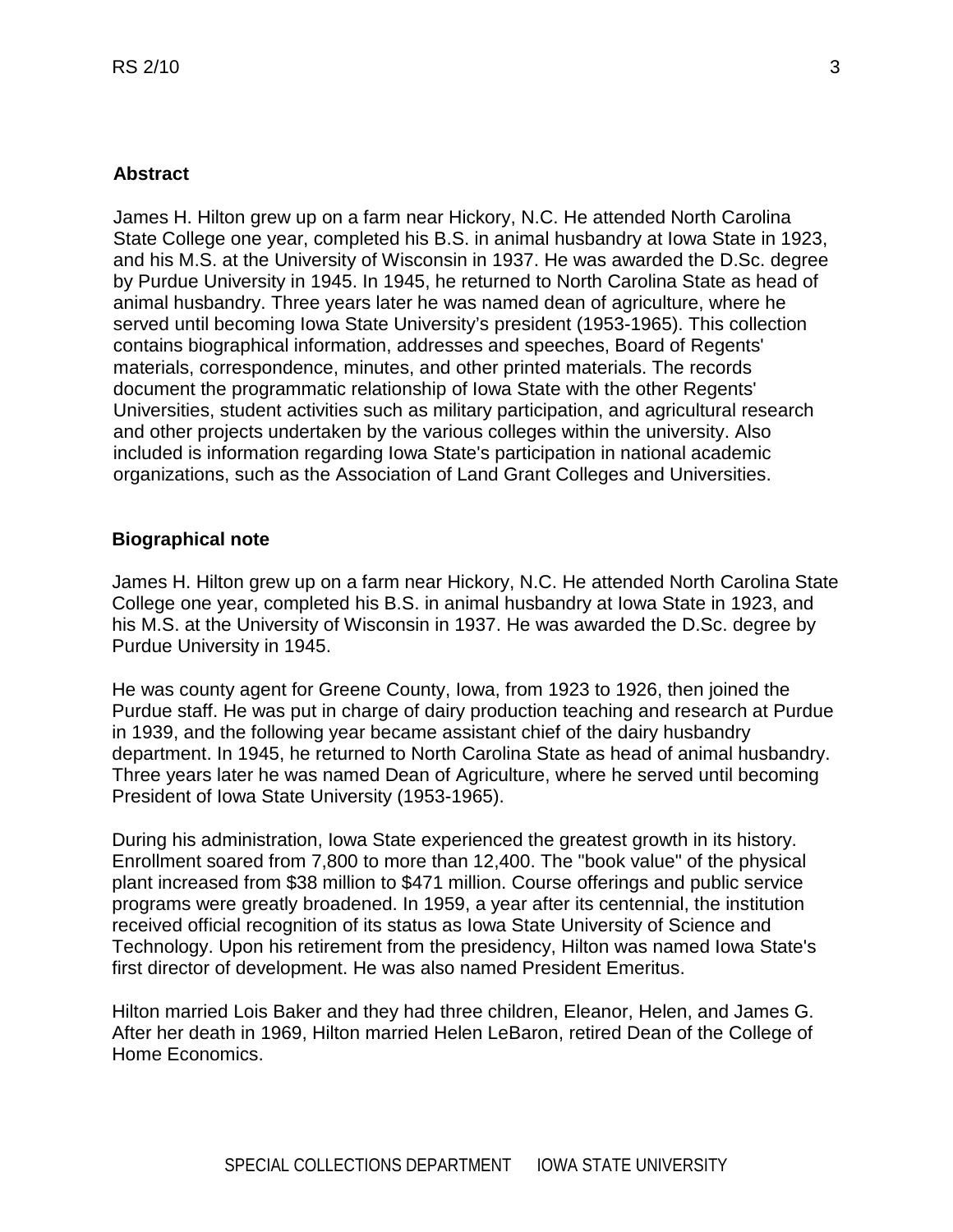#### **Collection description**

This collection (1938-1982, undated) contains biographical information, addresses and speeches, Board of Regents' materials, correspondence, minutes, printed materials, and a membership plaque. The records document the programmatic relationship of Iowa State with the other Regents' Universities, student activities such as military participation, and agricultural research and other projects undertaken by the various colleges within the university. Also included is information regarding Iowa State's participation in national academic organizations, such as the Association of Land Grant Colleges and Universities.

#### **Related materials**

Other presidential papers at Iowa State University can be found under RS 2 in the University Archives.

#### **Organization**

The collection is organized into five series:

 [Series 1, Biographical Information, \(1953-1982, undated\) \(chronological\)](#page-3-0) [Series 2, Addresses, \(1953-1965\) \(chronological\)](#page-4-0) [Series 3, Correspondence, \(1953-1982\) \(alphabetical\)](#page-5-0) [Series 4, Campus Affairs, \(1909-1972, undated\) \(alphabetical\)](#page-8-0) [Series 5, External Affairs, \(1953-1967, undated\) \(alphabetical\)](#page-33-0)

#### <span id="page-3-0"></span>**Description of series**

| <b>Series 1</b><br><b>Biographical Information</b> |
|----------------------------------------------------|
|----------------------------------------------------|

extent: 0.96 linear feet

description: This series contains biographical files, including family history information, wedding information, obituaries, a biography, and his Phi Beta Kappa membership plaque. The files are arranged in chronological order.

#### **Container list**

| <b>Box Folder Title</b> |                          | <b>Dates</b> |
|-------------------------|--------------------------|--------------|
| 1-3                     | Biographical information | 1953-1982    |

**Series 1 Biographical Information 1953-1982, undated**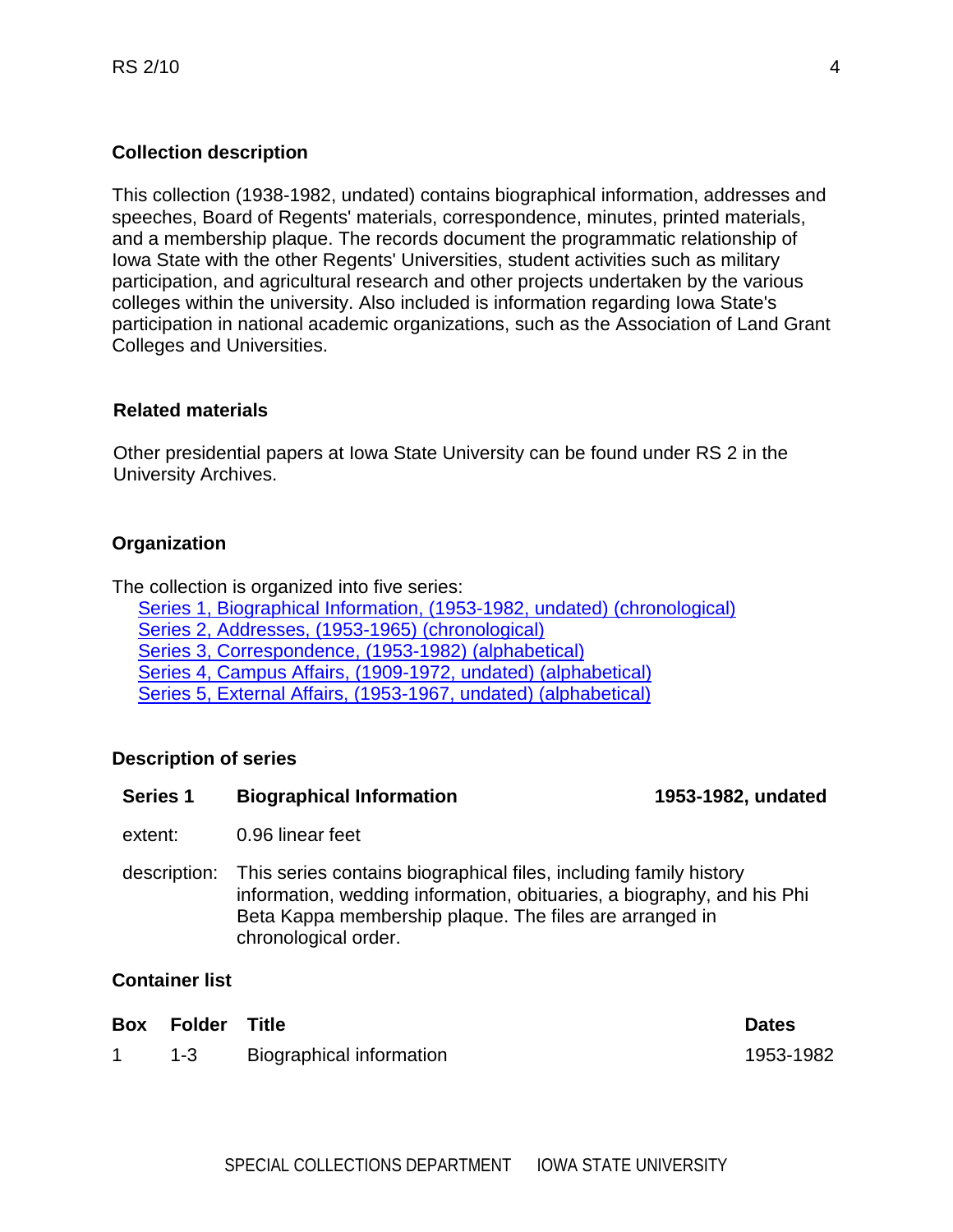| <b>Box</b>             | <b>Folder</b> | <b>Title</b>                                          | <b>Dates</b>          |
|------------------------|---------------|-------------------------------------------------------|-----------------------|
| 1                      | 5             | Lois Baker Hilton                                     | 1965-1969,<br>undated |
| $\mathbf 1$            | 6             | Helen R. LeBaron and James H. Hilton marriage         | 1970                  |
| Artifact<br>Collection |               | Phi Beta Kappa membership plaque (Artifact 2017-R001) | 1973                  |
| 1                      | 8             | <b>Obituaries</b>                                     | 1982                  |
| 1                      | 4             | "James Hilton Story, 1899-1965"                       | undated               |
| 1                      |               | <b>Family information</b>                             | undated               |

<span id="page-4-0"></span>

| <b>Series 2</b> | 1953-1965<br><b>Addresses</b>                                                                                                                                                                                                                                         |  |
|-----------------|-----------------------------------------------------------------------------------------------------------------------------------------------------------------------------------------------------------------------------------------------------------------------|--|
| extent:         | 0.42 linear feet                                                                                                                                                                                                                                                      |  |
|                 | description: This series contains addresses given by Hilton at various events and<br>locations. These include on-campus, off-campus, commencement, the<br>Christmas tree lighting ceremony, and a list of speeches. The files are<br>arranged in chronological order. |  |

### **Container list**

| <b>Box</b>     | <b>Folder</b> | <b>Title</b>                                  | <b>Dates</b> |
|----------------|---------------|-----------------------------------------------|--------------|
| $\overline{2}$ | 16            | Speech list                                   | 1953         |
| 1              | 22            | Addresses: Christmas tree lighting            | 1953-1960    |
| 1              | 23            | Addresses: civic groups                       | 1953-1962    |
| 1              | 28            | Addresses: freshmen and parents               | 1953-1963    |
| 1              | 27            | <b>Addresses: Extension</b>                   | 1953-1964    |
| 1              | 36            | Addresses: staff                              | 1953-1964    |
| 1              | 21            | Addresses: alumni groups                      | 1953-1965    |
| 1              | 24            | Addresses: commencement                       | 1953-1965    |
| 1              | 43-54         | Speeches organized by date                    | 1953-1965    |
| 1              | 26            | Addresses: high school commencement           | 1954-1960    |
| 1              | 25            | Addresses at other institutions: commencement | 1954-1963    |
| 1              | 29            | Addresses: Memorial Day                       | 1954-1963    |
|                |               |                                               |              |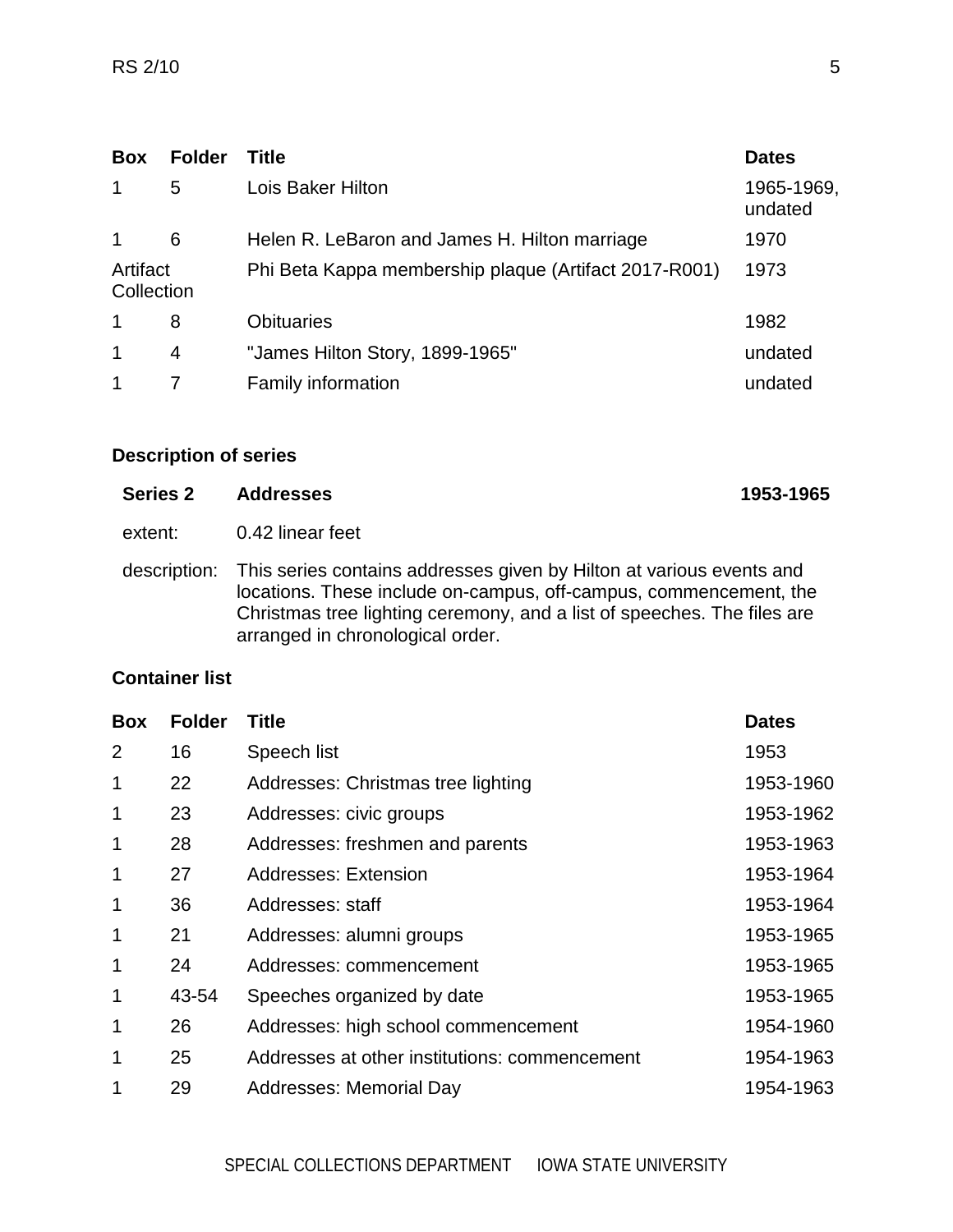| <b>Box</b> | <b>Folder</b> | <b>Title</b>                 | <b>Dates</b> |
|------------|---------------|------------------------------|--------------|
|            | -37           | Addresses: student groups    | 1954-1965    |
|            | 38            | <b>Addresses: VEISHEA</b>    | 1954-1965    |
|            | -34           | Addresses: on-campus groups  | 1955-1969    |
|            | 30-33         | Addresses: off-campus groups | 1959-1965    |

<span id="page-5-0"></span>

| Series 3 | <b>Correspondence</b>                                                                                                                                              | 1953-1982 |
|----------|--------------------------------------------------------------------------------------------------------------------------------------------------------------------|-----------|
| extent:  | 2.6 linear feet                                                                                                                                                    |           |
|          | description: This series contains general correspondence, listed by the name or<br>organization of correspondent. The files are arranged in alphabetical<br>order. |           |

# **Container list**

| <b>Box</b>     | <b>Folder</b> | <b>Title</b>      | <b>Dates</b> |
|----------------|---------------|-------------------|--------------|
| 8              | 23            | Correspondence    | 1953-1956    |
| $\overline{2}$ | 18            | Correspondence    | 1955         |
| 1              | 40            | Correspondence    | 1957         |
| $\overline{2}$ | 17            | Correspondence    | 1957-1958    |
| 1              | 9             | Correspondence    | 1969-1982    |
| 10             | 57            | Correspondence: A | 1955-1956    |
| $\overline{7}$ | 24            | Correspondence: A | 1960-1961    |
| 13             | 23            | Correspondence: B | 1960-1965    |
| 19             | 31            | Correspondence: C | 1953-1954    |
| 9              | 40            | Correspondence: C | 1958-1962    |
| 4              | 26            | Correspondence: C | 1959-1960    |
| 6              | 16            | Correspondence: C | 1960-1961    |
| 6              | $6-9$         | Correspondence: C | 1962-1965    |
| 5              | 37-38         | Correspondence: D | 1959-1961    |
| 7              | $14 - 15$     | Correspondence: D | 1959-1965    |
| 6              | 20            | Correspondence: D | 1961-1962    |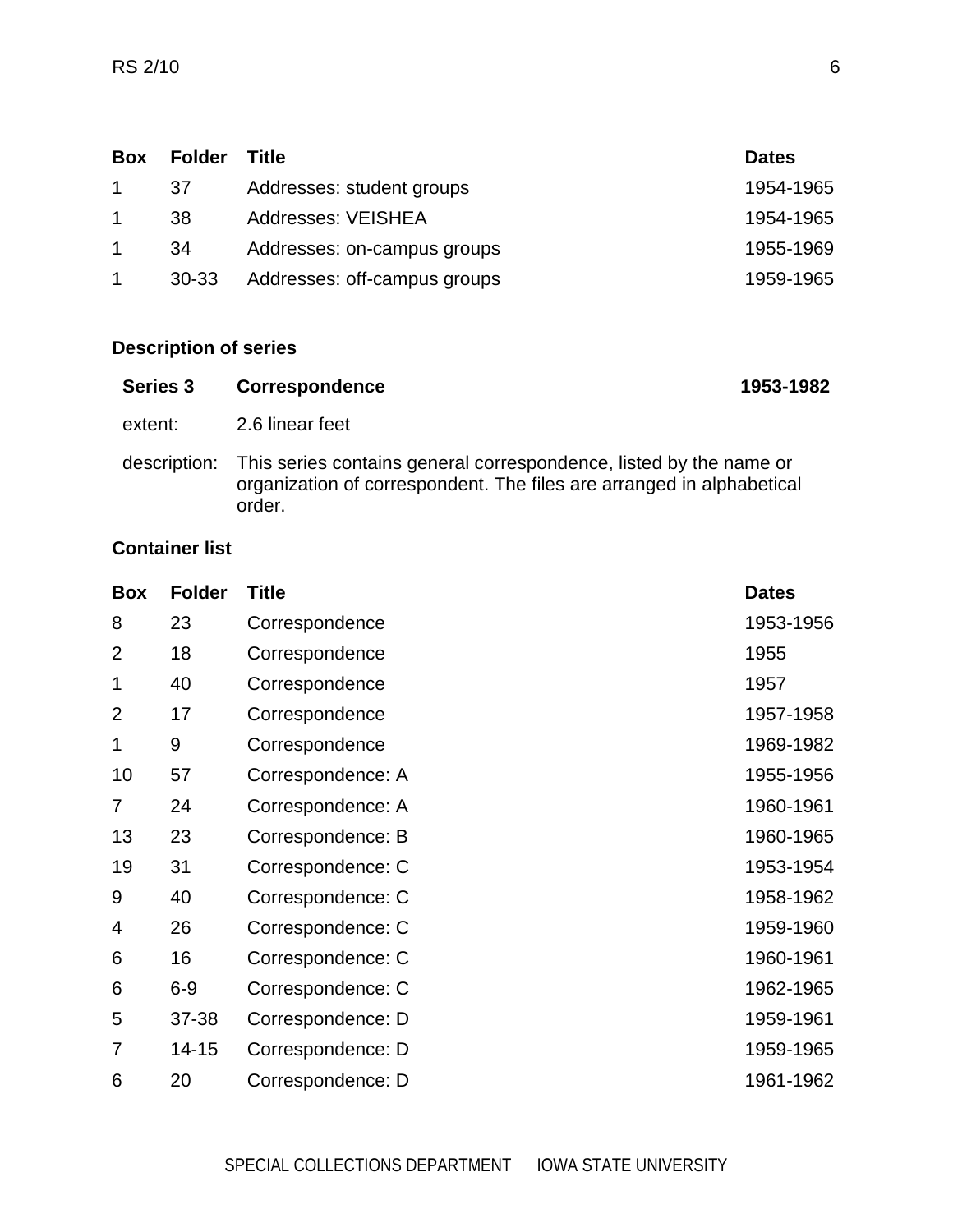| <b>Box</b>     | <b>Folder</b> | <b>Title</b>      | <b>Dates</b> |
|----------------|---------------|-------------------|--------------|
| 6              | 17            | Correspondence: D | 1963-1964    |
| 6              | 25            | Correspondence: D | 1964-1965    |
| 9              | 12            | Correspondence: E | 1958-1961    |
| 9              | 50            | Correspondence: E | 1962-1964    |
| 6              | 66            | Correspondence: E | 1964-1965    |
| 6              | 62            | Correspondence: F | 1959-1962    |
| 8              | 29-30         | Correspondence: F | 1959-1963    |
| 6              | 21            | Correspondence: F | 1964-1965    |
| 6              | 65            | Correspondence: G | 1959-1960    |
| 6              | 36-39         | Correspondence: G | 1959-1965    |
| 7              | 21            | Correspondence: G | 1960         |
| 13             | 48            | Correspondence: G | 1961         |
| $\overline{7}$ | 22            | Correspondence: I | 1959-1960    |
| 13             | 89-90         | Correspondence: I | 1960-1964    |
| 9              | 81            | Correspondence: I | 1964-1965    |
| 14             | 12            | Correspondence: I | 1964-1965    |
| 18             | 23            | Correspondence: J | 1962-1963    |
| 13             | 84            | Correspondence: K | 1961-1964    |
| 8              | 21            | Correspondence: L | 1955-1961    |
| 8              | 16-19         | Correspondence: L | 1958-1963    |
| 9              | 56            | Correspondence: L | 1964-1964    |
| 7              | 48            | Correspondence: L | 1964-1965    |
| 4              | 28-32         | Correspondence: M | 1960-1965    |
| 7              | 12            | Correspondence: M | 1965         |
| 5              | 29            | Correspondence: N | 1953-1954    |
| 12             | 10            | Correspondence: N | 1956-1960    |
| 4              | 33-35         | Correspondence: N | 1958-1965    |
| 14             | 19-20         | Correspondence: N | 1962-1964    |
| 10             | 3             | Correspondence: O | 1955-1956    |
| 17             | $9 - 12$      | Correspondence: O | 1960-1961    |
| 10             | 5             | Correspondence: P | 1955-1956    |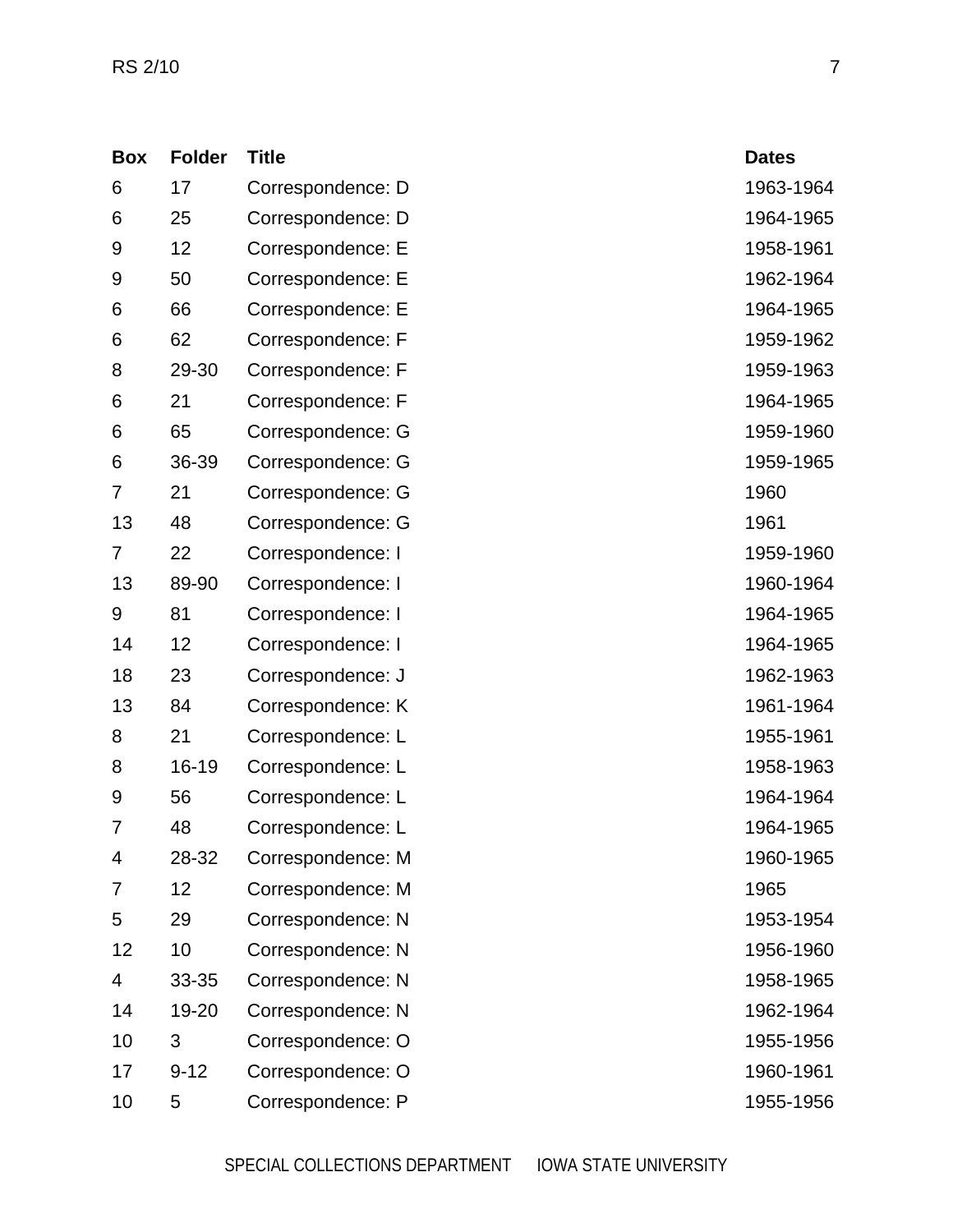| <b>Box</b>     | <b>Folder</b>  | <b>Title</b>                                                                 | <b>Dates</b> |
|----------------|----------------|------------------------------------------------------------------------------|--------------|
| 17             | $6 - 8$        | Correspondence: P                                                            | 1961-1963    |
| 14             | 41             | Correspondence: Q                                                            | 1956-1957    |
| 10             | 7              | Correspondence: R                                                            | 1955-1956    |
| 14             | 35             | Correspondence: R                                                            | 1959-1963    |
| 8              | $5-6$          | Correspondence: R                                                            | 1964-1965    |
| 20             | 21             | Correspondence: received by Roberta Fritchman,<br>Secretary to the President | 1959         |
| 14             | $\overline{2}$ | Correspondence: replies                                                      | 1959-1961    |
| 10             | 11             | Correspondence: S                                                            | 1955-1956    |
| 18             | 34             | Correspondence: S                                                            | 1956-1959    |
| 13             | 1              | Correspondence: S                                                            | 1959-1960    |
| 5              | 57-58          | Correspondence: S                                                            | 1960-1961    |
| 19             | 20             | Correspondence: S                                                            | 1961-1963    |
| 8              | 4              | Correspondence: T                                                            | 1957-1958    |
| 3              | $2 - 4$        | Correspondence: T                                                            | 1958-1965    |
| 15             | 11             | Correspondence: T                                                            | 1963-1964    |
| 20             | 33             | Correspondence: U                                                            | 1955-1956    |
| 7              | 13             | Correspondence: U                                                            | 1958-1959    |
| 16             | 14             | Correspondence: U                                                            | 1964         |
| 13             | 82             | Correspondence: U                                                            | 1964-1965    |
| 15             | 4              | Correspondence: V                                                            | 1956-1957    |
| $\overline{2}$ | 85             | Correspondence: V                                                            | 1960-1961    |
| 15             | 24             | Correspondence: V                                                            | 1961-1962    |
| 15             | $6 - 7$        | Correspondence: V                                                            | 1961-1963    |
| 20             | 38             | Correspondence: W                                                            | 1955-1956    |
| 15             | 25             | Correspondence: W                                                            | 1958-1961    |
| 15             | 5              | Correspondence: W                                                            | 1962-1963    |
| 15             | 22-23          | Correspondence: W                                                            | 1963-1965    |
| 14             | 54-56          | Correspondence: XYZ                                                          | 1958-1963    |
| 15             | 9              | Correspondence: XYZ                                                          | 1963-1964    |
| 18             | 1              | Correspondence: XYZ                                                          | 1964-1965    |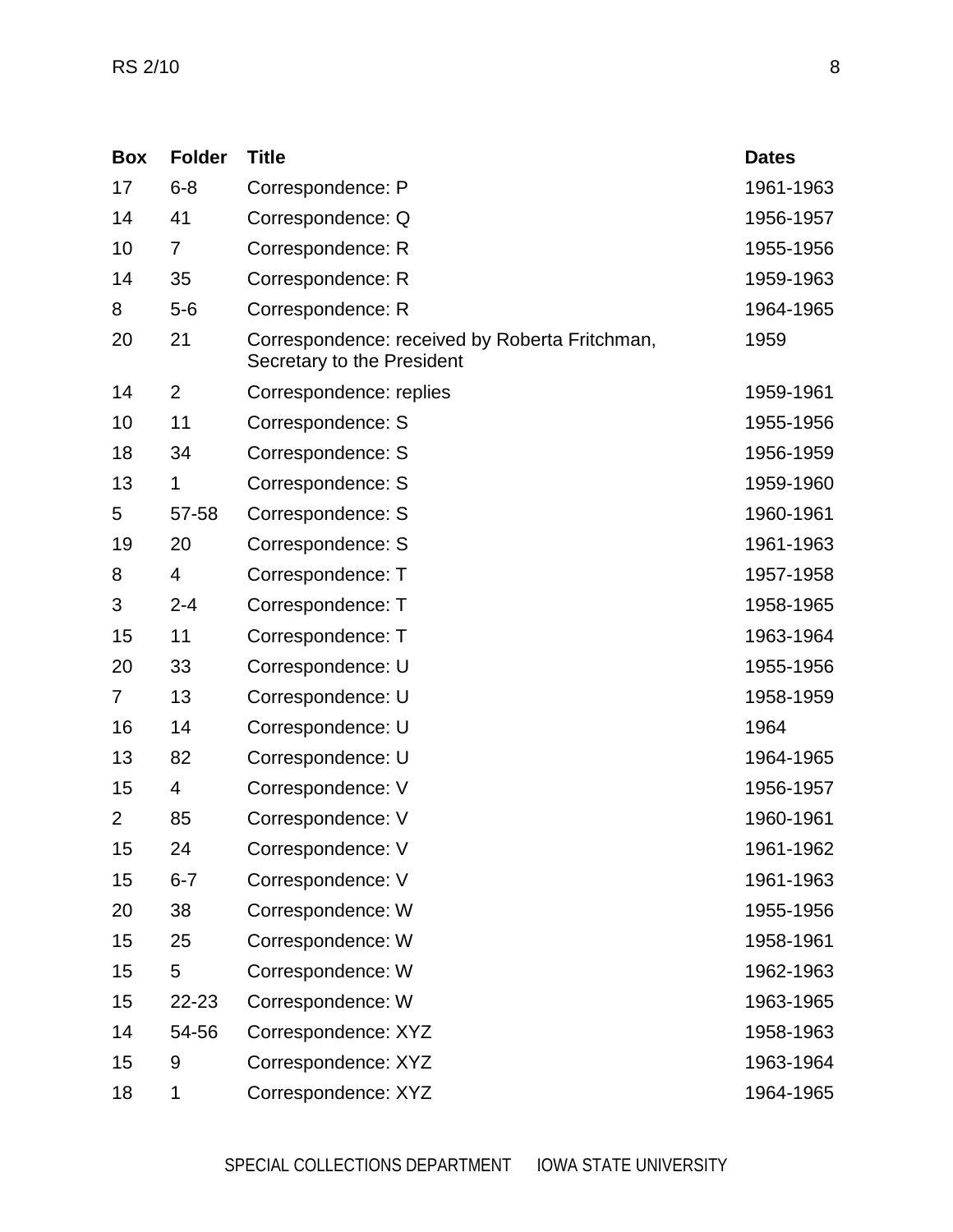<span id="page-8-0"></span>

| <b>Series 4</b><br><b>Campus Affairs</b> |  |
|------------------------------------------|--|
|------------------------------------------|--|

- extent: 16.35 linear feet
- description: This series contains materials related to campus affairs and administration. These include correspondence with campus entities, Board of Regents files, records of dignitary visits to campus (e.g. Nikita Khrushchev), records regarding Cold War issues on campus, and reports. Files are arranged in alphabetical order.

#### **Container list**

| <b>Box</b>     | <b>Folder</b>  | <b>Title</b>                                                                                 | <b>Dates</b> |
|----------------|----------------|----------------------------------------------------------------------------------------------|--------------|
| 13             | 6              | 1962 Cost Basis for Major Capital Program                                                    | 1962         |
| $\overline{2}$ | 31             | Academic dress                                                                               | 1953-1962    |
| 5              | 28             | Academic freedom                                                                             | 1956-1957    |
| $\overline{2}$ | 28             | Academic freedom                                                                             | 1957         |
| $\overline{7}$ | 34-35          | Accreditation                                                                                | 1958-1965    |
| 19             | 15             | Ackerman, William J.: copies of newspaper articles, letter<br>from industrial administration | 1956         |
| 19             | 13             | Ackerman, William J.: copies of original replies to letter of<br>February 12                 | 1956         |
| 19             | 14             | Ackerman, William J.: correspondence received and<br>answered                                | 1956         |
| 19             | 16             | Ackerman, William J.: correspondence received and<br>unanswered                              | 1956         |
| 19             | 17             | Ackerman, William J.: replies to March 8 letter                                              | 1956         |
| 18             | 36             | Act Establishing Iowa State University                                                       | 1959         |
| 16             | 10             | <b>Addresses: Commencement</b>                                                               | 1955-1959    |
| $\overline{2}$ | $\overline{2}$ | <b>Administrative Board minutes</b>                                                          | 1955-1965    |
| 5              | 30             | <b>Administrative Committee for Teacher Education</b>                                        | 1959-1960    |
| 7              | 42             | <b>Agricultural Adjustment Center</b>                                                        | 1962-1963    |
| 12             | 47             | <b>Agricultural Adjustment Center</b>                                                        | 1964-1965    |
| 13             | 83             | Agricultural collection for library                                                          | 1964         |
| 13             | 86             | <b>Agricultural Experiment Station</b>                                                       | 1963-1964    |

**Series 4 Campus Affairs 1909-1972, undated**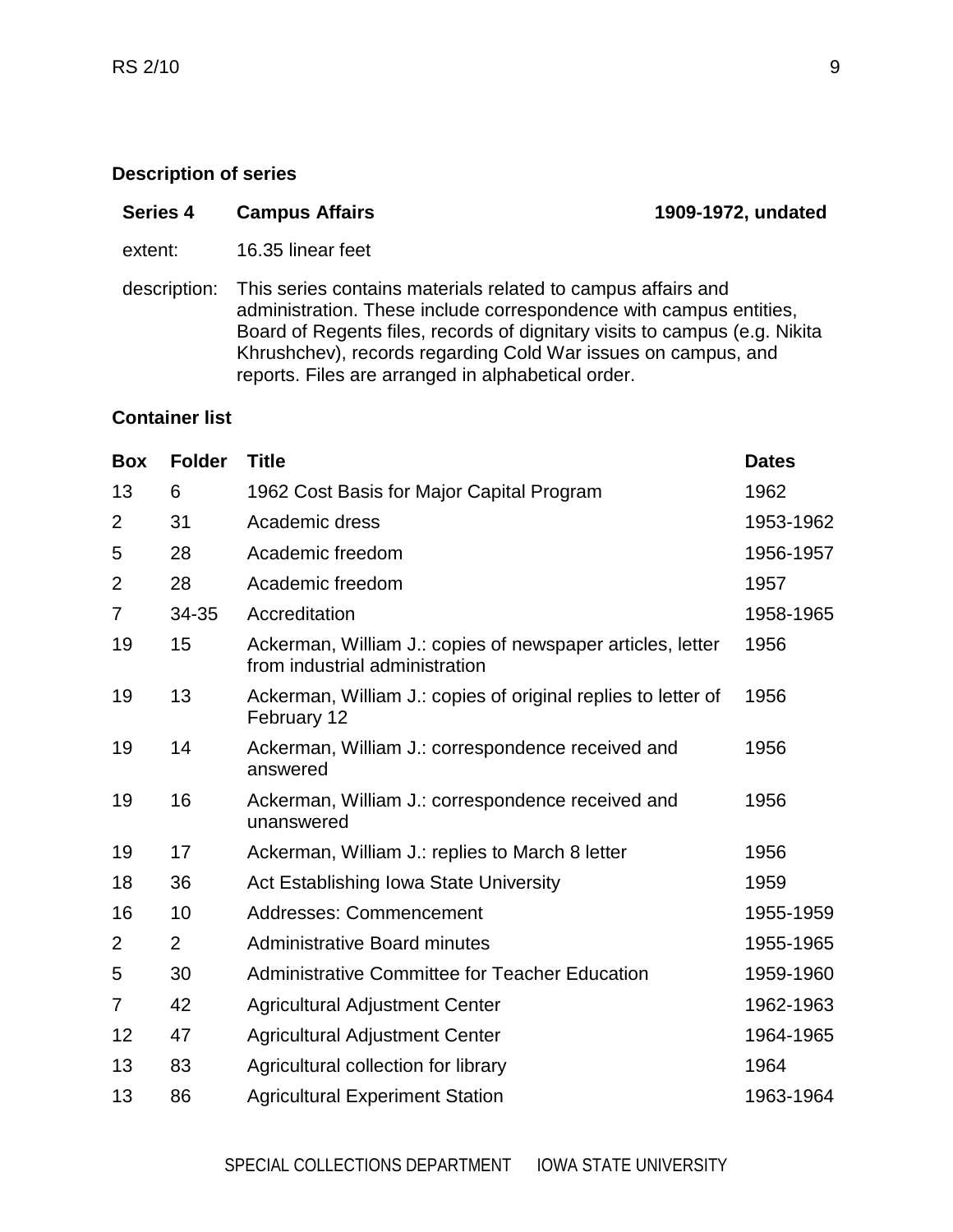| <b>Box</b>     | <b>Folder</b> | <b>Title</b>                                                  | <b>Dates</b> |
|----------------|---------------|---------------------------------------------------------------|--------------|
| 12             | 43-46         | <b>Agricultural Extension Service</b>                         | 1960-1965    |
| 12             | 51            | <b>Agricultural Extension Service</b>                         | 1964-1965    |
| 12             | 49-50         | Agricultural Extension Service: Iowa 4-H Club Foundation      | 1963-1965    |
| $\overline{2}$ | 29            | <b>Agricultural Research Institute</b>                        | 1953-1954    |
| 13             | 45            | <b>Agriculture Evaluation Committee</b>                       | 1964         |
| 11             | 50            | Agriculture: Ankeny Farm                                      | 1963         |
| 9              | 67            | Agriculture: Brazil                                           | 1964-1965    |
| 7              | 33            | Agriculture: Costa Rica                                       | 1962-1963    |
| 9              | 77            | Agriculture: Costa Rica                                       | 1963-1964    |
| 13             | 87            | Agriculture: departmental correspondence                      | 1956-1959    |
| $\overline{2}$ | 36            | Agriculture: foreign visitors reports                         | 1962-1973    |
| 4              | 36            | <b>Agriculture: Hungary</b>                                   | 1962-1963    |
| 12             | 48            | <b>Agriculture: Industrial Uses for Agricultural Products</b> | 1960-1961    |
| 5              | 50-51         | Agriculture: Technical Journalism                             | 1963-1964    |
| 5              | 47            | Alumni Association                                            | 1953-1957    |
| 7              | 37            | Alumni Association                                            | 1958-1960    |
| 20             | 20            | American Alumni Council Meeting, Chicago                      | 1966         |
| 19             | 12            | Anderson, J. F.: collection of arctic and boreal plants       | 1954         |
| 19             | 11            | Andrews, Harry C.                                             | 1952-1960    |
| 5              | 39-40         | <b>Animal Disease Laboratory</b>                              | 1956         |
| 5              | 49            | <b>Animal Disease Laboratory</b>                              | 1956         |
| 12             | 42            | <b>Animal Industries Building</b>                             | 1959         |
| 17             | 38            | <b>Ankeny Annexation</b>                                      | 1963         |
| 13             | 11            | <b>Ankeny Farm</b>                                            | 1958-1959    |
| $\overline{2}$ | 30            | Announcements for administrative staff                        | undated      |
| 1              | 12            | Appointment as President of Iowa State College                | 1952-1953    |
| 10             | 35            | <b>Appropriations Committee</b>                               | 1961         |
| 19             | 19            | <b>Architectural Accrediting Board Committee</b>              | 1962         |
| 16             | 23            | <b>Architecture Head</b>                                      | 1963-1964    |
| 19             | 9             | Art Committee: pictures, inventory                            | 1960-1961    |
| 19             | 8             | <b>Associated Country Women visitors</b>                      | 1953         |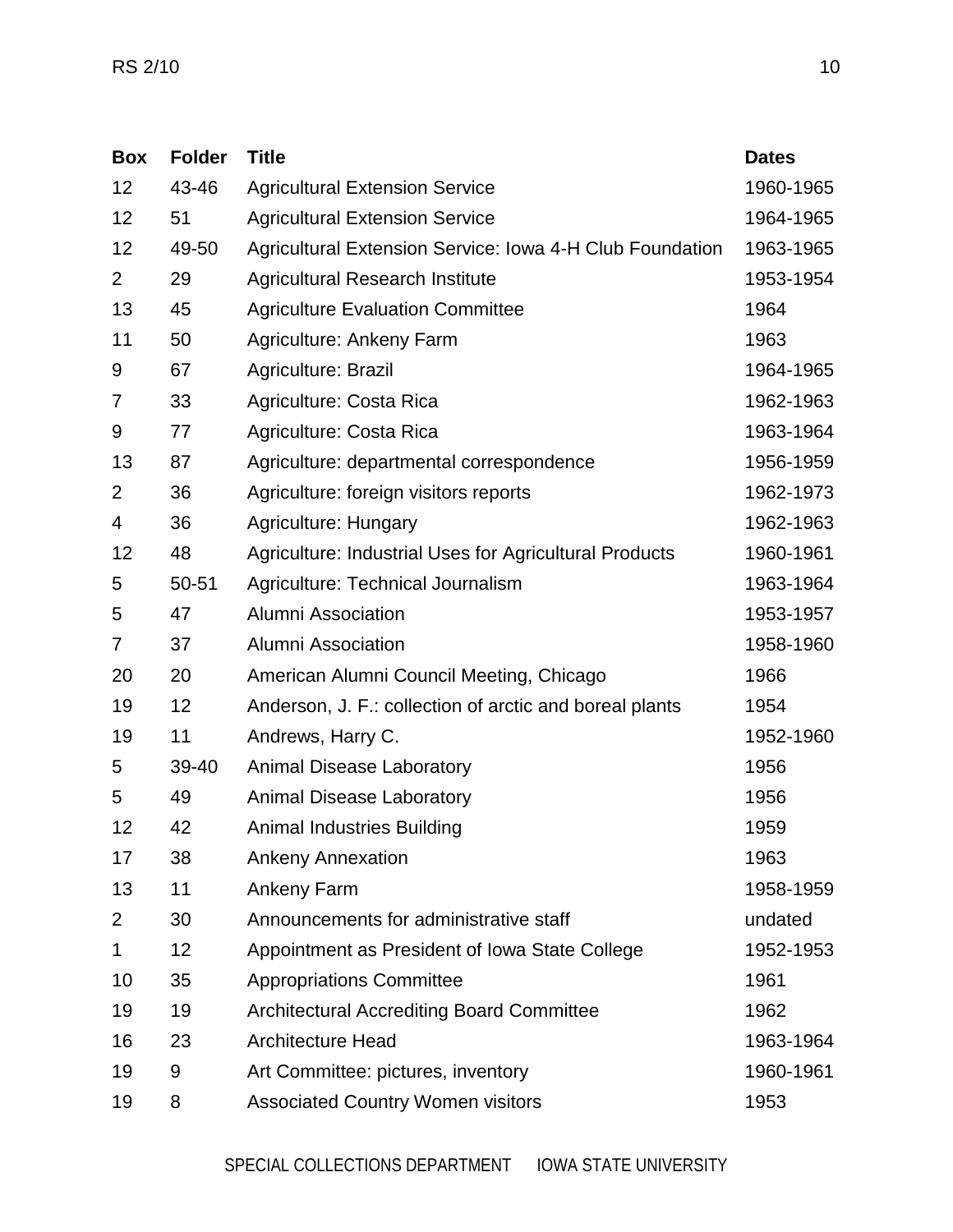| <b>Box</b>     | <b>Folder</b> | <b>Title</b>                                                 | <b>Dates</b>          |
|----------------|---------------|--------------------------------------------------------------|-----------------------|
| 10             | 19            | "Assumptions Regarding Future Developments at Iowa<br>State" | undated               |
| 19             | 39            | <b>Athletic Council</b>                                      | 1953-1954             |
| 7              | 49-52         | <b>Athletic Council</b>                                      | 1957-1964,<br>undated |
| 8              | 35            | <b>Athletic Council</b>                                      | 1958-1961             |
| 7              | 54-56         | <b>Athletic Council</b>                                      | 1960-1965             |
| 18             | 31            | <b>Athletic Council</b>                                      | 1961-1962             |
| 9              | 14            | <b>Athletic Council</b>                                      | 1962-1963             |
| 18             | 26            | <b>Athletic Council</b>                                      | 1963-1964             |
| 10             | 12            | <b>Athletic Council Constitution and By-laws</b>             | 1958                  |
| 13             | 55-60         | <b>Athletic Council: Big Eight</b>                           | 1957-1961             |
| 17             | 60            | <b>Athletic Council: Big Eight</b>                           | 1959-1960             |
| 17             | 58            | <b>Athletic Council: Big Eight</b>                           | 1961-1962             |
| 18             | 27            | Athletic Council: Big Eight                                  | 1962-1963             |
| 18             | 30            | Athletic Council: Big Eight                                  | 1964-1965             |
| 17             | 61            | <b>Athletic Council: NCAA</b>                                | 1961-1962             |
| 17             | 50            | <b>Athletic Council: NCAA</b>                                | 1962-1963             |
| 17             | 52            | <b>Athletic Council: NCAA</b>                                | 1963-1964             |
| 16             | 19            | <b>Athletic Director and Coaches</b>                         | 1958                  |
| 6              | 44            | <b>Atomic Energy Program</b>                                 | 1957-1959             |
| 15             | 55            | Awards and honors                                            | 1938-1977             |
| 12             | 14            | Baccalaureate legality                                       | 1959                  |
| 15             | 3             | Bacteriology                                                 | 1956                  |
| 16             | 29            | Bacteriology                                                 | 1956-1959             |
| $\overline{2}$ | 32            | <b>Beardshear Hall space</b>                                 | undated               |
| 10             | 32            | <b>Biennium Budget materials</b>                             | 1959-1961             |
| 16             | 27            | <b>Biochemistry and Biophysics Department</b>                | 1956-1963             |
| 17             | 42            | <b>Biomedical Electronics</b>                                | 1958-1961             |
| 13             | 12            | <b>Biomedical Electronics</b>                                | 1961-1962             |
| 15             | 49            | <b>Biomedical Engineering Program</b>                        | 1958-1960             |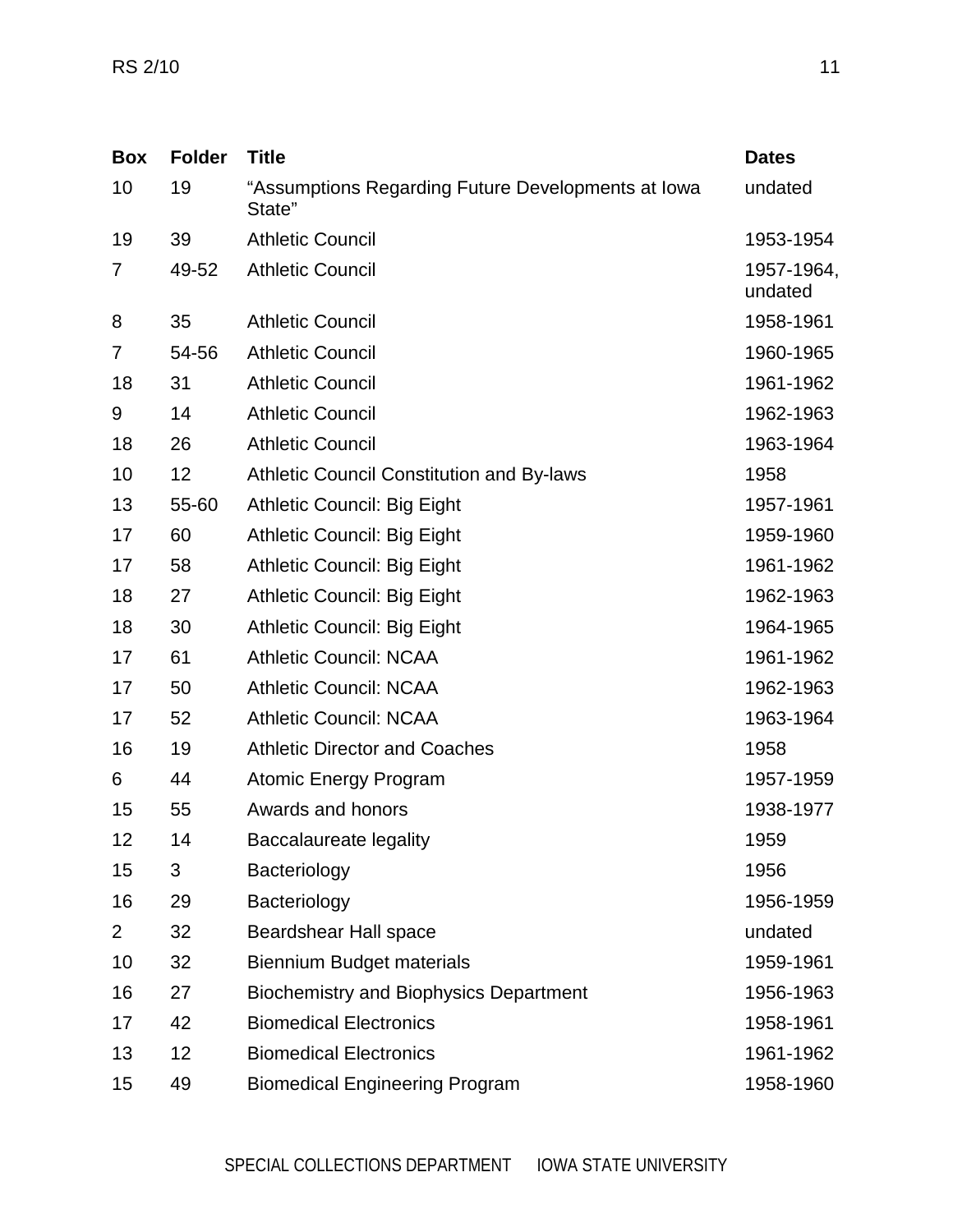| <b>Box</b>     | <b>Folder</b> | <b>Title</b>                                                | <b>Dates</b> |
|----------------|---------------|-------------------------------------------------------------|--------------|
| 19             | 7             | <b>Biomedical Engineering Program</b>                       | 1961-1965    |
| 15             | 52            | Bliss report (regards Communism)                            | 1961         |
| 2              | 7b            | Board memberships                                           | undated      |
| 8              | 26            | Board of Education Building and Business Committee          | 1949-1950    |
| 9              | 46            | Board of Education Committee on Educational<br>Coordination | 1953-1954    |
| 9              | 59            | <b>Board of Education general</b>                           | 1954-1955    |
| 9              | 42            | <b>Board of Education Interinstitutional Committee</b>      | 1954-1955    |
| 4              | $16 - 17$     | <b>Board of Regents</b>                                     | 1954-1956    |
| 6              | 78-79         | <b>Board of Regents</b>                                     | 1956-1957    |
| 5              | 35            | <b>Board of Regents</b>                                     | 1958         |
| 13             | 64            | <b>Board of Regents</b>                                     | 1958-1959    |
| 9              | 87            | <b>Board of Regents</b>                                     | 1959-1960    |
| 11             | 65            | <b>Board of Regents</b>                                     | 1959-1960    |
| $\overline{2}$ | 1             | <b>Board of Regents</b>                                     | 1960         |
| 9              | 41            | <b>Board of Regents</b>                                     | 1960-1961    |
| 7              | $6 - 7$       | <b>Board of Regents</b>                                     | 1961-1963    |
| 7              | 40-41         | <b>Board of Regents</b>                                     | 1961-1964    |
| 7              | $\mathbf 1$   | <b>Board of Regents</b>                                     | 1962-1963    |
| 10             | 61            | <b>Board of Regents</b>                                     | 1962-1963    |
| 16             | 38            | <b>Board of Regents</b>                                     | 1964         |
| 19             | 53            | <b>Board of Regents</b>                                     | 1964-1965    |
| 14             | 51            | Board of Regents approved architects                        | 1963-1965    |
| 6              | 72-76         | Board of Regents budget and correspondence                  | 1958-1965    |
| 11             | 31            | Board of Regents Budget conference                          | 1963         |
| 11             | 35            | Board of Regents budget summaries                           | 1963         |
| 10             | 62            | Board of Regents budgets                                    | 1963-1965    |
| $\overline{2}$ | 70            | Board of Regents campus tour                                | 1957         |
| 13             | 81            | Board of Regents capital improvements                       | 1963-1973    |
| 14             | 50            | Board of Regents Committee on Extension Cooperation         | 1962-1965    |
| 13             | 13            | Board of Regents cooperative housing                        | 1962         |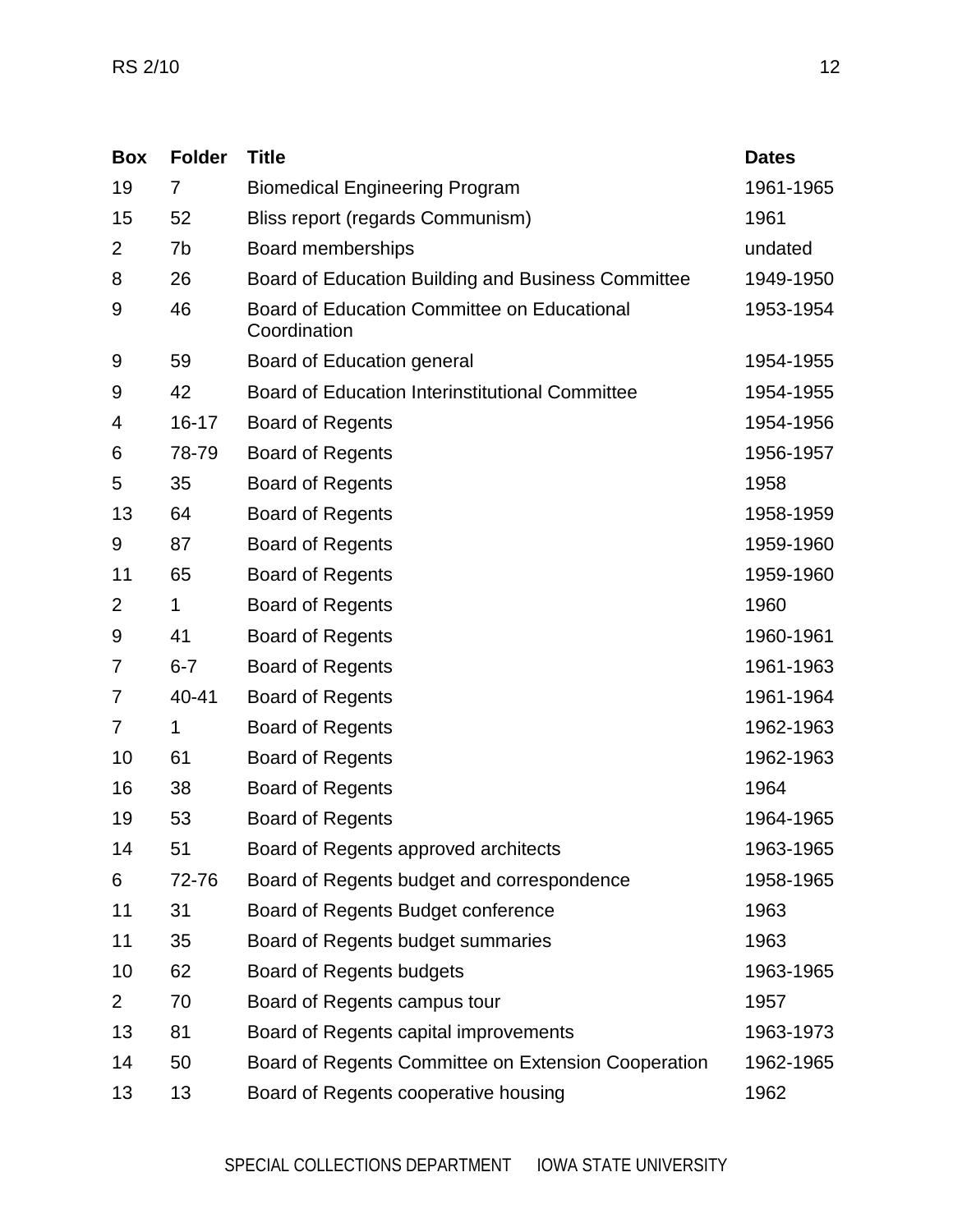| <b>Box</b>     | <b>Folder</b> | <b>Title</b>                                                                            | <b>Dates</b> |
|----------------|---------------|-----------------------------------------------------------------------------------------|--------------|
| 11             | 64            | Board of Regents Coordinating Committee of Registrars                                   | 1954         |
| 10             | 45            | Board of Regents corrective legislation                                                 | 1964         |
| $\overline{2}$ | 35            | Board of Regents correspondence                                                         | 1961-1962    |
| 11             | 32            | Board of Regents dormitory financing                                                    | 1964-1965    |
| 13             | 15            | Board of Regents employment of relatives                                                | 1960         |
| 9              | 45            | Board of Regents Finance Committee                                                      | 1959-1960    |
| 10             | 63-65         | Board of Regents Finance Committee                                                      | 1962-1963    |
| 10             | 60            | <b>Board of Regents Finance Committee</b>                                               | 1963-1964    |
| 13             | 14            | Board of Regents Finance Committee                                                      | 1964-1965    |
| 9              | 88            | Board of Regents general                                                                | 1958-1959    |
| $\overline{2}$ | 3             | Board of Regents Hilton recognition dinner                                              | 1964-1965    |
| 9              | 72            | <b>Board of Regents Institutional Roads</b>                                             | 1962         |
| 10             | 58            | Board of Regents Interim Committee of Legislature<br>Future of WOI                      | 1958-1959    |
| $\overline{2}$ | 4             | Board of Regents Inter-institutional Committee on<br><b>Educational Coordination</b>    | 1960         |
| 12             | 16            | Board of Regents Interinstitutional Committee on<br><b>Educational Coordination</b>     | 1962-1963    |
| 13             | 16            | Board of Regents Iowa Industries purchase report                                        | 1960         |
| 9              | 61            | <b>Board of Regents Legal Services</b>                                                  | 1957         |
| 12             | 54            | Board of Regents Legislative Information Committee                                      | 1963         |
| 9              | 32            | Board of Regents letter regarding building fee for lowa<br><b>State Center</b>          | 1964         |
| 9              | 22-23         | Board of Regents Letters #1 and #2: educational load<br>factor at Iowa State University | 1962         |
| 13             | 3             | Board of Regents Long Range Capitol Improvement<br>Plans                                | 1958-1959    |
| 9              | 30            | Board of Regents membership                                                             | 1909-1962    |
| 9              | 39            | Board of Regents organization charts                                                    | 1958         |
| 9              | 33            | Board of Regents Reply to Governor's telegram regarding<br>staff retirements            | 1965         |
| 10             | 42            | Board of Regents Report to the Iowa Legislature                                         | 1972         |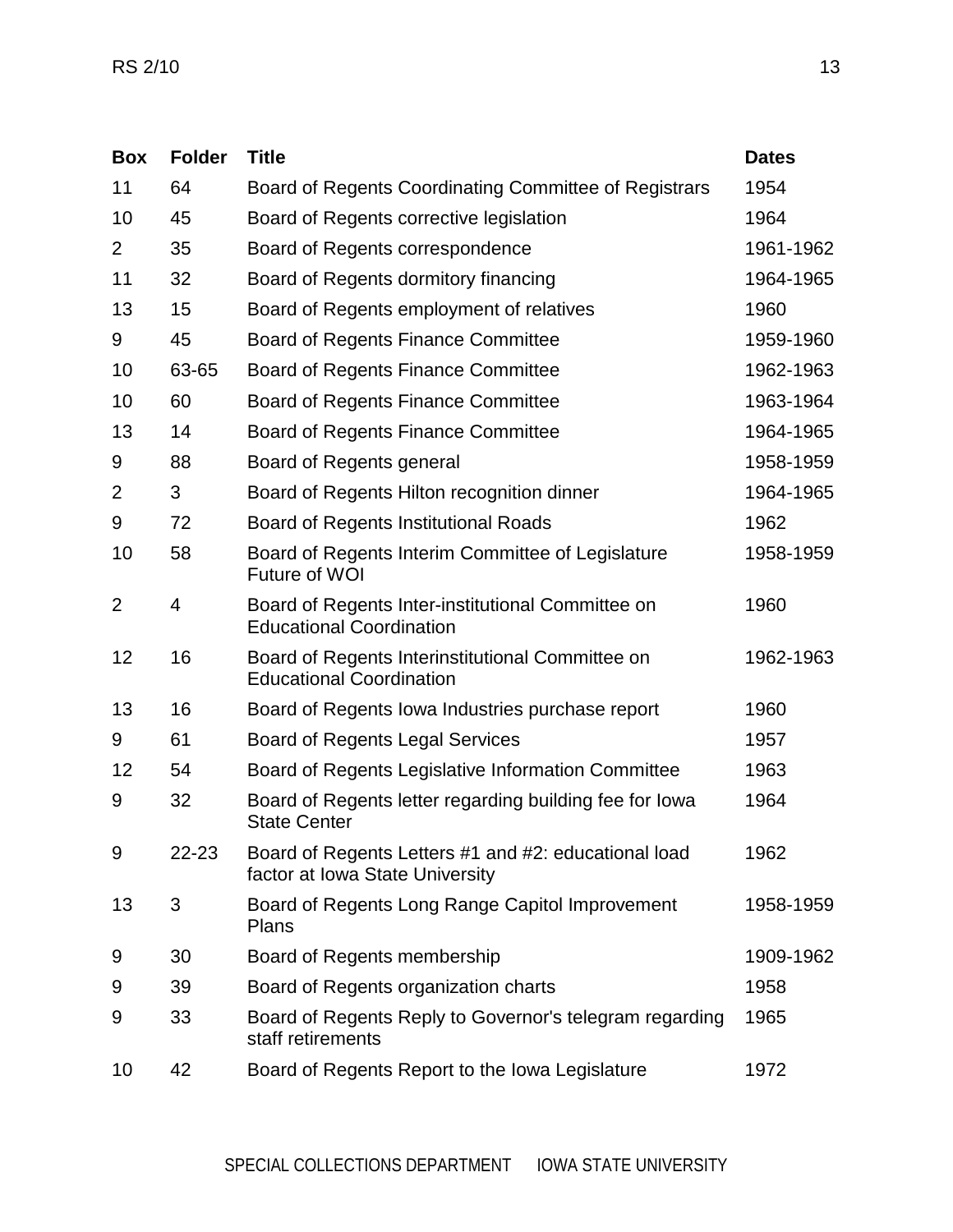| <b>Box</b> | <b>Folder</b>  | <b>Title</b>                                                                                                                         | <b>Dates</b> |
|------------|----------------|--------------------------------------------------------------------------------------------------------------------------------------|--------------|
| 12         | 21             | Board of Regents Resolution on Athletic Contests<br>(regarding games between University of Iowa and Iowa<br><b>State University)</b> | 1960-1961    |
| 11         | 33             | Board of Regents salaries and support                                                                                                | 1964         |
| 13         | 24             | Board of Regents Self-Liquidating Projects                                                                                           | 1960-1961    |
| 12         | 30             | Board of Regents Study of Higher Education                                                                                           | 1965         |
| 11         | 67             | Board of Regents Toledo sessions                                                                                                     | 1955-1956    |
| 9          | 35             | Board of Regents: Ad Hoc Interinstitutional Committee                                                                                | 1962         |
| 15         | $\overline{2}$ | Board of Regents: budget figures                                                                                                     | 1961-1963    |
| 4          | 37-38          | Board of Regents: capital improvements                                                                                               | 1963-1975    |
| 17         | 48             | Board of Regents: Committee of Nine                                                                                                  | 1961-1964    |
| 4          | 44             | Board of Regents: Committee on Integration of Inter-<br><b>Departmental Activities</b>                                               | 1963         |
| 8          | 20             | Board of Regents: community colleges                                                                                                 | 1962-1963    |
| 4          | 39             | Board of Regents: cooperative doctoral plan                                                                                          | 1963         |
| 4          | 40             | Board of Regents: coordination with Board of Control                                                                                 | 1963         |
| 5          | 5              | Board of Regents: data for long-range program                                                                                        | 1959         |
| 4          | 41             | Board of Regents: duplication at the three institutions                                                                              | 1960-1961    |
| 4          | 42             | Board of Regents: entrance requirements                                                                                              | 1958-1961    |
| 10         | 41             | Board of Regents: financial statements and reports                                                                                   | 1961         |
| 11         | 51             | Board of Regents: garnishment ruling by Attorney<br>General                                                                          | 1957         |
| 18         | $8 - 9$        | Board of Regents: general                                                                                                            | 1955-1956    |
| 8          | 31             | Board of Regents: general                                                                                                            | 1957-1958    |
| 18         | 33             | Board of Regents: general                                                                                                            | 1963-1964    |
| 15         | 10             | Board of Regents: general                                                                                                            | 1964-1965    |
| 4          | 45             | <b>Board of Regents: Interim Committee</b>                                                                                           | 1964-1965    |
| 19         | 5              | Board of Regents: Interinstitutional Committee on<br><b>Educational Coordination</b>                                                 | 1957-1959    |
| 7          | 47             | Board of Regents: Marshalltown Seminar                                                                                               | 1964         |
| 19         | $3 - 4$        | Board of Regents: member correspondence                                                                                              | 1962-1964    |
| 8          | 32             | Board of Regents: member files                                                                                                       | 1955-1956    |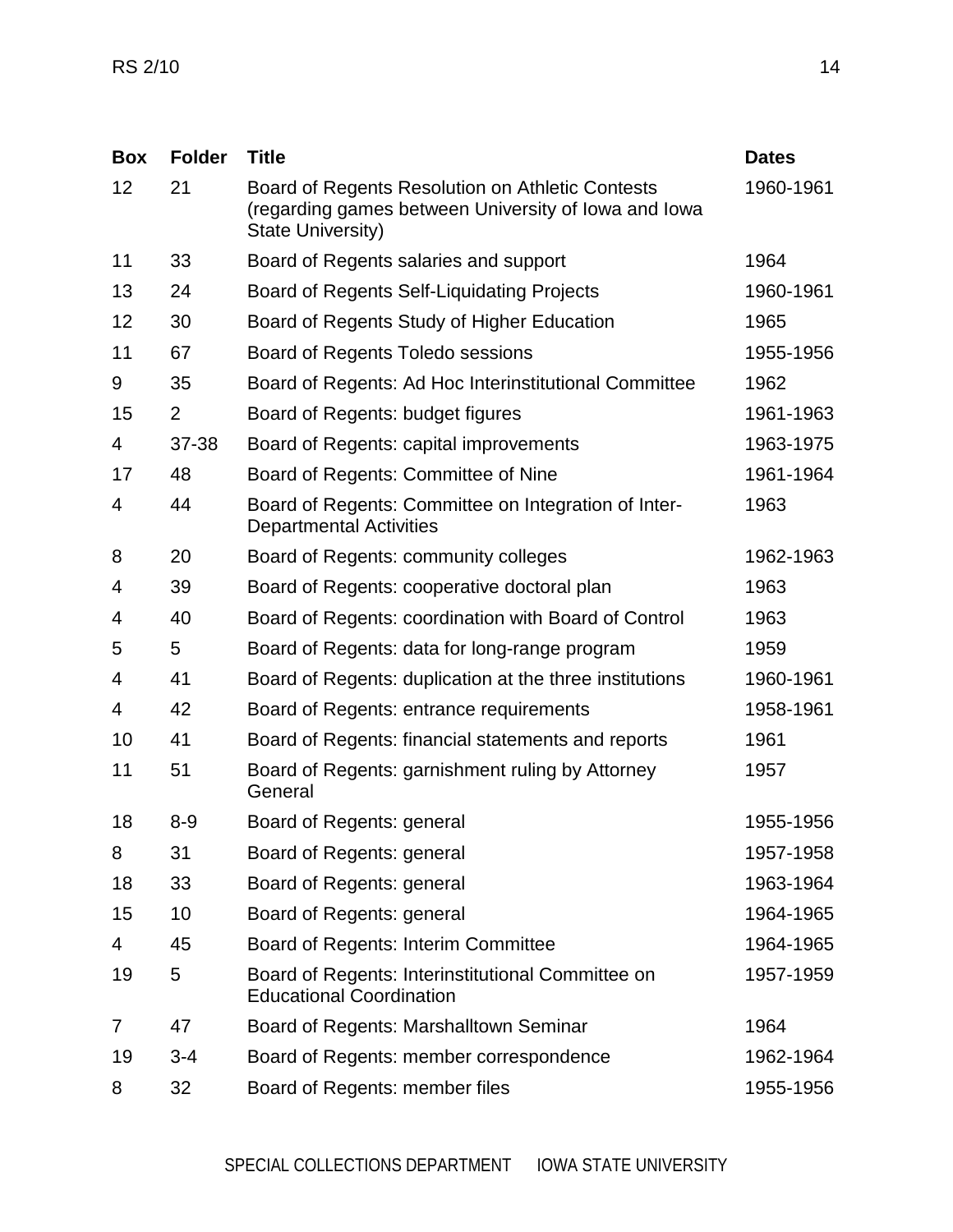| <b>Box</b>     | <b>Folder</b>  | <b>Title</b>                                            | <b>Dates</b> |
|----------------|----------------|---------------------------------------------------------|--------------|
| 12             | 22             | Board of Regents: out-of-state travel                   | 1962         |
| 12             | 23             | Board of Regents: seminar                               | 1964         |
| 4              | 46             | Board of Regents: Strengthening Programs                | 1964         |
| 10             | 71             | Board of Regents: student cars                          | 1958-1962    |
| 4              | 47             | Board of Regents: student fees and tuition rates        | 1964         |
| 16             | 41             | <b>Board of Regents: Toledo Society</b>                 | 1960         |
| 16             | 39             | <b>Board of Regents: Toledo Society</b>                 | 1963-1964    |
| 17             | 13             | Board of Regents: tuition fee study                     | 1959         |
| 9              | 60             | Board of Regents: Walsh, Arthur                         | 1955-1956    |
| 12             | 24             | Board of Regents: year-round operations                 | 1960         |
| 12             | 20             | Bond trip                                               | 1964         |
| $\overline{7}$ | 5              | <b>Botany: Plant Pathology</b>                          | 1960         |
| 19             | 6              | <b>Breen Conference</b>                                 | 1958         |
| 10             | 36             | <b>Budget</b>                                           | 1960-1961    |
| 19             | 27             | <b>Budget</b>                                           | 1961-1962    |
| 19             | $\mathbf{1}$   | <b>Budget</b>                                           | 1963-1964    |
| $\overline{2}$ | 71             | <b>Budget and Financial Control Committee ISC Visit</b> | 1958         |
| 5              | 13             | <b>Budget and Financial Control Committee ISU Visit</b> | 1963         |
| 4              | 48             | <b>Budget and Financial Control Committee Visit</b>     | 1959         |
| 10             | 34             | Budget and legislative data                             | 1959-1960    |
| 10             | 22             | Budget comparisons of three state institutions          | 1960         |
| 16             | 1              | <b>Budget correspondence</b>                            | 1951-1955    |
| 15             | 38-40          | Budget correspondence                                   | 1955-1956    |
| 19             | $\overline{2}$ | <b>Budget correspondence: Engineering</b>               | 1956-1957    |
| 11             | 38             | <b>Budget information</b>                               | 1961-1962    |
| 16             | 36             | Budgets, departmental correspondence                    | 1955-1959    |
| 7              | $2 - 3$        | <b>Business and Finance</b>                             | 1962-1965    |
| 9              | 83             | <b>Business and Finance</b>                             | 1963-1964    |
| 9              | 43             | Business and Finance: Platt, B. H.                      | 1961-1962    |
| 16             | 16             | Business and Finance: Platt, B. H. (Vice President)     | 1960-1961    |
| 9              | 44             | <b>Business and Finance: Squaw Creek bridge</b>         | 1965         |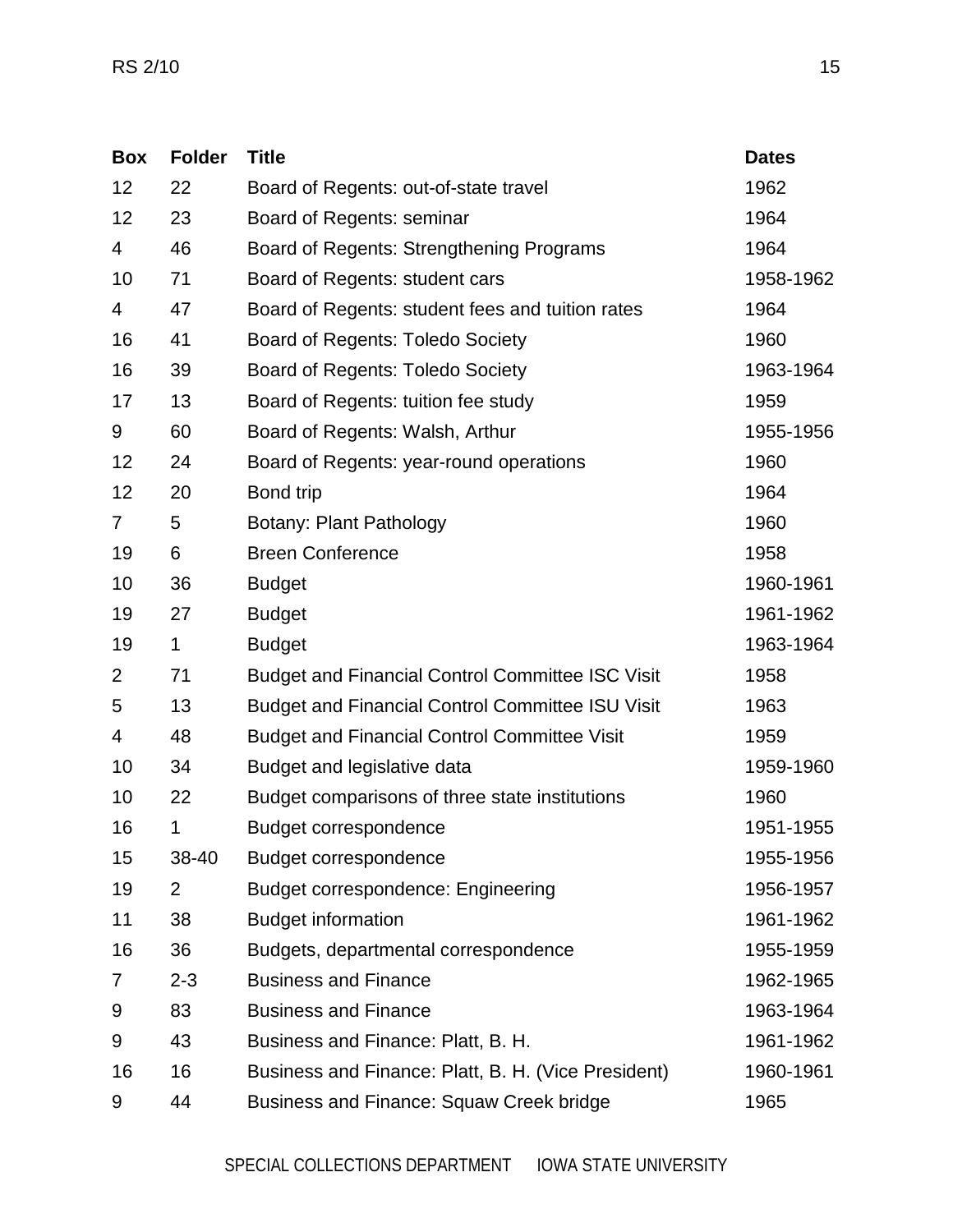| <b>Box</b>     | <b>Folder</b> | <b>Title</b>                                            | <b>Dates</b>          |
|----------------|---------------|---------------------------------------------------------|-----------------------|
| 13             | 17            | <b>Business Manager</b>                                 | 1956-1957             |
| 18             | 35            | <b>Cardinal Guild</b>                                   | 1953-1954             |
| 16             | 11            | <b>Cardinal Guild</b>                                   | 1955                  |
| $\overline{2}$ | 42            | <b>Cardinal Guild</b>                                   | 1960-1961             |
| 9              | 65            | <b>Cardinal Guild</b>                                   | 1962-1963             |
| $\overline{2}$ | 44            | <b>Cardinal Guild</b>                                   | 1963-1964             |
| 15             | $16 - 18$     | <b>Cardinal Guild and Cardinal Key</b>                  | 1961-1965             |
| 6              | 77            | Carrie Chapman Catt biographical information and estate | 1947-1959,<br>undated |
| 9              | 28            | Centennial Founders' Day speeches                       | 1958                  |
| 9              | 13            | Center for Industrial Research and Service (CIRAS)      | 1962-1963             |
| 6              | 19            | Center for Industrial Research and Service (CIRAS)      | 1963-1964             |
| 9              | 4             | Center for Industrial Research and Service (CIRAS)      | 1964-1965             |
| 19             | 32            | Chalmers, Gordon                                        | 1958-1959             |
| 9              | 79            | Change in Name: College to University                   | 1955;<br>undated      |
| 16             | 26            | <b>Chemistry Department</b>                             | 1957-1965             |
| 17             | 56            | <b>Chemistry: Biochemistry</b>                          | 1956-1959             |
| 12             | 6             | Civil defense                                           | 1959                  |
| 11             | 52            | Civil defense                                           | 1959-1963             |
| 12             | 12            | Civil defense                                           | 1962-1963             |
| $\overline{2}$ | 60            | Civil defense                                           | 1963-1964             |
| 17             | 43            | Civil defense                                           | 1964-1965             |
| 17             | 34            | <b>Classroom Building</b>                               | 1959-1960             |
| 12             | 56-57         | Clippings, memorandums, and speeches                    | 1955-1982             |
| 9              | 24            | Clippings: panty raid incident                          | 1956                  |
| 16             | 18            | Coach                                                   | 1956-1957             |
| 1              | 14            | Coliseum                                                | 1969-1970             |
| $\overline{2}$ | 39            | College memorials                                       | 1954                  |
| 7              | 32            | <b>College of Agriculture</b>                           | 1961-1962             |
| 7              | 36            | <b>College of Agriculture</b>                           | 1961-1962             |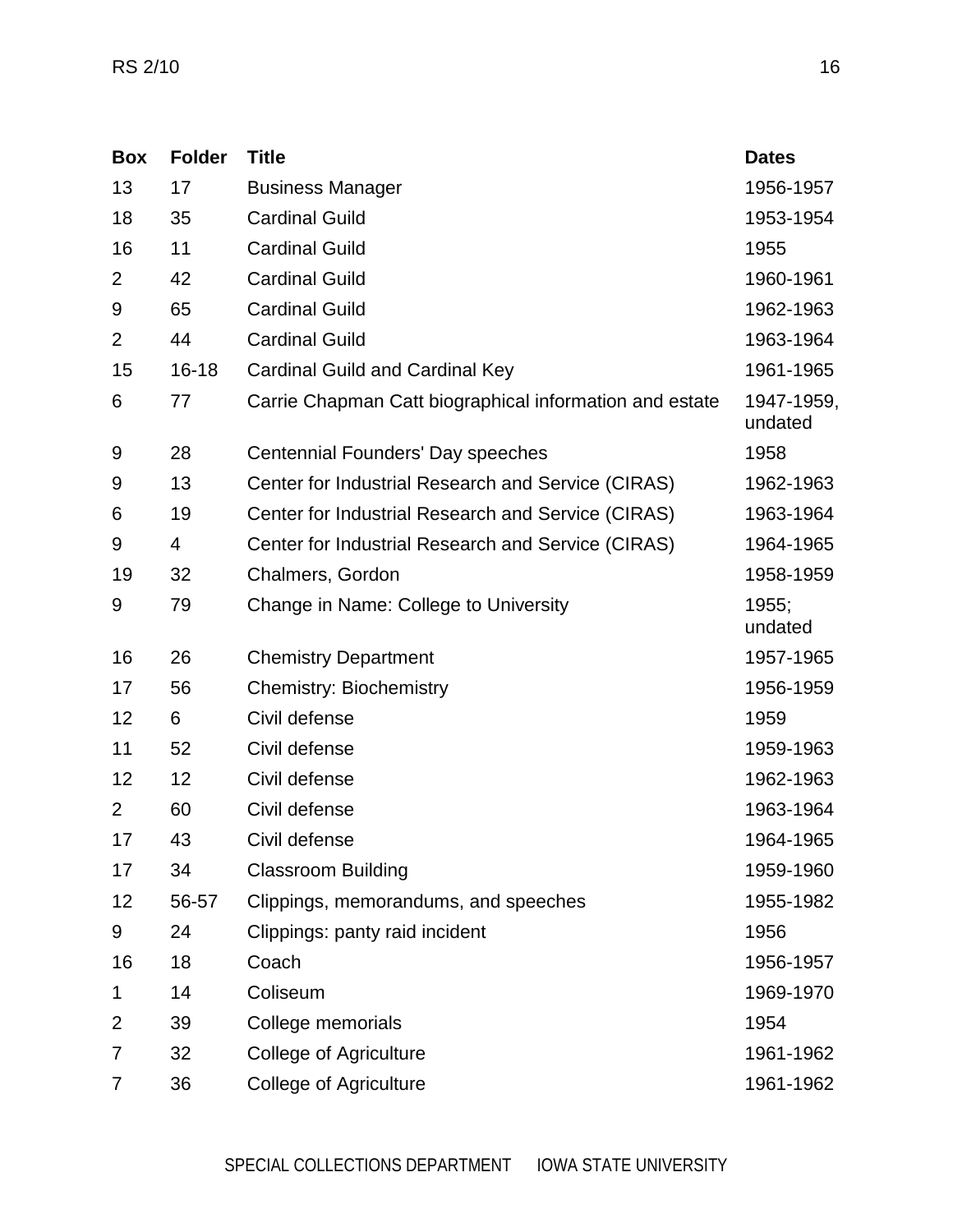| <b>Box</b>     | <b>Folder</b>  | <b>Title</b>                                                  | <b>Dates</b> |
|----------------|----------------|---------------------------------------------------------------|--------------|
| 13             | 5              | <b>College of Agriculture</b>                                 | 1962-1963    |
| 5              | 27             | College of Agriculture correspondence                         | 1958-1959    |
| 6              | 26-30          | <b>College of Engineering</b>                                 | 1958-1963    |
| 9              | 54-55          | <b>College of Engineering</b>                                 | 1959-1965    |
| 9              | 1              | <b>College of Engineering</b>                                 | 1960-1961    |
| 9              | $5-6$          | <b>College of Engineering</b>                                 | 1961-1963    |
| 6              | 18             | <b>College of Engineering</b>                                 | 1963-1964    |
| 6              | 15             | College of Engineering departmental correspondence            | 1956-1957    |
| 6              | $11 - 12$      | College of Home Economics                                     | 1957-1962    |
| 6              | 71             | <b>College of Home Economics</b>                              | 1962-1964    |
| 11             | 77             | <b>College of Home Economics</b>                              | 1964-1965    |
| 9              | 76             | College of Home Economics/Baroda India project                | 1959-1963    |
| 5              | 65             | <b>College of Science</b>                                     | 1958-1960    |
| 18             | $2 - 4$        | College of Sciences and Humanities: Roy, C. J. (Dean)         | 1962-1965    |
| 20             | 36             | College of Veterinary Medicine                                | 1955-1956    |
| 13             | 61             | College of Veterinary Medicine                                | 1960-1961    |
| $\overline{2}$ | 89             | College of Veterinary Medicine                                | 1964-1965    |
| 19             | 42             | College of Veterinary Medicine: Christensen, George<br>(Dean) | 1963-1964    |
| 3              | 10             | College of Veterinary Medicine: Christensen, George<br>(Dean) | 1964-1965    |
| 13             | 62             | College of Veterinary Medicine: Christensen, George<br>(Dean) | 1965         |
| 18             | 28             | College of Veterinary Medicine: Merchant, I. A. (Dean)        | 1959-1960    |
| 17             | 53             | College of Veterinary Medicine: Merchant, I. A. (Dean)        | 1960-1961    |
| 17             | 46             | College of Veterinary Medicine: Merchant, I. A. (Dean)        | 1961-1962    |
| 16             | 22             | College of Veterinary Medicine: Merchant, I. A. (Dean)        | 1962-1963    |
| 18             | $10 - 12$      | <b>Committee for Agricultural Development</b>                 | 1959-1964    |
| 17             | 51             | <b>Committee for Agricultural Development</b>                 | 1964-1965    |
| 11             | $\overline{2}$ | <b>Committee on Foreign Students</b>                          | 1963-1964    |
| 6              | 31             | <b>Committee on Foreign Students</b>                          | 1964-1965    |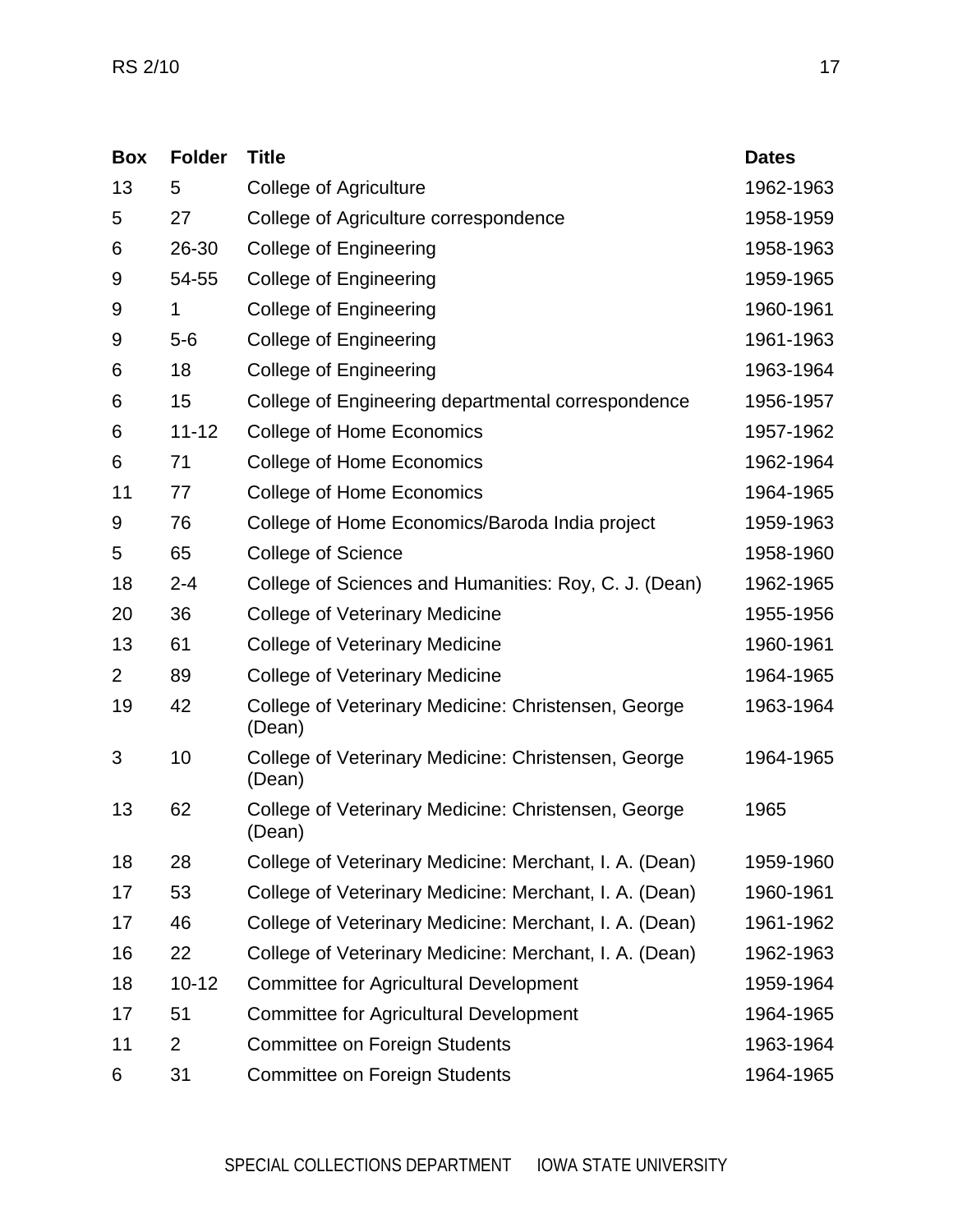| <b>Box</b>     | <b>Folder</b>  | <b>Title</b>                                                       | <b>Dates</b> |
|----------------|----------------|--------------------------------------------------------------------|--------------|
| 14             | 31             | <b>Committee on Fraternities and Sororities</b>                    | 1957-1958    |
| 14             | 26-29          | <b>Committee on Fraternities and Sororities</b>                    | 1958-1962    |
| 11             | $3-5$          | <b>Committee on Fraternities and Sororities</b>                    | 1962-1965    |
| 17             | 37             | <b>Committee on Memorials and Traditions</b>                       | 1953         |
| 17             | 36             | <b>Committee on Natural Areas</b>                                  | 1962-1963    |
| 14             | 23-25          | <b>Committees and councils</b>                                     | 1953-1961    |
| 11             | 39             | <b>Committees and councils</b>                                     | 1961-1962    |
| 11             | 6              | <b>Committees and councils</b>                                     | 1962-1963    |
| 12             | 25             | Committees and councils                                            | 1963-1964    |
| 8              | 27             | Common calendar and year-round operation                           | 1961         |
| 17             | 33             | <b>Communications Building</b>                                     | 1959-1961    |
| 6              | 58             | Comparison of faculty salaries (Missouri study)                    | 1954-1955    |
| 17             | 35             | <b>Computation Center Procedures Handbook</b>                      | 1963         |
| 11             | 60             | <b>Computer Project</b>                                            | 1961         |
| 16             | 37             | Conference of the Direction of Regents Institutions                | 1961         |
| 19             | 37             | <b>Construction Engineering</b>                                    | 1956-1958    |
| $\overline{2}$ | 27             | Consulting policy for the university                               | 1959         |
| 10             | 18             | Copies of letters to senators regarding foreign language<br>majors | 1960         |
| 14             | 61             | Correspondence regarding land grants                               | 1955         |
| 5              | 41-42          | Correspondence: Animal Disease Laboratory, USDA                    | 1956         |
| 6              | 43             | Correspondence: Buchanan, R.E.                                     | 1958-1960    |
| 10             | 48             | Correspondence: Chile                                              | 1959         |
| 5              | 52-56          | Correspondence: College of Agriculture                             | 1957-1965    |
| 5              | 44             | Correspondence: College of Agriculture                             | 1963-1964    |
| 6              | $3 - 4$        | Correspondence: College of Science                                 | 1956-1964    |
| 14             | 33             | Correspondence: commencement                                       | 1962-1963    |
| 6              | 45             | Correspondence: Davis, Harvey                                      | undated      |
| 8              | 12             | Correspondence: Engineering Department                             | 1957-1958    |
| 8              | $\overline{2}$ | Correspondence: Frank, Andrew                                      | 1957         |
| 6              | 34-35          | Correspondence: H                                                  | 1958-1965    |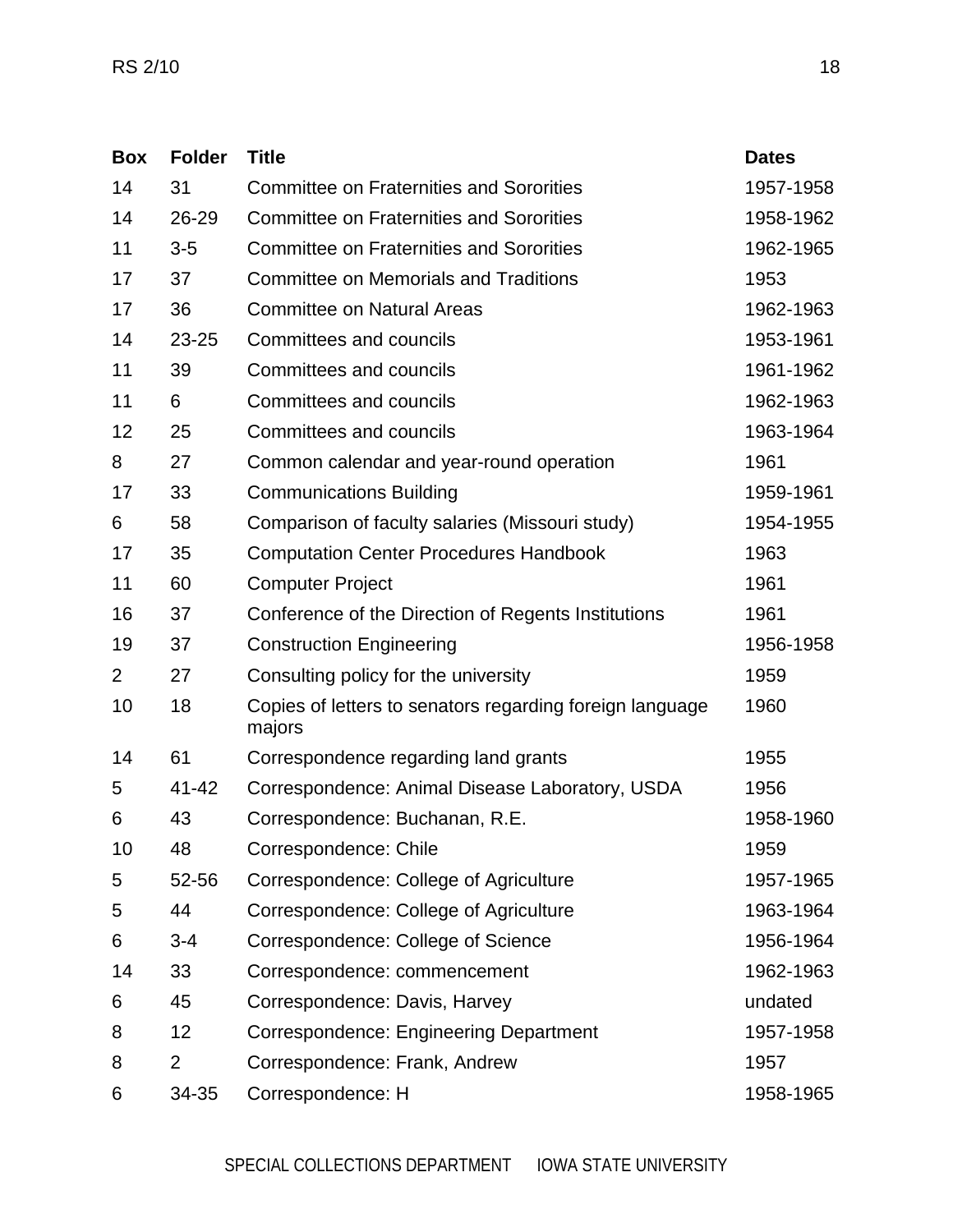| <b>Box</b>     | <b>Folder</b> | <b>Title</b>                                                                                                                                      | <b>Dates</b> |
|----------------|---------------|---------------------------------------------------------------------------------------------------------------------------------------------------|--------------|
| 6              | 59            | Correspondence: Hart, Lawrence                                                                                                                    | 1961         |
| 6              | 54            | Correspondence: Heady, Earl O.                                                                                                                    | 1958-1961    |
| 6              | 56            | Correspondence: Heady, Earl O.                                                                                                                    | 1960         |
| 15             | 36            | Correspondence: Husband, Richard W.                                                                                                               | 1953         |
| 15             | 41            | Correspondence: Jensen, James H. (Provost)                                                                                                        | 1960         |
| 7              | 57-58         | Correspondence: science and humanities department                                                                                                 | 1956-1965    |
| 7              | 39            | Correspondence: science departments                                                                                                               | 1955-1958    |
| 8              | 38            | Correspondence: science departments                                                                                                               | 1960-1962    |
| 8              | 33            | Correspondence: science departments                                                                                                               | 1962-1963    |
| 15             | 45            | Correspondence: Uhlir, Robert                                                                                                                     | 1957         |
| 6              | 10            | Cost analysis                                                                                                                                     | 1961-1963    |
| 20             | 17            | Cost differences between State University of Iowa and<br>lowa State University (data prepared to refute SUI's pleas<br>for larger appropriations) | 1960         |
| 4              | 10            | Cost per student                                                                                                                                  | 1957-1958    |
| 6              | 5             | Cost studies                                                                                                                                      | undated      |
| 9              | 31            | <b>Cost Study Data</b>                                                                                                                            | undated      |
| 10             | 46            | <b>Curriculum Committee</b>                                                                                                                       | 1961         |
| 12             | 26            | <b>Curriculum Committee</b>                                                                                                                       | 1964-1965    |
| 10             | 33            | <b>Curriculum Committee statement</b>                                                                                                             | 1961         |
| 13             | 25            | <b>Cyclone Computer</b>                                                                                                                           | 1962-1963    |
| 8              | 24            | Cyclone Computer memorandum and clippings                                                                                                         | 1957-1960    |
| $\overline{2}$ | 5             | Data for budget hearing                                                                                                                           | 1965         |
| 6              | 24            | Data for budget hearings                                                                                                                          | 1961-1962    |
| 15             | 48            | Davey, Harold W.                                                                                                                                  | 1954         |
| 6              | 64            | Dean of Instruction                                                                                                                               | 1957-1958    |
| 10             | 49            | <b>Deans and Directors</b>                                                                                                                        | 1962-1963    |
| 17             | 32            | Department of Computer Science: proposal and<br>supporting material                                                                               | 1963-1964    |
| 20             | 6             | Departmental name changes, reasons for                                                                                                            | 1951-1962    |
| 9              | 18            | Departmental requests for space                                                                                                                   | 1964         |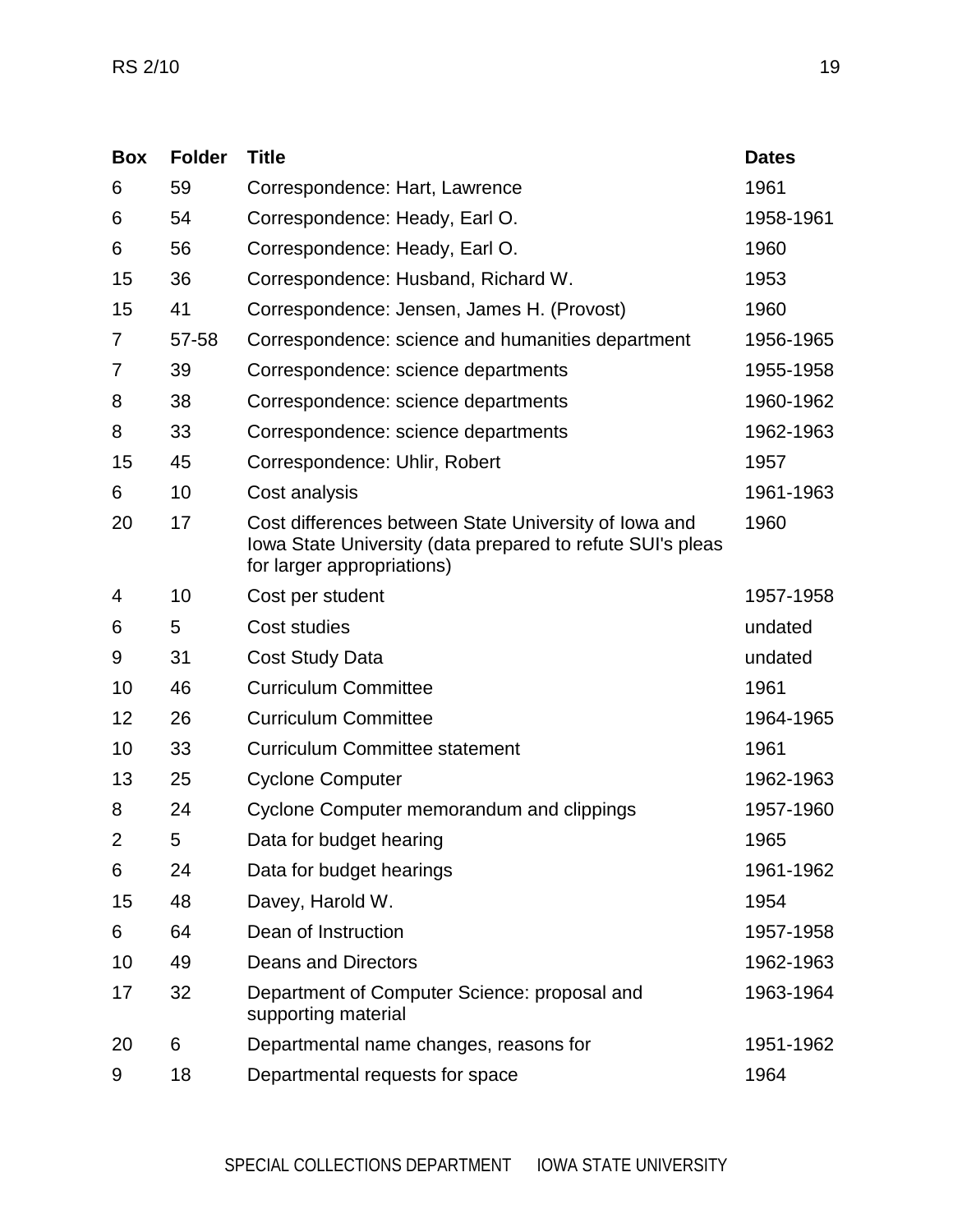| <b>Box</b> | <b>Folder</b>  | <b>Title</b>                                                      | <b>Dates</b>          |
|------------|----------------|-------------------------------------------------------------------|-----------------------|
| 4          | 19             | Development of the Regents' Institutions                          | 1958-1961             |
| 20         | 18             | Director of Development, correspondence                           | 1957-1967             |
| 12         | 15             | Dismissal procedure                                               | 1959                  |
| 10         | 50             | Division needs, including housing                                 | 1953                  |
| 14         | 32             | Division of Agriculture: policy for answering inquiries           | undated               |
| 9          | 48             | Dormitory and Housing Program                                     | 1960-1962             |
| 20         | 5              | Doud questionnaire                                                | 1953-1954             |
| 19         | 34             | Doud questionnaire                                                | 1954                  |
| 4          | 27             | Duplication, short courses: Regents' Universities                 | 1955                  |
| 4          | 24-25          | <b>Duplication: Regents' Universities</b>                         | 1955-1960             |
| 18         | 25             | Economics and Sociology (statement on operation of<br>department) | 1957                  |
| 9          | 11             | Economics of Opportunity of 1964                                  | undated               |
| 10         | 51             | <b>Education, Advanced Degree</b>                                 | 1959                  |
| 7          | 4              | <b>Educational Load Factors - board meeting</b>                   | 1962                  |
| 9          | 29             | <b>Efficiency and Economy Reports</b>                             | 1954                  |
| 12         | 9              | <b>Emeritus policy</b>                                            | 1955                  |
| 12         | 34-36          | Engineering departmental correspondence                           | 1960-1964             |
| 11         | $\overline{7}$ | Engineering Examiners, Memorandum of Agreement                    | 1960                  |
| 12         | 37             | <b>Engineering Experiment Station</b>                             | 1959-1960             |
| 4          | 50-52          | <b>Engineering Experiment Station</b>                             | 1961-1964             |
| 9          | 51             | <b>Engineering Experiment Station</b>                             | 1964-1965             |
| 12         | 33             | <b>Engineering Extension Service</b>                              | 1956-1958             |
| 14         | 46             | <b>Engineering Extension Service</b>                              | 1958-1959             |
| 6          | 22-23          | <b>Engineering Extension Service</b>                              | 1960-1961,<br>undated |
| 4          | 53-55          | <b>Engineering Extension Service</b>                              | 1962-1965             |
| 20         | 4              | Engineering faculty: Nye, Frank of the Cedar Rapids<br>Gazette    | 1955-1956             |
| 7          | 46             | <b>Engineering programs</b>                                       | 1962-1963             |
| 4          | 15             | <b>Engineering reactor</b>                                        | 1958-1961             |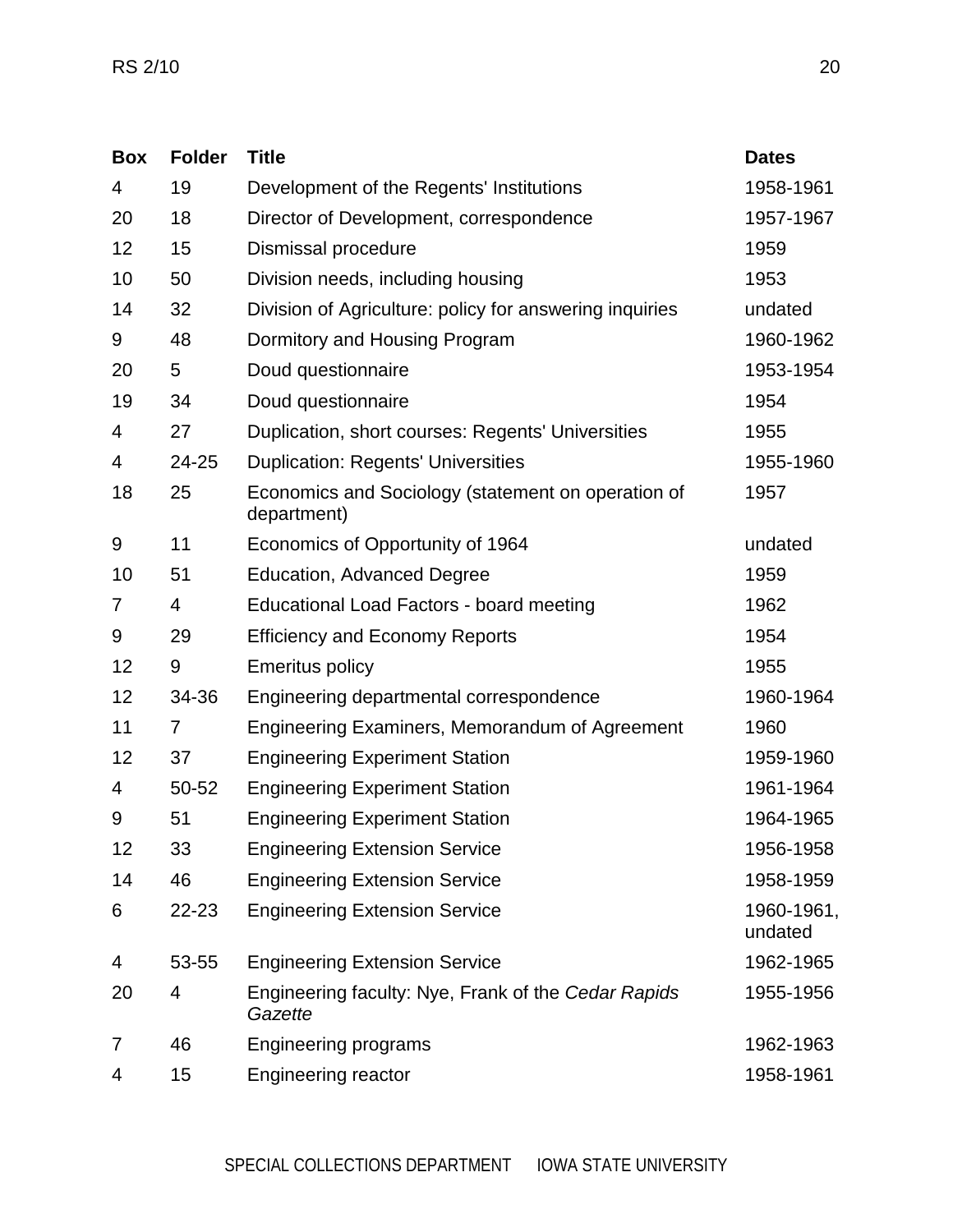| <b>Box</b>     | <b>Folder</b> | <b>Title</b>                                                         | <b>Dates</b> |
|----------------|---------------|----------------------------------------------------------------------|--------------|
| 9              | 49            | Engineering: Aid to Industry Program                                 | 1962         |
| 12             | 53            | <b>Engineering: Department of Nuclear Engineering</b>                | 1960         |
| 17             | 14            | Engineering: School of Design plans                                  | 1963-1965    |
| 17             | 55            | Engineers' Council for Professional Development (ECPD)<br>inspection | 1960         |
| 3              | 11            | Enrollment data                                                      | 1964         |
| 10             | 23            | Equipment: special requests                                          | 1960         |
| 10             | 21            | Explanation of request to change name                                | 1959         |
| 13             | 27            | <b>Extension</b>                                                     | 1957         |
| 11             | 49            | Extension Memorandum of Understanding                                | 1957 circa   |
| $\overline{2}$ | 6             | <b>Extension Service</b>                                             | 1962-1963    |
| 9              | 20            | <b>Factual Educational Data</b>                                      | 1959         |
| 11             | 18-26         | <b>Faculty Council</b>                                               | 1953-1963    |
| $\overline{2}$ | 34            | <b>Faculty Dismissal policy</b>                                      | 1958-1959    |
| $\overline{2}$ | 7a            | Faculty dismissal procedures                                         | 1959         |
| 10             | 54            | <b>Faculty Women's Club</b>                                          | 1957-1959    |
| 11             | 40            | <b>Faculty Women's Club</b>                                          | 1963-1964    |
| $\overline{2}$ | 63            | <b>Farm Bureau Resolutions Committee</b>                             | 1958         |
| 12             | 17            | Farm House: National Historic Landmark                               | 1965         |
| 11             | 41            | <b>Federal Grants and contracts</b>                                  | 1964         |
| 4              | 12            | Fee reduction                                                        | 1960         |
| 1              | 35            | Final faculty meeting                                                | 1965         |
| 5              | 36            | Finance Committee: Institutional Administrative Officials            | 1957-1958    |
| 12             | 32            | <b>Firemanship Training and Civil Defense Center</b>                 | 1957-1958    |
| 13             | 28            | Food processing                                                      | 1957         |
| 16             | 17            | <b>Football Coach</b>                                                | 1958         |
| 11             | 42            | Ford Foundation: Heady application                                   | 1962         |
| 6              | 40            | Foreign Inter-Institutional Cooperation                              | 1954-1955    |
| 13             | 18            | Foreign travel                                                       | 1958-1959    |
| 9              | 19            | Forestry                                                             | 1955         |
| 9              | 66            | Forestry greenhouses                                                 | 1962-1965    |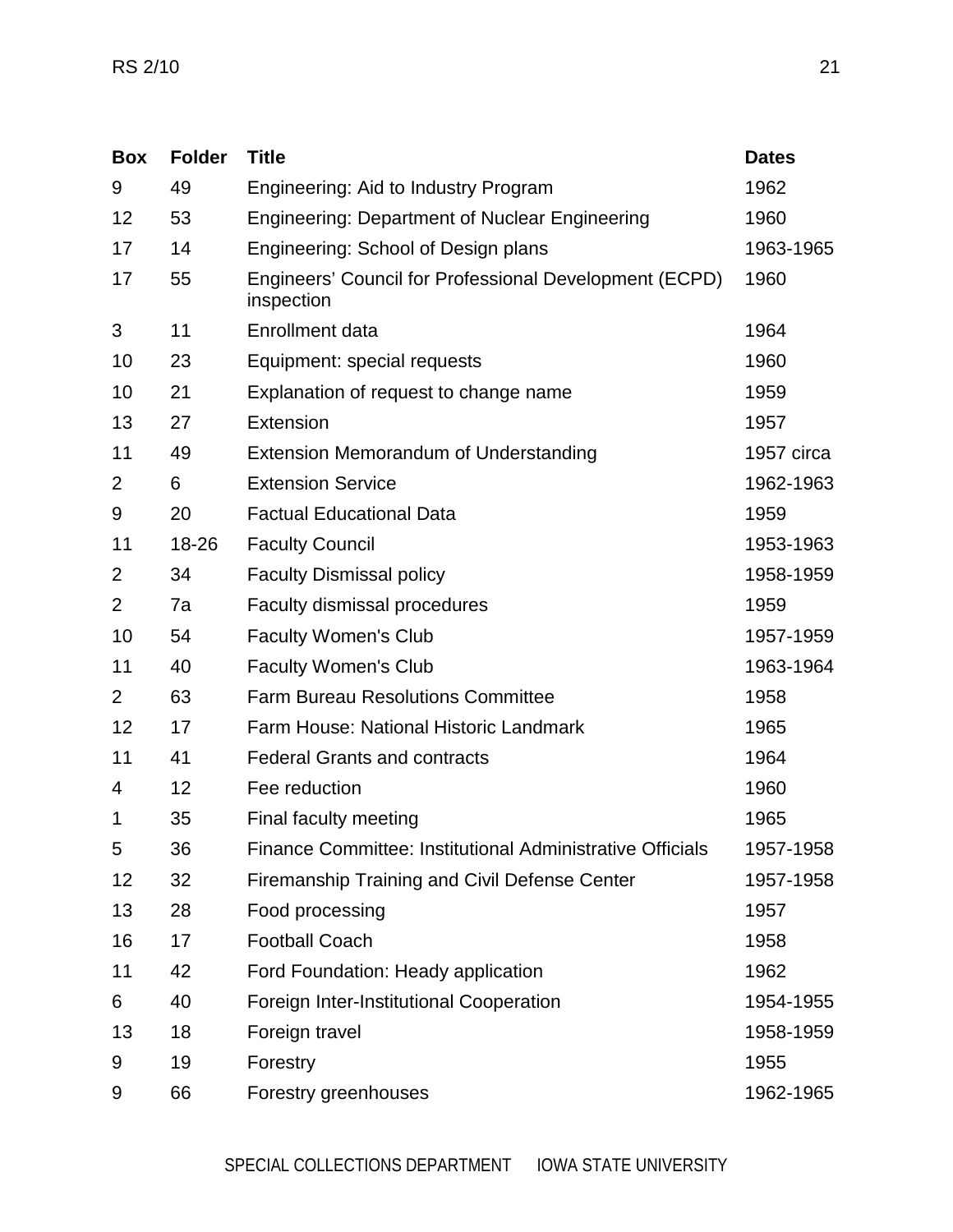| <b>Box</b>     | <b>Folder</b> | <b>Title</b>                                                                                             | <b>Dates</b> |
|----------------|---------------|----------------------------------------------------------------------------------------------------------|--------------|
| 19             | 33            | Forestry: 50 <sup>th</sup> anniversary                                                                   | 1953-1954    |
| 6              | 32            | <b>Fraternity and Housing Report</b>                                                                     | 1956         |
| 11             | 43            | Freedom of Speech policies                                                                               | 1964         |
| 11             | 44            | Ft. Dodge and Chicago Northwestern railway agreement                                                     | 1963-1964    |
| 9              | 34            | Fund solicitation policy                                                                                 | undated      |
| 13             | 29            | <b>Future Development: Extension</b>                                                                     | 1961         |
| 13             | 32            | Future of Iowa State, in response to Hancher's comments<br>on consolidation                              | 1959         |
| 9              | 53            | <b>General Curriculum Committee</b>                                                                      | 1956-1957    |
| 5              | 34            | <b>General Extension Service</b>                                                                         | 1956         |
| 8              | 36            | Golf course                                                                                              | 1959         |
| $\overline{2}$ | 69            | Government of the Student Body (GSB) resolutions                                                         | 1963-1964    |
| 9              | 68            | Governmental Reorganization Committee                                                                    | 1955-1956    |
| 13             | 77            | Governor's Conference on Education                                                                       | 1955         |
| 6              | 46            | <b>Graduate College</b>                                                                                  | 1956-1960    |
| 6              | 63            | <b>Graduate College</b>                                                                                  | 1960         |
| 13             | 50-51         | <b>Graduate College</b>                                                                                  | 1962-1965    |
| 6              | 33            | <b>Graduate College</b>                                                                                  | 1963-1964    |
| 6              | 47            | <b>Graduate Dean</b>                                                                                     | 1959-1960    |
| 10             | 28            | <b>Graduate enrollments</b>                                                                              | 1960         |
| 13             | 30            | Graduate student housing                                                                                 | 1954         |
| 6              | 13            | <b>Graduation requirements</b>                                                                           | undated      |
| 18             | 37            | Guthrie, George: artwork donation                                                                        | 1954-1955    |
| 11             | 34            | Hancher, Virgil (University of Iowa President) statement:<br>dormitory revenue bonds                     | 1963         |
| 11             | 72            | Hancher, Virgil (University of Iowa President) statement:<br>establishing one university system for lowa | 1964         |
| 19             | 38            | Harris, Halbert M.                                                                                       | 1959-1961    |
| 10             | 55            | "Hiring and Holding Qualified Teachers to Staff Iowa's<br>Institutions of Public Higher Education"       | 1955-1956    |
| 12             | 5             | <b>History of Iowa State College</b>                                                                     | 1959         |
| 19             | 29            | History of Iowa State College, Dr. E. D. Ross                                                            | 1942-1954    |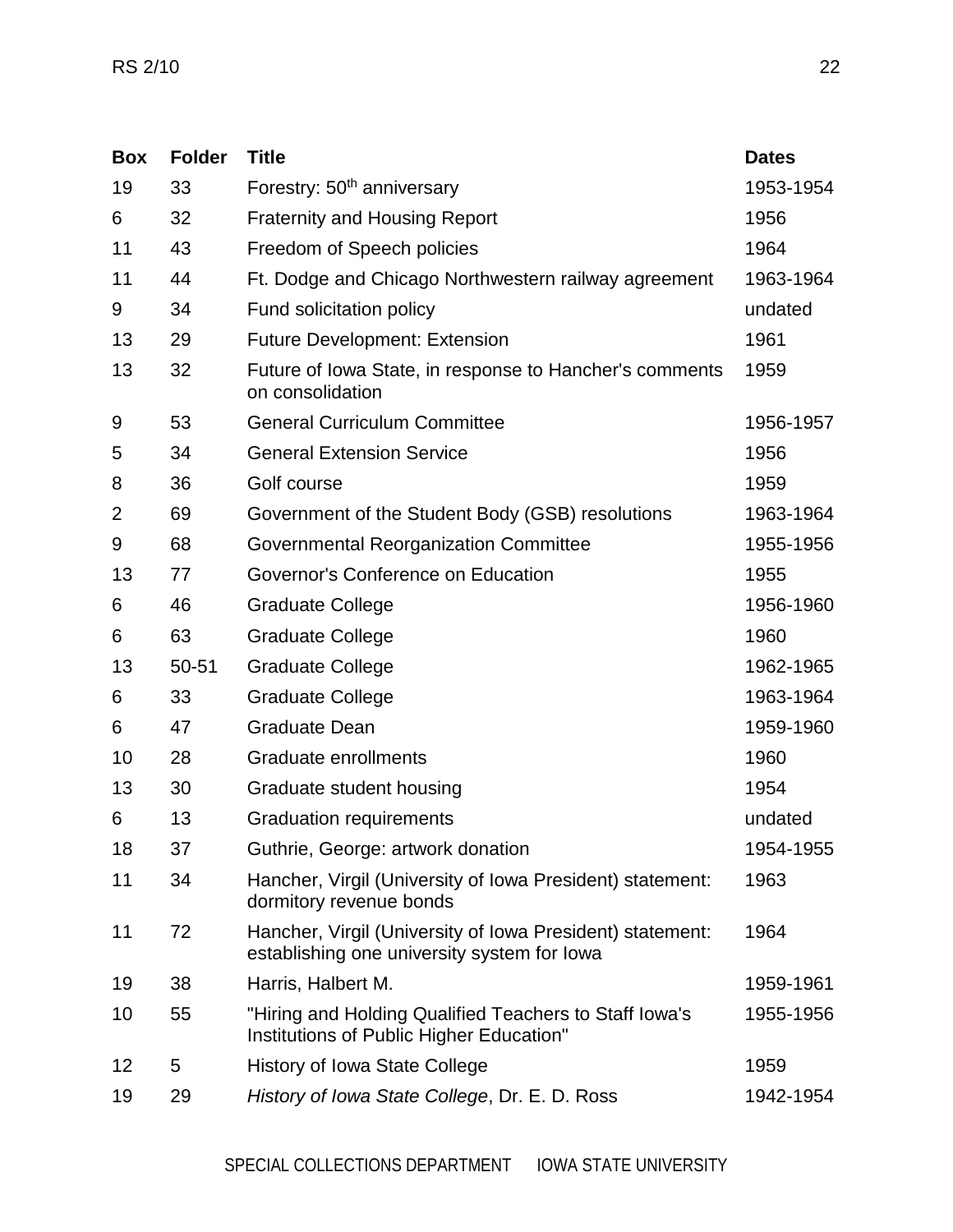| <b>Box</b> | <b>Folder</b> | <b>Title</b>                                                                     | <b>Dates</b> |
|------------|---------------|----------------------------------------------------------------------------------|--------------|
| 6          | 42            | Home Economic needs and history                                                  | undated      |
| 11         | 76            | Homecoming                                                                       | 1964         |
| 19         | 28            | Homecoming "riot"                                                                | 1953         |
| 15         | 53            | Honorary degree diplomas                                                         | 1953-1965    |
| 16         | 3             | Honorary degrees                                                                 | 1944-1961    |
| 11         | 27            | Honors Program                                                                   | 1959-1963    |
| 8          | 34            | <b>Human Relations Committee</b>                                                 | 1960-1964    |
| 8          | 37            | <b>Human Relations Committee</b>                                                 | 1961-1965    |
| 11         | 54            | Industrial uses of by-products in agriculture and<br>engineering                 | undated      |
| 6          | 49-50         | <b>Information Service</b>                                                       | 1956-1961    |
| 7          | 43            | <b>Information Service</b>                                                       | 1958-1961    |
| 6          | 52            | <b>Information Service</b>                                                       | 1963-1964    |
| 9          | 8             | <b>Information Service</b>                                                       | 1964-1965    |
| 6          | 60-61         | <b>Institute for Atomic Research</b>                                             | 1955-1961    |
| 6          | 48            | Institute for Atomic Research                                                    | 1956-1957    |
| 4          | 13            | Institute for Atomic Research                                                    | 1959-1960    |
| 9          | 70            | Institute for Atomic Research                                                    | 1959-1960    |
| 4          | 18            | Institute for Atomic Research                                                    | 1960-1961    |
| 20         | 14            | Institute for Atomic Research                                                    | 1962-1963    |
| 6          | 53            | Institute for Atomic Research                                                    | 1963-1964    |
| 6          | 51            | Institute for Atomic Research                                                    | 1964-1965    |
| 9          | 64            | Institute for Atomic Research Retirement policy proposal                         | 1964         |
| 13         | 31            | Instructional costs (cost per student)                                           | 1959         |
| 14         | 11            | <b>Insurance and Annuity Committee</b>                                           | 1953-1965    |
| 11         | 47            | Inter-Disciplinary Basic Research Program                                        | 1959-1960    |
| 14         | 48            | Inter-Institutional Committee on Educational Coordination                        | 1959-1960    |
| 5          | 25            | Inter-Institutional Committee on Educational Coordination                        | 1959-1960    |
| 5          | 22            | Inter-Institutional Committee on Educational Coordination:<br>curriculum changes | 1958-1959    |
| 4          | 20            | Inter-institutional duplication                                                  | 1960         |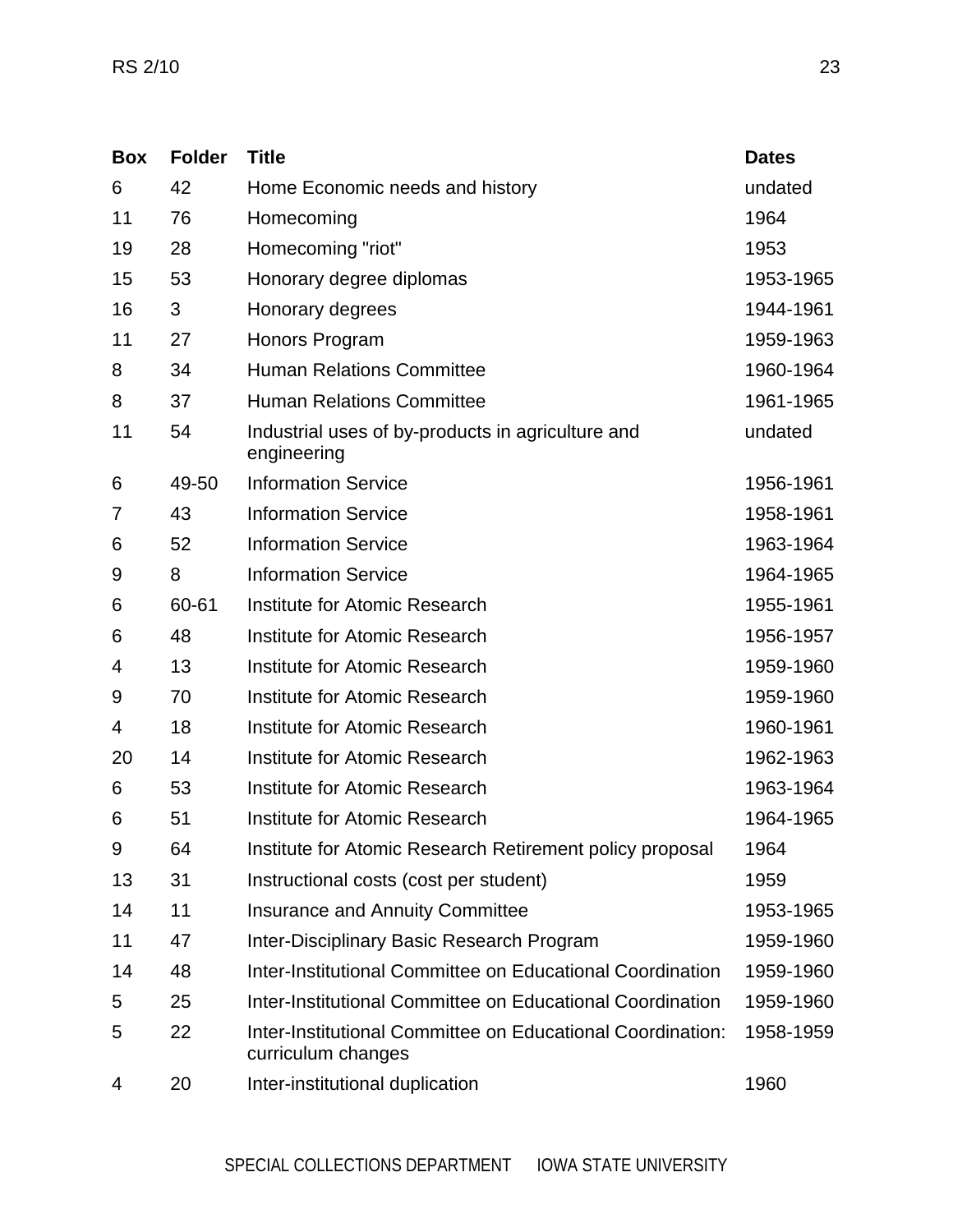| <b>Box</b>     | <b>Folder</b> | <b>Title</b>                                                              | <b>Dates</b> |
|----------------|---------------|---------------------------------------------------------------------------|--------------|
| 5              | 21            | Inter-Institutional Technical Institute Committee                         | 1959-1960    |
| 11             | 9             | <b>International Economic Growth Committee</b>                            | 1958-1959    |
| 1              | 13            | Interview transcripts                                                     | 1965         |
| 1              | 39            | Introductions                                                             | 1954-1965    |
| 20             | 12            | <b>Inventory: Knoll</b>                                                   | 1952-1968    |
| $\overline{2}$ | 41            | <b>Iowa Economics Studies Committee</b>                                   | 1955-1956    |
| $\overline{2}$ | 47            | <b>Iowa Economics Studies Committee</b>                                   | 1956-1957    |
| 1              | 10            | <b>Iowa State Center</b>                                                  | undated      |
| $\overline{2}$ | 59            | Iowa State College registrar                                              | 1955-1958    |
| 16             | $20 - 21$     | Iowa State College Research Foundation                                    | 1955-1957    |
| 6              | 55            | Iowa State College Research Foundation                                    | 1956-1957    |
| 16             | 15            | Iowa State College Research Foundation                                    | 1957-1958    |
| 20             | 15            | Iowa State College Research Foundation: Ayres, Q. C.                      | 1953-1954    |
| 16             | 5             | Iowa State College Research Foundation: Ayres, Q. C.                      | 1958-1959    |
| 20             | 16            | Iowa State College Research Foundation:<br>Trichloroethylene              | 1951-1953    |
| 20             | $7 - 8$       | <b>Iowa State College Tropical Research Center</b>                        | 1954-1955    |
| 20             | 9             | Iowa State College Tropical Research Center: Paddock,<br>W. C. (Director) | 1953-1955    |
| 20             | 10            | Iowa State College Tropical Research Center: reports                      | 1950-1955    |
| 5              | 26            | Iowa State College/University Library                                     | 1955-1962    |
| 3              | 9             | Iowa State College/University registrar                                   | 1958-1959    |
| $\overline{7}$ | 16            | Iowa State Daily: athletic policy controversy                             | 1964         |
| 4              | 11            | Iowa State Education Association: Advanced Study<br>Committee             | undated      |
| 13             | 88            | <b>Iowa State University Agricultural Foundation</b>                      | 1943         |
| 14             | 30            | <b>Iowa State University Agricultural Foundation</b>                      | 1962-1963    |
| 18             | 18            | <b>Iowa State University Agricultural Foundation</b>                      | 1963-1964    |
| 13             | 85            | <b>Iowa State University Agricultural Foundation</b>                      | 1964-1965    |
| 16             | 8             | Iowa State University Agricultural Foundation                             | 1965         |
| 16             | 42            | Iowa State University cost study                                          | 1959-1960    |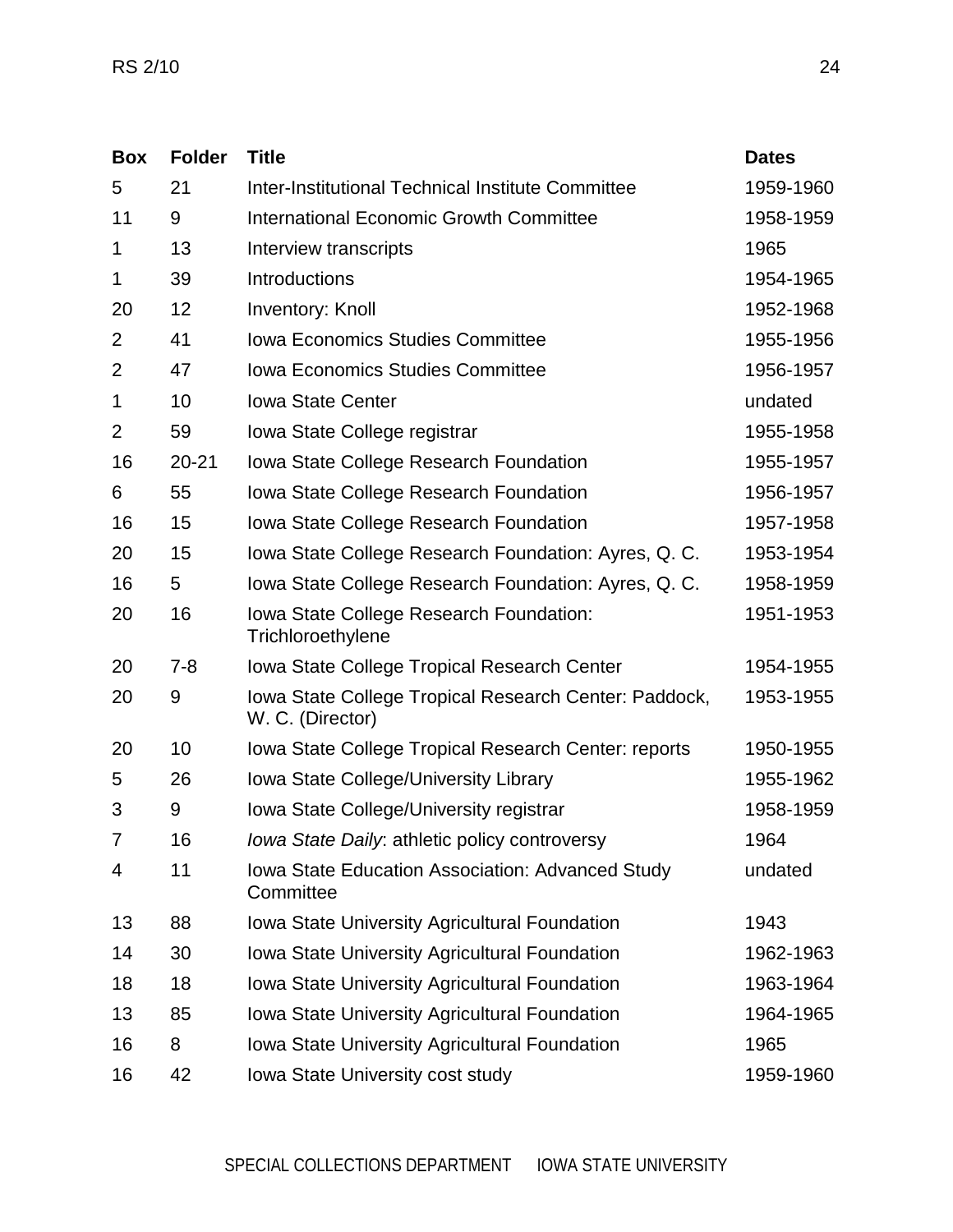| <b>Box</b>     | <b>Folder</b> | <b>Title</b>                                                                                        | <b>Dates</b> |
|----------------|---------------|-----------------------------------------------------------------------------------------------------|--------------|
| $\overline{2}$ | 52-54         | <b>Iowa State University Library</b>                                                                | 1961-1965    |
| 9              | 80            | <b>Iowa State University Press</b>                                                                  | 1960-1961    |
| 9              | 82            | <b>Iowa State University Press</b>                                                                  | 1961-1962    |
| 11             | 56-57         | <b>Iowa State University Press</b>                                                                  | 1962-1964    |
| 20             | 13            | <b>Iowa State University Press</b>                                                                  | 1964-1965    |
| 3              | $12 - 13$     | Iowa State University registrar                                                                     | 1959-1961    |
| 18             | 29            | Iowa State University Research Foundation                                                           | 1960-1961    |
| 16             | 6             | <b>Iowa State University Research Foundation</b>                                                    | 1962-1963    |
| 17             | 59            | Iowa State University Research Foundation: Ayres, Q. C.<br>(Manager)                                | 1961-1962    |
| 17             | 57            | Iowa State University Research Foundation: Ayres, Q. C.<br>(Secretary)                              | 1959-1960    |
| 17             | 54            | Iowa State University Research Foundation: Daniel<br>Griffen (Manager)                              | 1964-1965    |
| 18             | 24            | Jensen, J. H. (Provost)                                                                             | 1956         |
| 15             | 43            | Jensen, J. H. (Provost)                                                                             | 1958-1964    |
| 19             | 54            | Jensen, J. H. (Provost)                                                                             | 1959-1960    |
| 19             | 30            | John Hancock gift: Morrill photograph commemorating<br>100 <sup>th</sup> anniversary of Morrill Act | 1962         |
| 17             | 15-19         | Joint Office of Institutional Research                                                              | 1959-1965    |
| 17             | 23            | Joint Office of Institutional Research                                                              | 1960-1961    |
| 15             | 50            | Kehlenbeck, A.P., and DeVries, Louis                                                                | 1955-1956    |
| 15             | 45            | Kempthorne, Oscar                                                                                   | 1950         |
| 16             | 24-25         | Khrushchev Visit, September 16                                                                      | 1959         |
| 18             | 13            | Kolmos, Gertrude C.                                                                                 | 1959         |
| 19             | 56            | Kutish, Francis                                                                                     | 1962         |
| 19             | 55            | Lake Laverne dredging (2 b/w photographs)                                                           | 1958-1959    |
| 14             | 36            | <b>Land Grant Act</b>                                                                               | undated      |
| 10             | 37            | Land Grant Association: Agri-business Study Committee                                               | 1961         |
| 6              | 57            | <b>Land Grant Centennial scholarships</b>                                                           | 1961         |
| 13             | 19            | <b>Land Grant College Association Television Committee</b>                                          | 1954-1955    |
| 11             | 29-30         | <b>Land Grant Colleges Association</b>                                                              | 1962-1964    |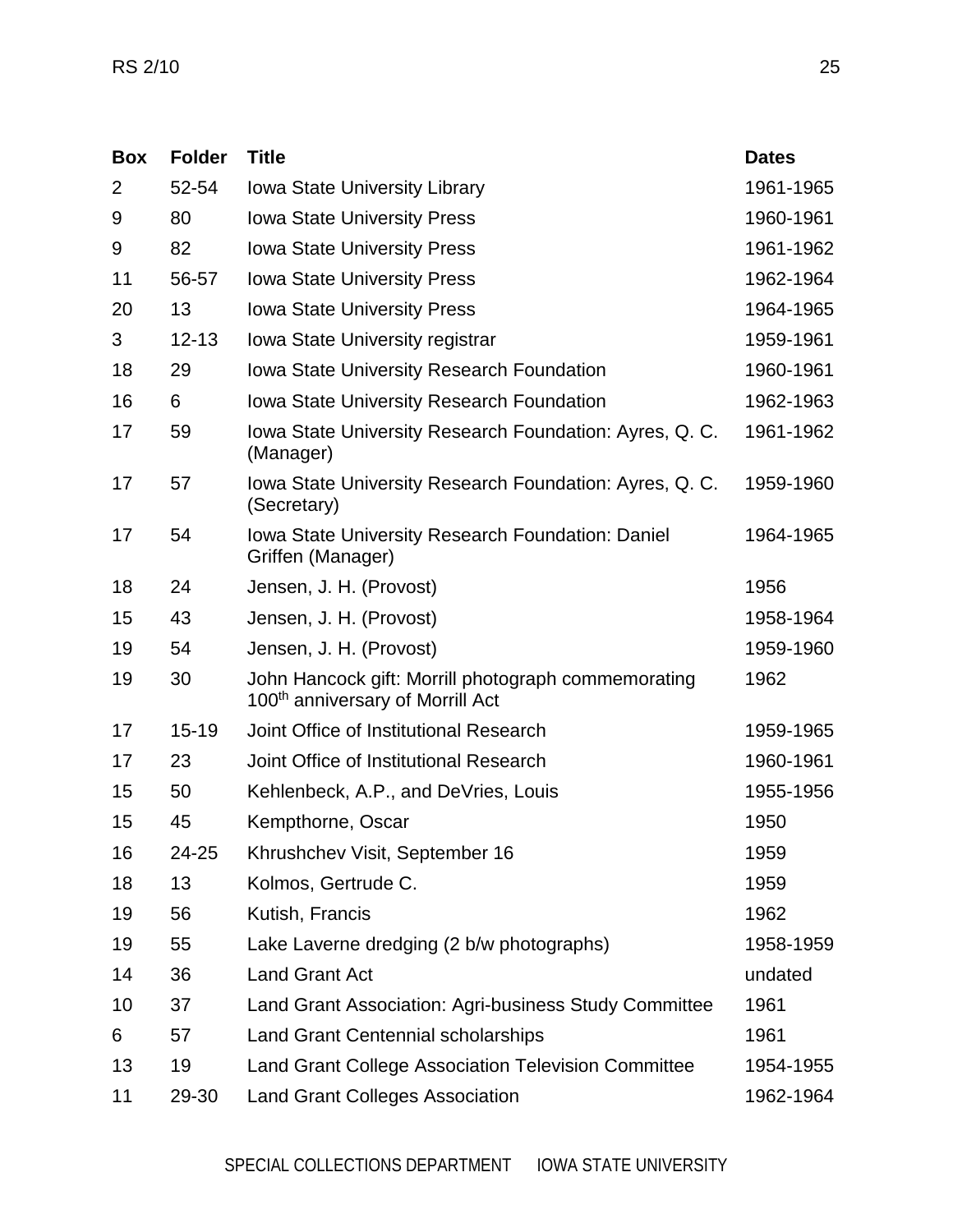| <b>Box</b>     | <b>Folder</b> | <b>Title</b>                                                                                                              | <b>Dates</b> |
|----------------|---------------|---------------------------------------------------------------------------------------------------------------------------|--------------|
| 10             | 52            | Land Grant Colleges Association annual meeting                                                                            | 1964         |
| 13             | 20            | <b>Land Grant Colleges Association committees</b>                                                                         | 1954-1955    |
| 10             | 39            | <b>Land Grant Colleges Association: Executive Committee</b>                                                               | 1963-1964    |
| 10             | 40            | Land Grant Colleges Association: general                                                                                  | 1964-1965    |
| 10             | 43            | Land Grant Colleges Association: Rural Development<br>Committee                                                           | 1963-1964    |
| 10             | 38            | <b>Land Grant Colleges Executive Committee</b>                                                                            | 1962-1963    |
| 5              | $10 - 12$     | Land Grant Colleges: Association of International Rural<br>Development                                                    | 1960-1965    |
| 19             | 23            | Land Grant Colleges: general                                                                                              | 1961-1963    |
| 11             | 10            | <b>Land Grant Executive Committee</b>                                                                                     | 1963         |
| $\overline{2}$ | 37            | <b>Land Problems Research Center</b>                                                                                      | 1961         |
| 10             | $13 - 16$     | Languages majors                                                                                                          | 1960         |
| $\overline{2}$ | 10            | Letter in response to Russell Nash, NAACP, regarding<br>existence of discrimination by ISU fraternities and<br>sororities | 1964         |
| 11             | 66            | Letter regarding the Radiation Health Committee                                                                           | 1955         |
| 18             | 14            | Letters from parents and friends (complimentary)                                                                          | 1953-1959    |
| 5              | 14            | Letters regarding cooperative market and survey projects                                                                  | 1957         |
| 20             | $1 - 3$       | Lincoln Way widening                                                                                                      | 1956-1962    |
| 13             | 41            | Long-range plans by colleges                                                                                              | 1964         |
| 17             | 40-41         | <b>Marshall Case</b>                                                                                                      | 1956         |
| 6              | 68            | <b>Mechanical Engineering inspection</b>                                                                                  | 1962-1963    |
| 9              | 52            | Memorandum of Agreement with University of Nebraska<br>Veterinary training                                                | 1955-1956    |
| 12             | 29            | Memorandum regarding meetings to discuss computing<br>work/livestock record keeping                                       | 1961         |
| 18             | 15            | <b>Memorial Union</b>                                                                                                     | 1954-1960    |
| 18             | 21            | <b>Memorial Union</b>                                                                                                     | 1961-1965    |
| 10             | 56            | <b>Memorial Union</b>                                                                                                     | 1964-1965    |
| 19             | 52            | Meneough, E. M. (testing salt base anti-freeze)                                                                           | 1955         |
| 12             | 1             | Metallurgy                                                                                                                | 1959-1960    |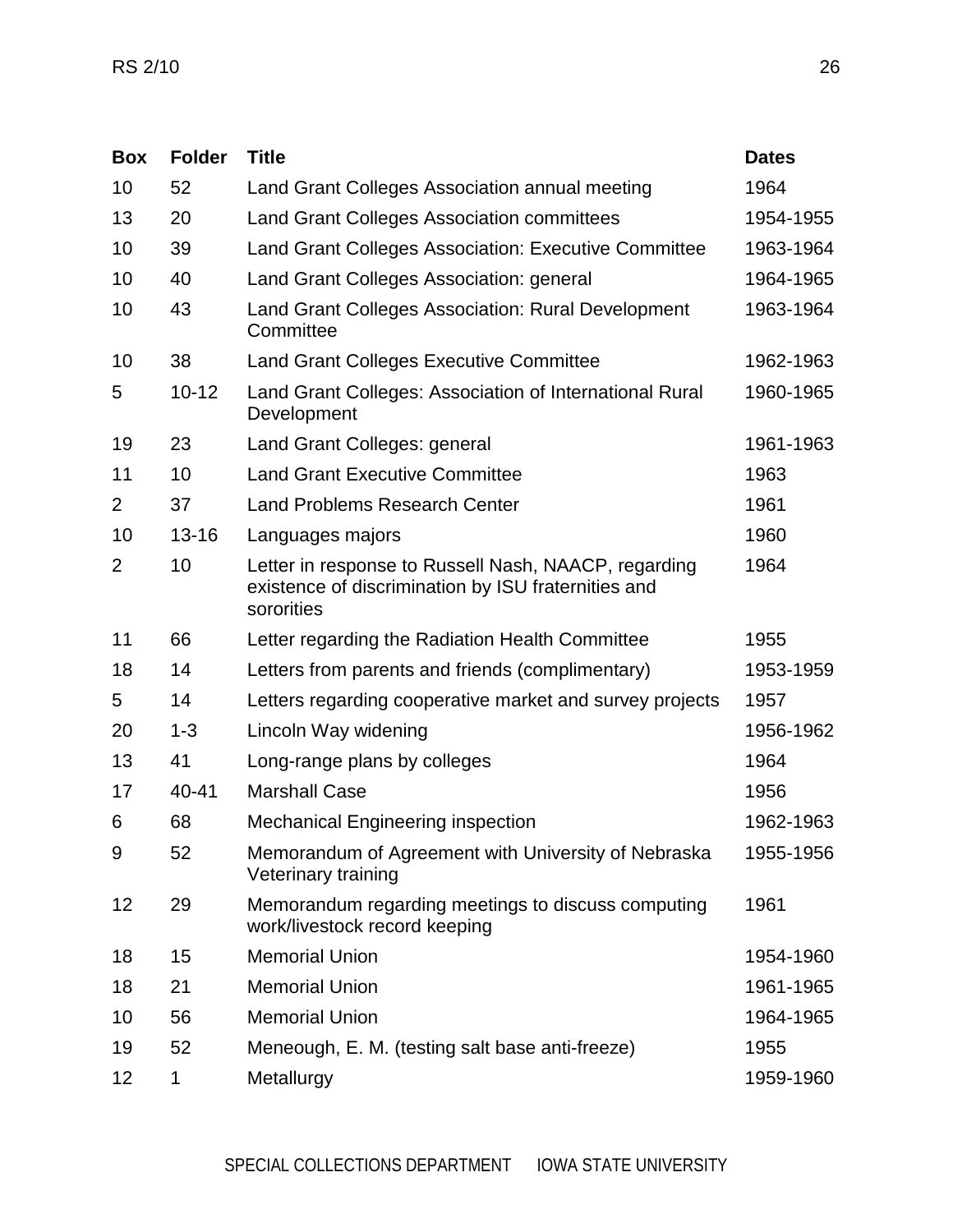| <b>Box</b>     | <b>Folder</b> | <b>Title</b>                                                   | <b>Dates</b> |
|----------------|---------------|----------------------------------------------------------------|--------------|
| 13             | 21            | Metallurgy                                                     | 1962         |
| 13             | 53            | Mexico: National School of Agriculture                         | 1965         |
| $\overline{2}$ | 61            | Military service ruling                                        | 1953         |
| 15             | 50            | Miller, Phil: traffic case                                     | 1954         |
| 19             | 51            | Mortensen Scholarships                                         | 1957         |
| 13             | 42            | Moving expenses: policies by other institutions                | 1964         |
| 19             | 50            | Myers, James A.: Football case                                 | 1957-1958    |
| 9              | 25            | Name change from "College" to "University"                     | 1959-1961    |
| 7              | 8             | Naming college buildings                                       | 1959-1960    |
| 2              | 9             | Naming of Buchanan and Kildee Halls                            | 1965         |
| 4              | 49            | National Engineering University/Ford Foundation/ISU<br>Project | 1963-1964    |
| 10             | 1             | Naval Reserve Officers Training Corps                          | 1955-1956    |
| 11             | 58-59         | <b>Naval Science</b>                                           | 1959-1962    |
| 11             | 61-63         | <b>Naval Science</b>                                           | 1962-1965    |
| 19             | 49            | <b>Ness Estate</b>                                             | 1955-1957    |
| $\overline{2}$ | 11            | New organization proposal                                      | 1961         |
| 12             | 3             | New programs at three state institutions                       | 1960         |
| 10             | 20            | New programs for strengthening various colleges                | 1960         |
| 4              | 23            | <b>Nuclear Engineering</b>                                     | 1960         |
| 17             | 31            | Nuclear reactor and Cyclone Computer                           | 1959         |
| 13             | 34            | Observatory                                                    | 1961         |
| 7              | 9             | Off-campus housing                                             | 1960-1962    |
| 10             | 4             | <b>Office of Student Affairs</b>                               | 1955-1956    |
| 5              | 61-62         | <b>Office of Student Affairs</b>                               | 1956-1961    |
| 5              | 66-69         | <b>Office of Student Affairs</b>                               | 1956-1965    |
| 4              | 14            | <b>Office of Student Affairs</b>                               | 1957-1958    |
| 8              | 1             | <b>Office of Student Affairs</b>                               | 1957-1958    |
| 5              | 64            | <b>Office of Student Affairs</b>                               | 1958-1959    |
| 9              | 78            | <b>Office of Student Affairs</b>                               | 1958-1959    |
| 9              | 74-75         | <b>Office of Student Affairs</b>                               | 1959-1962    |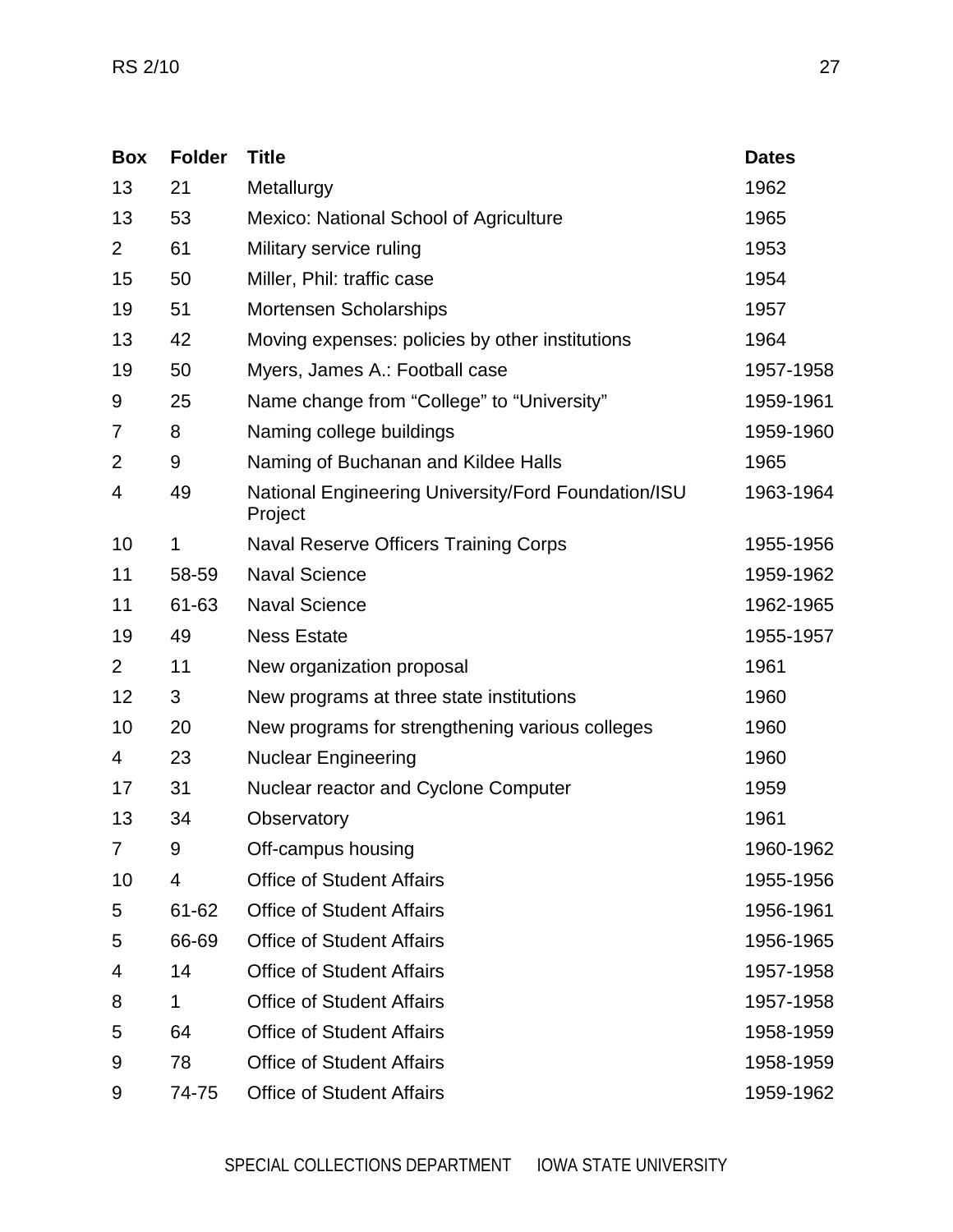| <b>Box</b>     | <b>Folder</b> | <b>Title</b>                                              | <b>Dates</b> |
|----------------|---------------|-----------------------------------------------------------|--------------|
| 5              | 59            | <b>Office of Student Affairs</b>                          | 1962-1963    |
| 6              | $1 - 2$       | <b>Office of Student Affairs</b>                          | 1963-1964    |
| 19             | 48            | O'Malley letter and replies                               | 1961         |
| $\overline{2}$ | 62            | Ordnance materials research                               | 1961         |
| 13             | 22            | Outlying farms                                            | 1965         |
| 5              | 3             | Page County Conservation Farm                             | 1963         |
| 13             | 76            | <b>Parents Day</b>                                        | 1964         |
| 7              | 17            | <b>Pearson Hall dedication</b>                            | 1964         |
| 1              | 11            | <b>Personnel information: President's Office</b>          | undated      |
| 11             | 37            | Peru Project                                              | 1961-1963    |
| 7              | 28            | Petersen Fountain (Memorial Union)                        | 1942-1961    |
| 13             | 79            | Phi Kappa Phi Honorarium policy                           | 1955         |
| 15             | 54            | Photograph (1 b/w)                                        | undated      |
| $\overline{2}$ | 68            | Photographs (4 b/w)                                       | undated      |
| 10             | 6             | <b>Physical Plant Department</b>                          | 1955-1956    |
| 14             | 38-40         | <b>Physical Plant Department</b>                          | 1960-1965    |
| 9              | 84            | Policy on Off-Campus Speakers                             | undated      |
| 7              | 27            | <b>Political policies</b>                                 | 1957-1964    |
| 1              | 18            | Portrait                                                  | 1965         |
| 16             | 13            | Position inquiries                                        | 1961         |
| 6              | 41            | Position inquiry                                          | 1959         |
| 15             | 47            | Post Office: Communist propaganda mail policy             | 1955         |
| 13             | 35            | <b>Power Plant</b>                                        | 1957         |
| 12             | 31            | <b>Presidents and Provosts</b>                            | 1962-1964    |
| $\overline{2}$ | 66            | President's Commission on Education Beyond High<br>School | 1957         |
| 7              | 19            | <b>President's Permanent Objective Committee</b>          | 1960         |
| 18             | 22            | President's Reception (annual)                            | 1953-1954    |
| 14             | 58            | President's Reception (annual)                            | 1958-1962    |
| 19             | 10            | Prince Albert of Belgium visit, October 14, 1955          | 1955         |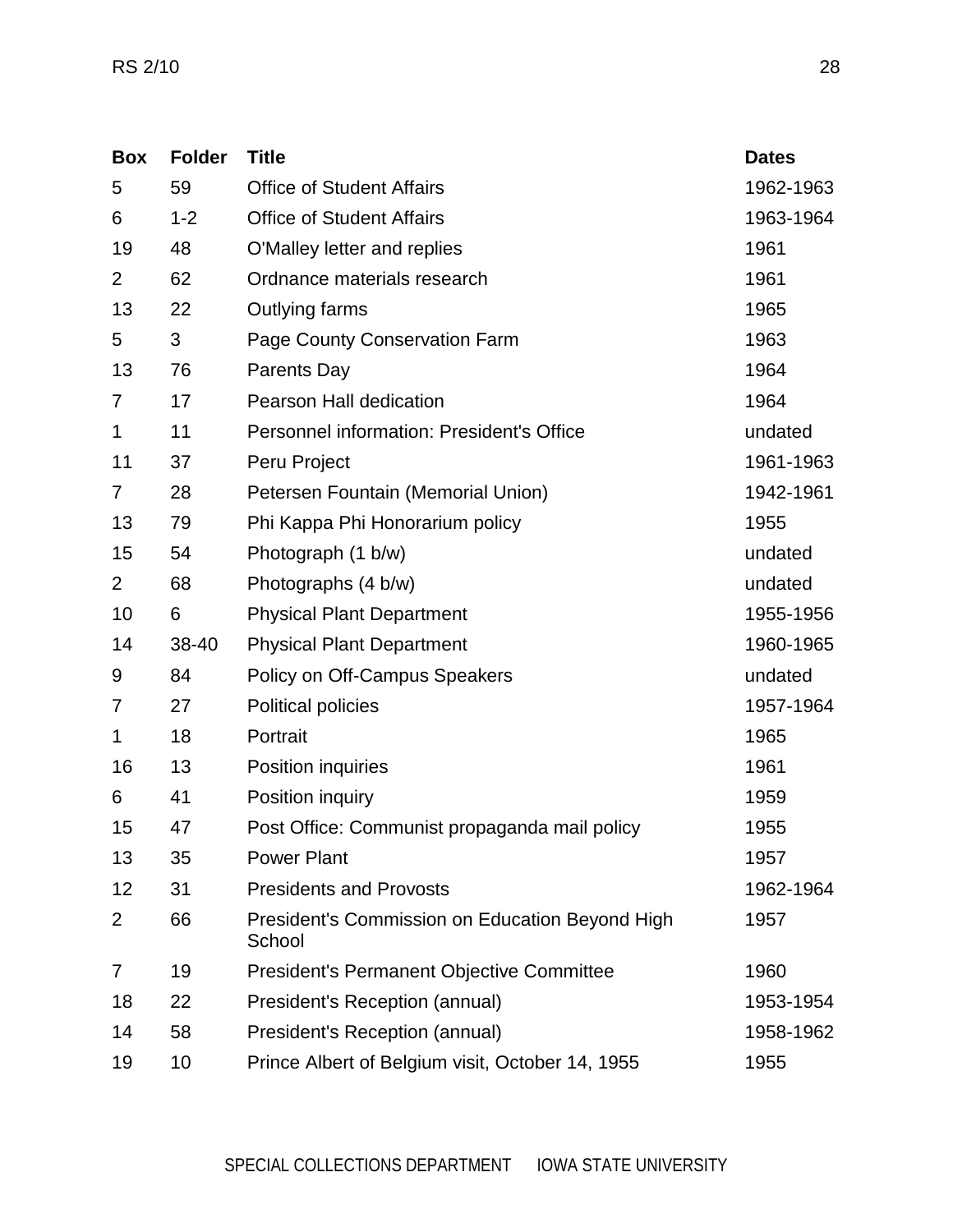| <b>Box</b>     | <b>Folder</b>  | <b>Title</b>                                                                                                                      | <b>Dates</b>     |
|----------------|----------------|-----------------------------------------------------------------------------------------------------------------------------------|------------------|
| $\overline{2}$ | 12             | Proposal for location of Animal Disease Research<br>Laboratory                                                                    | 1956             |
| $\overline{2}$ | 72             | Proposals for the Improvement of the University<br><b>Staff counts</b>                                                            | 1958             |
| Map<br>case    | C409<br>D003   | Proposed pedestrian overhead plans and major street<br>plans concerned with the widening of Lincoln Way (9)<br>oversize drawings) | 1954,<br>undated |
| $\overline{2}$ | 13             | <b>Publications</b>                                                                                                               | 1951-1964        |
| 7              | 29             | Publicity                                                                                                                         | 1953-1959        |
| 14             | 59             | Publicity, News items                                                                                                             | 1952-1965        |
| 16             | 12             | Questionnaires                                                                                                                    | 1954             |
| 17             | 5              | Questionnaires                                                                                                                    | 1956-1966        |
| 1              | 42             | Radio and television talks                                                                                                        | 1953-1958        |
| 8              | 11             | Radiological monitoring                                                                                                           | 1957             |
| 10             | 17             | "Reasons for Iowa State's Offering Programs in Social<br><b>Sciences and Humanities"</b>                                          | undated          |
| 16             | 40             | Regents universities reports                                                                                                      | 1959-1962        |
| 10             | 8              | Registrar                                                                                                                         | 1955-1956        |
| 12             | 13             | Registrar                                                                                                                         | 1957-1958        |
| 14             | 34             | Registrar                                                                                                                         | 1962-1963        |
| 8              | $7 - 8$        | Registrar                                                                                                                         | 1963-1964        |
| 14             | 37             | Registrar                                                                                                                         | 1964-1965        |
| 10             | 9              | <b>Religion in Life Week</b>                                                                                                      | 1955-1956        |
| 3              | 6              | Religion in Life Week                                                                                                             | 1959-1960        |
| 13             | 43             | <b>Religion in Life Week</b>                                                                                                      | 1964-1965        |
| 12             | $\overline{7}$ | Report of the VEISHEA Evaluation Committee                                                                                        | 1954             |
| 2              | 38             | Report on the Need for Mental Health Counseling at the<br><b>Iowa State College</b>                                               | 1956             |
| 16             | $\overline{7}$ | Report: "Supporting Information Concerning the Iowa<br>State College Budget Requests"                                             | 1958             |
| 9              | 62             | <b>Research Center land problems</b>                                                                                              | 1953-1954        |
| 10             | 10             | Residence halls                                                                                                                   | 1955-1956        |
| 13             | $7 - 9$        | Residence halls                                                                                                                   | 1955-1962        |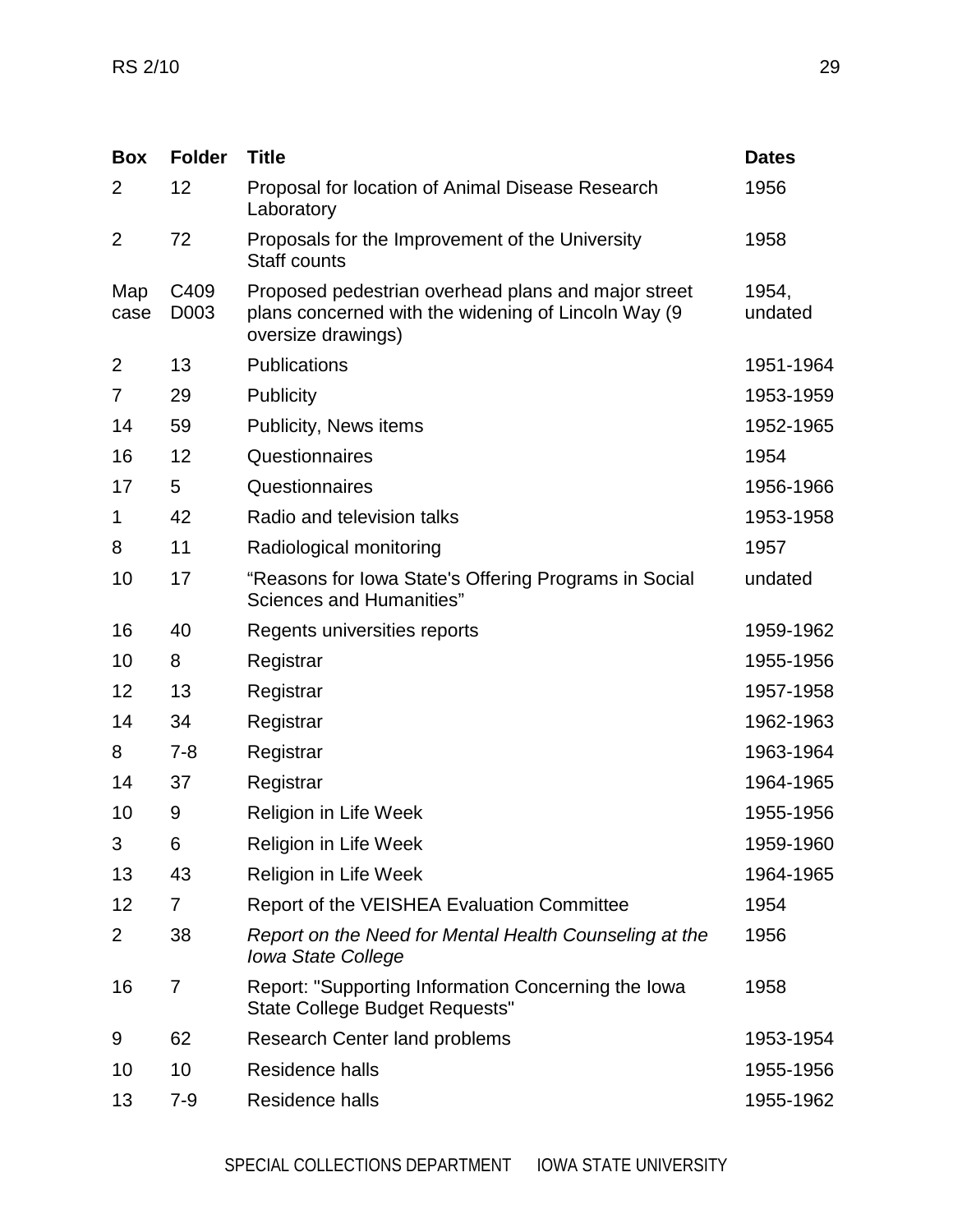| <b>Box</b> | <b>Folder</b> | <b>Title</b>                                                                       | <b>Dates</b> |
|------------|---------------|------------------------------------------------------------------------------------|--------------|
| 12         | 18            | Residence halls                                                                    | 1963-1964    |
| 13         | 47            | Residence halls                                                                    | 1964-1965    |
| 13         | 36            | Resident halls housing policy (referring to non-<br>discrimination)                | 1961         |
| 17         | 44            | Resignations of tenure staff                                                       | 1961-1964    |
| 1          | 20            | Retirement                                                                         | 1964-1967    |
| 13         | 44            | <b>Retirement legislation</b>                                                      | 1964-1965    |
| 13         | 10            | Retirement letters to staff                                                        | 1954-1963    |
| 12         | 27            | <b>ROTC Committee</b>                                                              | 1958-1960    |
| 11         | 55            | <b>ROTC Committee</b>                                                              | 1961-1962    |
| 15         | 34            | <b>ROTC: threatening letter</b>                                                    | 1955         |
| 19         | 44            | Russian farmers visit                                                              | 1955         |
| 19         | 45            | <b>Russian Student Exchange</b>                                                    | 1960         |
| 19         | 46            | <b>Russian students invitation</b>                                                 | 1955-1956    |
| 5          | 8             | <b>Safety Council</b>                                                              | 1963-1964    |
| 10         | 25            | Salary comparisons: ISU and Land grant institutions of<br>the North Central Region | 1960-1961    |
| 11         | 8             | <b>Scholarship Committee</b>                                                       | 1963-1964    |
| 5          | 60            | Scholarship studies                                                                | 1953-1957    |
| 17         | 39            | Science - Air Force ROTC, Col. Elwyn Quinn                                         | 1960-1961    |
| 20         | 25            | <b>Science Division</b>                                                            | 1955-1956    |
| 20         | 30-31         | Science Division: departmental correspondence                                      | 1955-1956    |
| 19         | 25-26         | Science: Air ROTC, Col. Elwyn Quinn                                                | 1959-1961    |
| 19         | 24            | Science: Air ROTC, Col. Joseph Sage                                                | 1963-1964    |
| 19         | 22            | Science: Air ROTC, Lt. Col. Joseph Sage                                            | 1964-1965    |
| 9          | 85            | Science: East Hall addition                                                        | 1964         |
| 15         | 29            | Science: Military ROTC, Col. David Keisler                                         | 1963-1964    |
| 15         | 26            | Science: Military ROTC, Col. David S. Keisler                                      | 1964-1965    |
| 17         | 26-28         | Science: Military Science, Col. David Keisler                                      | 1962-1965    |
| 17         | 22            | Science: Military Science, Col. Henry Ebel                                         | 1959-1960    |
| 17         | 24-25         | Science: Military Science, Col. Henry Ebel                                         | 1960-1962    |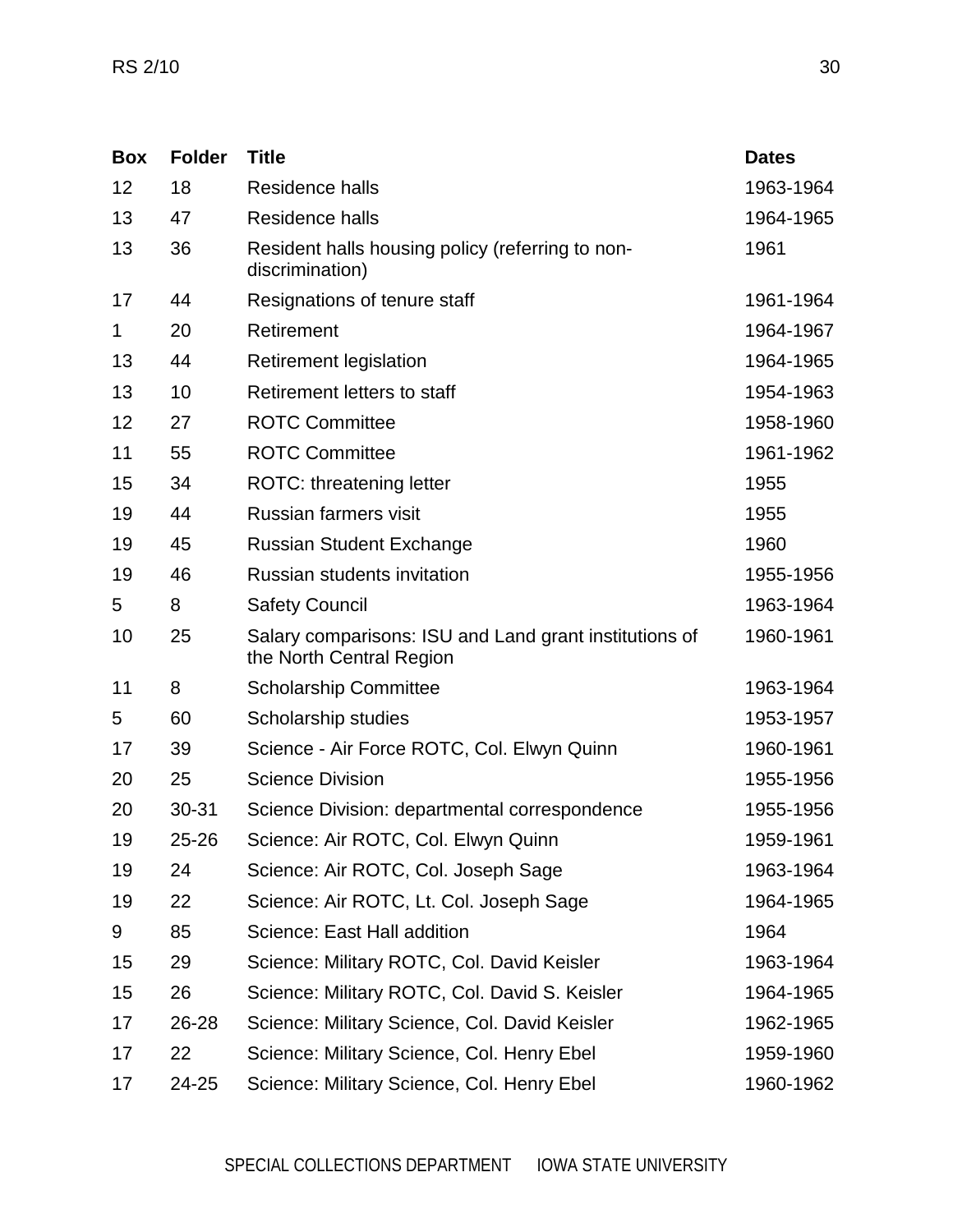| <b>Box</b>     | <b>Folder</b> | <b>Title</b>                                             | <b>Dates</b>     |
|----------------|---------------|----------------------------------------------------------|------------------|
| 17             | $20 - 21$     | Science: Military Science, Col. Wayne Hardman            | 1954-1958        |
| 15             | 30            | Science: Military Science, Col. Wayne Hardman            | 1956-1958        |
| 15             | 33            | Science: Military, Col. Henry W. Ebel                    | 1961-1962        |
| 15             | 27-28         | Science: Naval ROTC, Col. Coste                          | 1963-1965        |
| 15             | 31            | Science: Naval Science, Col. Victor Harwick              | 1962-1963        |
| 9              | 26            | Secretary of State Dulles visit                          | 1956             |
| 5              | 24            | Semester v. Quarter                                      | 1961             |
| $\overline{2}$ | 15            | Senate file regarding Iowa State name change             | undated          |
| 17             | 30            | Service Building addition proposal                       | 1959             |
| 20             | 24            | Short courses                                            | 1955-1956        |
| $\overline{2}$ | 43            | Short courses                                            | 1961-1962        |
| $\overline{2}$ | 55            | Soil Conservation Society of America                     | 1960-1961        |
| 4              | 43            | Soil testing data                                        | 1963             |
| 13             | 37            | Space and Schedules                                      | 1961-1962        |
| 9              | 63            | Special items                                            | 1962             |
| 5              | 17            | Squaw Creek and Skunk River flood control                | 1964-1965        |
| 12             | 55            | Staff convocations and alumni meetings                   | 1953-1965        |
| 5              | 16            | Stange Road development                                  | 1964             |
| 17             | 29            | <b>Stange Road underpass</b>                             | 1961-1962        |
| 13             | 80            | <b>State Board of Regents Finance Committee</b>          | 1957-1958        |
| 10             | 24            | State Board of Regents progress report                   | 1960             |
| 20             | 27            | <b>Statistical Laboratory</b>                            | 1955-1956        |
| 17             | $1 - 4$       | <b>Statistical Laboratory</b>                            | 1961-1965        |
| 17             | 47            | <b>Statistics Department</b>                             | 1962-1965        |
| 8              | 15            | Stibestrol reports                                       | 1956,<br>undated |
| 18             | 7             | Stilbestrol                                              | 1959-1960        |
| 9              | 86            | <b>Stilbestrol</b>                                       | 1964             |
| $\overline{2}$ | 40            | Stilbestrol in cattle feeds: articles and correspondence | 1954-1959        |
| 14             | 60            | Strengthening new programs                               | 1963-1964        |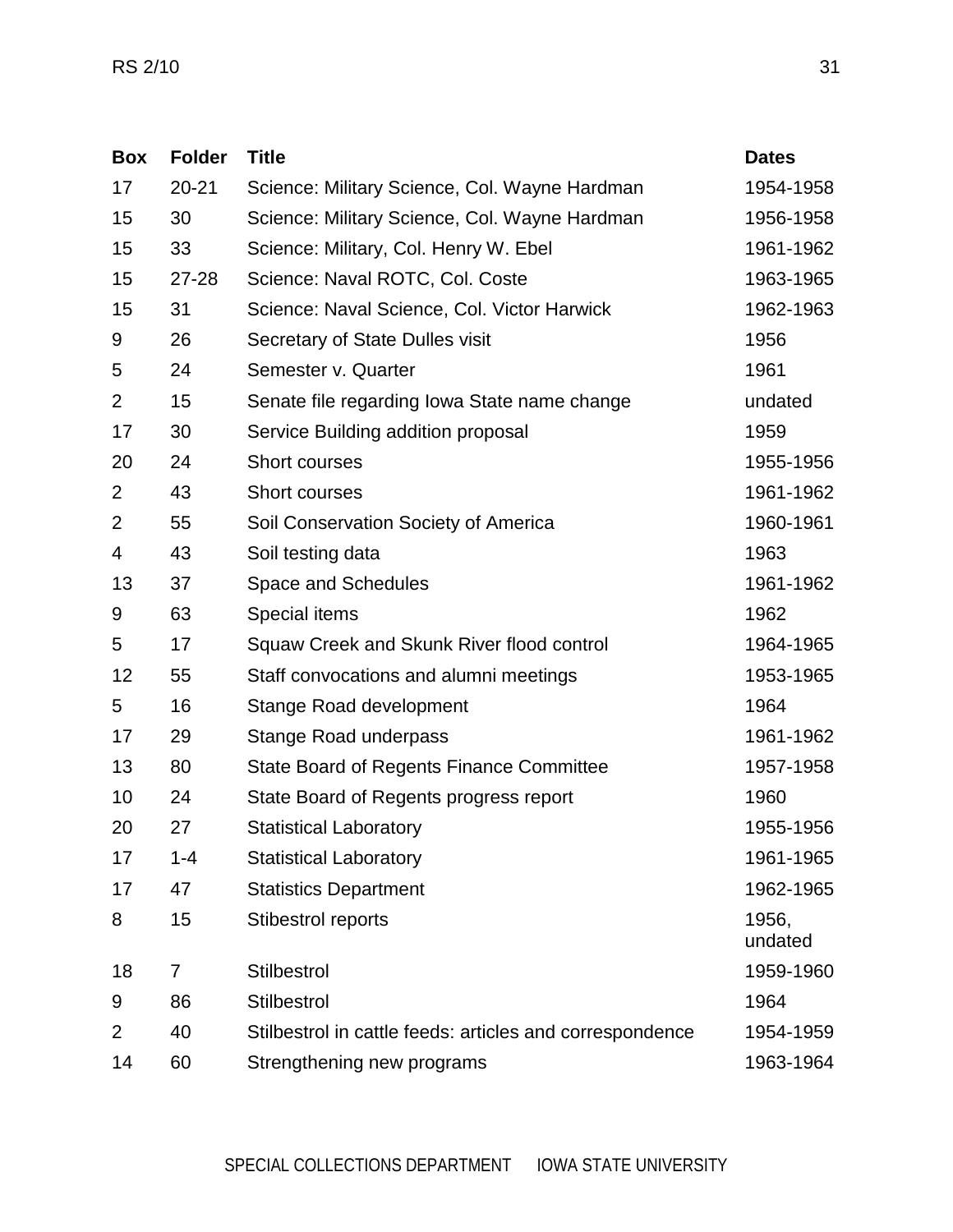| <b>Box</b>     | <b>Folder</b>  | <b>Title</b>                                                                                                    | <b>Dates</b> |
|----------------|----------------|-----------------------------------------------------------------------------------------------------------------|--------------|
| 10             | 59             | <b>Student Committee on Racial Equality (SCORE)</b><br>correspondence                                           | 1962         |
| 20             | 28             | <b>Student Health Service</b>                                                                                   | 1955-1956    |
| 20             | 32             | <b>Student Loan Office</b>                                                                                      | 1955-1956    |
| 9              | 36             | <b>Student Loans</b>                                                                                            | 1963-1964    |
| 13             | 38             | Student Project for Amity among Nations (SPAN)                                                                  | 1963-1964    |
| 5              | 15             | Student Project for Amity among Nations (SPAN)<br>proposal                                                      | 1964         |
| 17             | 45             | <b>Summary of Promotions</b>                                                                                    | 1950-1959    |
| 12             | $\overline{2}$ | <b>Summary of Short Courses</b>                                                                                 | 1962-1963    |
| 15             | 1              | Summary reports, three state institutions                                                                       | 1960         |
| 13             | 46             | <b>Survey of Scientific Professional Personnel</b>                                                              | 1960-1961    |
| 10             | 47             | <b>Survival Plan Review Committee</b>                                                                           | 1961         |
| 12             | 52             | <b>Sweeney Hall Dedication</b>                                                                                  | 1964         |
| $\overline{2}$ | 65             | Swine boar testing                                                                                              | 1956         |
| 9              | 71             | Swine Breeding Project (Ankeny)                                                                                 | 1956         |
| 4              | 21             | Tabulation of earned degrees (Regents' institutions)                                                            | 1959         |
| $\overline{2}$ | 75-76          | <b>Teacher Education</b>                                                                                        | 1962-1964    |
| 18             | 6              | <b>Teacher Education Accreditation</b>                                                                          | 1960-1961    |
| 15             | 15             | Teacher Education: Lagomarcino, V.S. (Director)                                                                 | 1964-1965    |
| 16             | 9              | <b>Teacher Education: National Council for Accreditation of</b><br><b>Teacher Education (NCATE) controversy</b> | 1960-1964    |
| 18             | 5              | Teacher placement                                                                                               | 1956-1957    |
| 8              | 13             | Telephones                                                                                                      | 1961         |
| 5              | 31             | <b>Telescope</b>                                                                                                | 1960         |
| 8              | 39             | "Television at Iowa State: A Report to the State Board of<br>Regents"                                           | 1958         |
| 5              | 33             | <b>Television Committee</b>                                                                                     | 1959         |
| 8              | 3              | Tenure statements                                                                                               | 1964         |
| 14             | 49             | Ten-year projection of faculty and salary needs                                                                 | 1961-1962    |
| 20             | 23             | The Iowan: May Issue on Iowa State College                                                                      | 1958         |
| 9              | 15             | <b>Traffic Appeals Committee</b>                                                                                | 1963-1964    |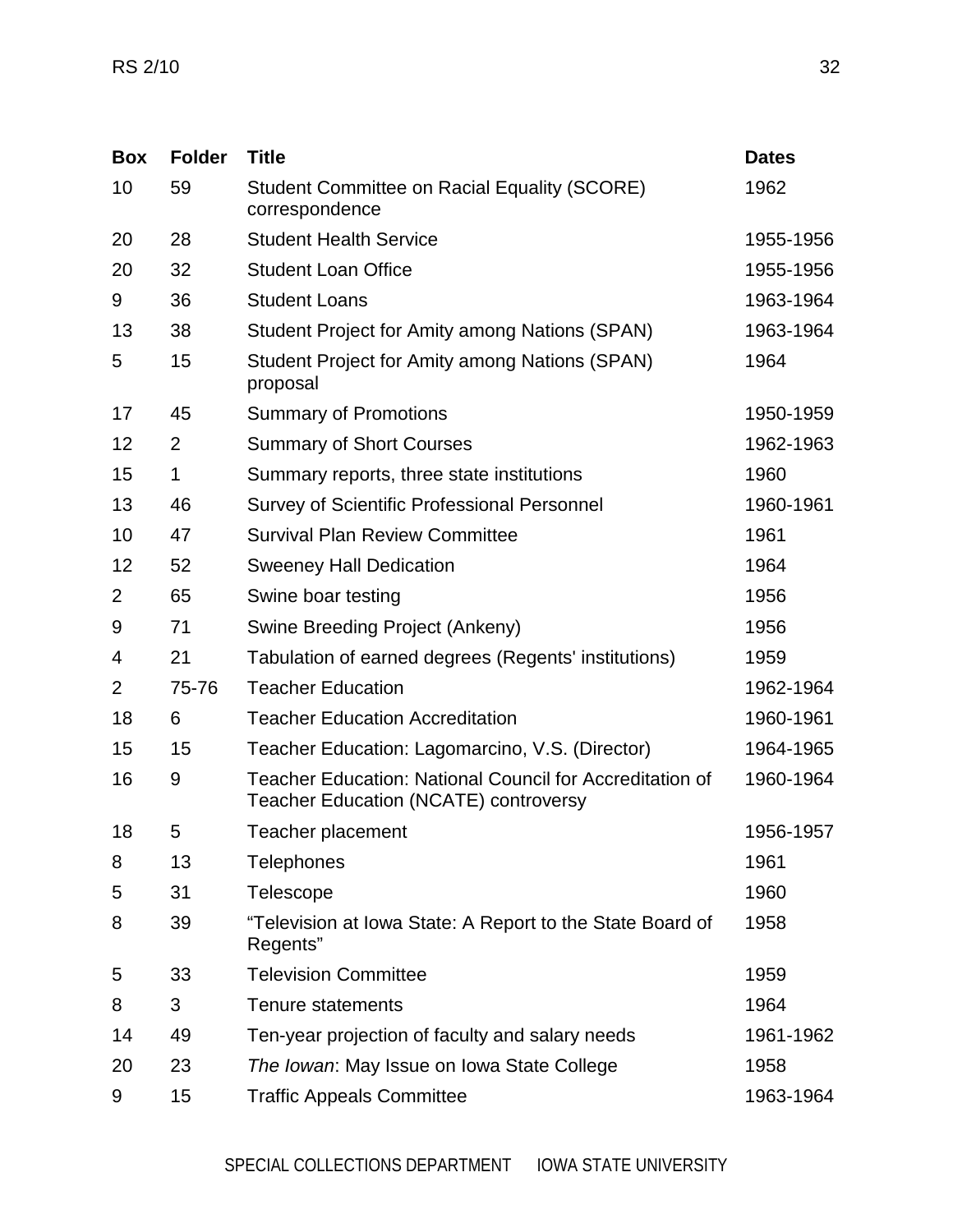| <b>Box</b>     | <b>Folder</b>  | <b>Title</b>                                                           | <b>Dates</b> |
|----------------|----------------|------------------------------------------------------------------------|--------------|
| 6              | 67             | <b>Traffic Committee</b>                                               | 1962-1963    |
| 9              | $16 - 17$      | <b>Traffic Committee</b>                                               | 1962-1964    |
| 9              | 9              | <b>Traffic Committee</b>                                               | 1964-1965    |
| 7              | 45             | University Committee on Travel Grants                                  | 1958-1960    |
| 5              | 18             | <b>University Curriculum Committee</b>                                 | 1963-1965    |
| 1              | 15             | <b>University Development Director</b>                                 | 1965, 1967   |
| 5              | 63             | <b>University Radiation Safety Committee</b>                           | 1955-1963    |
| $\overline{2}$ | 33             | Use of facilities                                                      | 1949-1955    |
| 10             | 30             | Use of facilities, student costs, and class size                       | 1960         |
| 7              | 10             | Value of research                                                      | 1954-1955    |
| 20             | 35             | <b>VEISHEA</b>                                                         | 1955-1956    |
| $\overline{2}$ | 86-88          | <b>VEISHEA</b>                                                         | 1961-1964    |
| 7              | 11             | Vice President for Academic Affairs                                    | 1961-1965    |
| $\overline{2}$ | 19-25          | Visitor's Day                                                          | 1959-1964    |
| 20             | 39             | Ward system                                                            | 1955-1956    |
| 11             | 53             | <b>Water Resources Institute</b>                                       | 1964         |
| 5              | $\overline{2}$ | Welfare of Iowa agriculture: letter to the Board of Regents            | 1957         |
| 8              | 49             | <b>WOI</b>                                                             | 1958-1959    |
| 8              | 51-57          | <b>WOI</b>                                                             | 1959-1964    |
| 16             | 28             | WOI General Manager: Mulhall, Robert B.                                | 1963-1965    |
| 11             | 17             | <b>WOI Political Telecasting Policy</b>                                | 1949 circa   |
| 8              | 46-47          | <b>WOI Radio and Television Education</b>                              | 1957-1958    |
| 14             | $13 - 15$      | <b>WOI Radio and Television Education</b>                              | 1959-1962    |
| 8              | 58-59          | <b>WOI Report</b>                                                      | 1958         |
| 8              | 44             | WOI tax case                                                           | 1955         |
| 19             | 47             | WOI: AM FM TV - Hull, R. B.                                            | 1955-1956    |
| 8              | 45             | <b>WOI: Board of Regents</b>                                           | 1955-1956    |
| 8              | 43             | WOI: Hull, R.B.                                                        | 1954-1955    |
| 18             | 20             | WOI: Mulhall, Robert                                                   | 1962-1963    |
| 8              | 40             | WOI: Rib Mountain, Inc. actions re: Channel 11 revision,<br>Des Moines | 1955-1956    |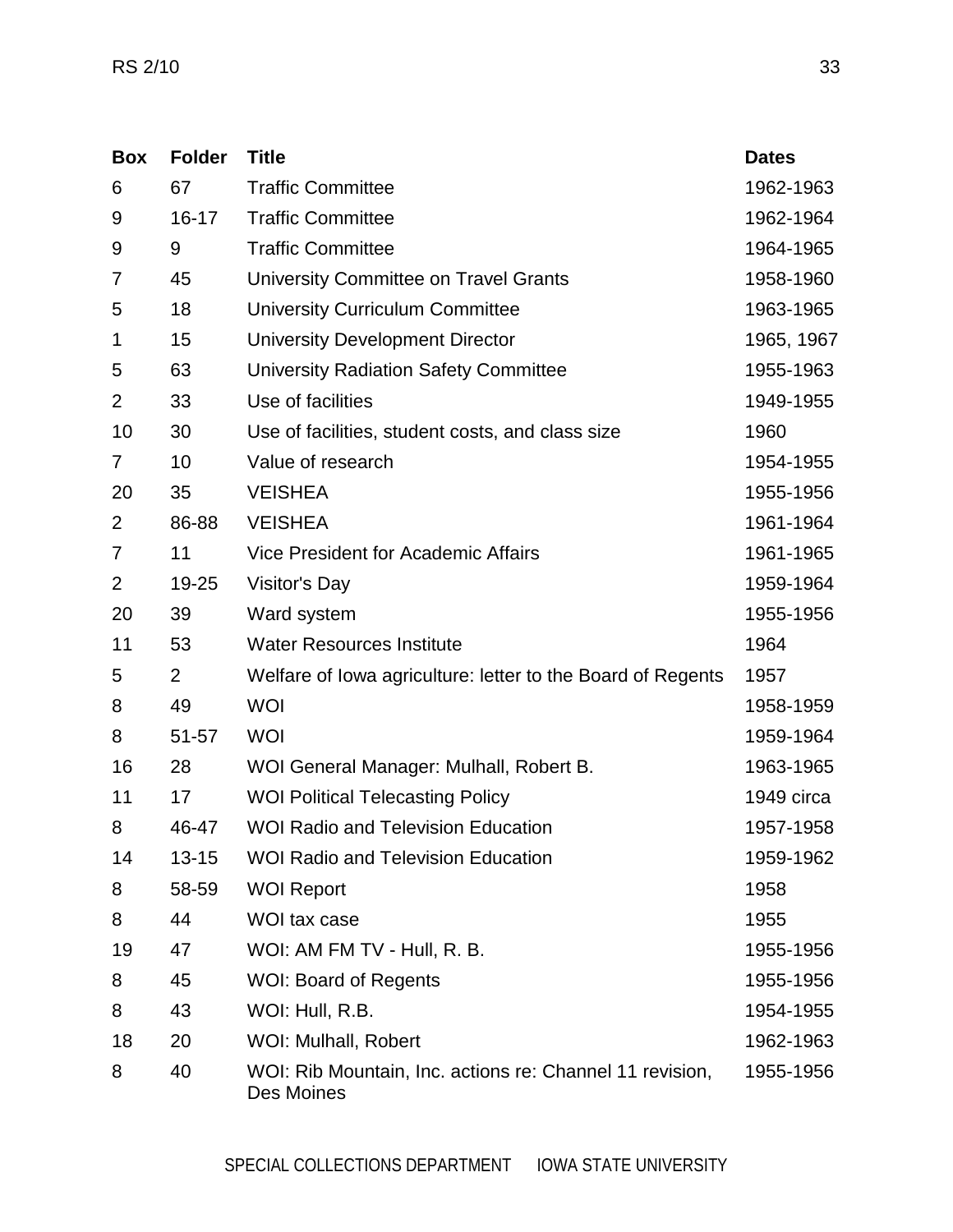| <b>Box</b> | <b>Folder</b> | <b>Title</b>                       | <b>Dates</b> |
|------------|---------------|------------------------------------|--------------|
| 8          | 41-42         | <b>WOI-TV</b>                      | 1953-1954    |
| 8          | 48            | <b>WOI-TV</b>                      | 1958-1964    |
| 16         | 4             | WOI-TV political campaign policies | 1956         |
| 20         | 37            | Women's Day                        | 1955-1956    |
| 11         | $15 - 16$     | Women's Day                        | 1958-1961    |
| 4          | 22            | Women's Physical Education major   | 1957         |
| 20         | 40-41         | <b>YMCA</b>                        | 1955-1956    |
| 15         | 8             | <b>YMCA</b>                        | 1961-1962    |
| 14         | 57            | <b>YMCA</b>                        | 1962-1963    |
| 14         | 52            | <b>YMCA</b>                        | 1963-1964    |
| 14         | 53            | YMCA and YWCA                      | 1964-1965    |
| 19         | 40            | <b>YWCA</b>                        | 1961         |
| 15         | 42            | Zoology                            | 1959-1961    |
| 8          | $9 - 10$      | Zoology and Entomology             | 1960-1961    |

<span id="page-33-0"></span>

| Series 5     | <b>External Affairs</b>                                                                                                                                                                                                                                                                                                                                                                                                                                                                                                                                                                                                                | 1953-1967, undated |
|--------------|----------------------------------------------------------------------------------------------------------------------------------------------------------------------------------------------------------------------------------------------------------------------------------------------------------------------------------------------------------------------------------------------------------------------------------------------------------------------------------------------------------------------------------------------------------------------------------------------------------------------------------------|--------------------|
| extent:      | 6.42 linear feet                                                                                                                                                                                                                                                                                                                                                                                                                                                                                                                                                                                                                       |                    |
| description: | This series contains materials related to matters involving entities<br>outside of Iowa State College (University). These include<br>correspondence, studies, legislation and subject files. Entities include<br>the America Association of University Professors, the Association of<br>Land Grant Colleges and Universities, the Mid-America Universities<br>Association, the North Central Association, the National Science<br>Foundation, other colleges and universities, and individuals including<br>Roswell Garst, Mamie D. Eisenhower, Edward R. Murrow, and Henry<br>Ford II. The files are arranged in alphabetical order. |                    |

## **Container list**

|    | Box Folder | Title                            | <b>Dates</b> |
|----|------------|----------------------------------|--------------|
| 13 | 40         | 25 University Presidents         | 1965         |
| 13 |            | Agriculture Water Resources Bill | 1964         |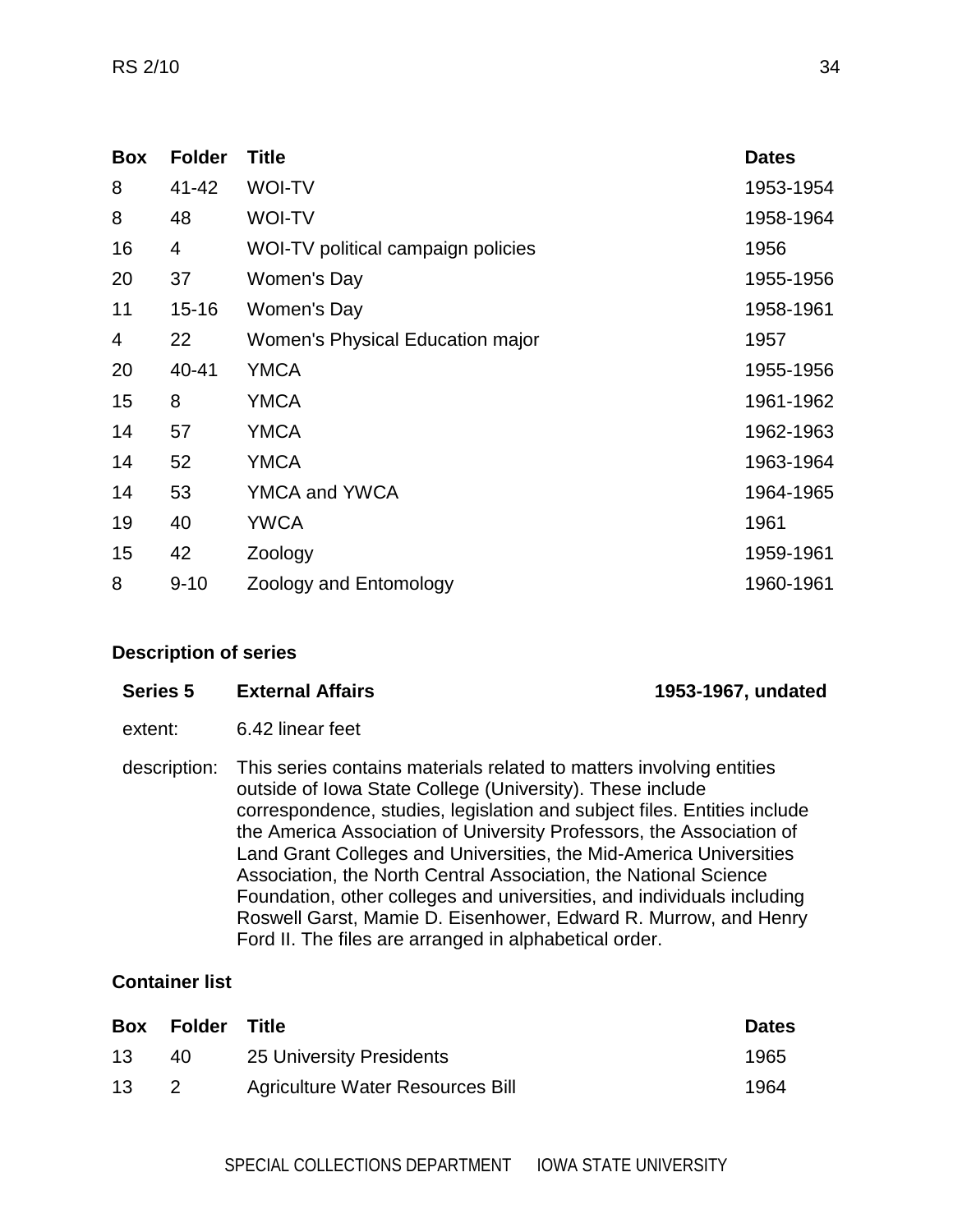| <b>Box</b>     | <b>Folder</b> | <b>Title</b>                                                                                       | <b>Dates</b> |
|----------------|---------------|----------------------------------------------------------------------------------------------------|--------------|
| 12             | 38-39         | American Association of University Professors (AAUP)                                               | 1963-1965    |
| 5              | 4             | American Association of University Professors (AAUP)                                               | 1955         |
| 7              | 44            | American Association of University Professors (AAUP)                                               | 1959-1962    |
| 5              | 45            | American Association of University Professors (AAUP)                                               | undated      |
| 10             | 70            | <b>American Council of Learned Societies</b>                                                       | 1964-1965    |
| 12             | 41            | <b>American Council on Education</b>                                                               | 1956-1957    |
| 10             | 66-69         | <b>American Council on Education</b>                                                               | 1959-1964    |
| 5              | 46            | <b>American Council on Education</b>                                                               | 1964-1965    |
| 8              | 25            | American Council on Education Institutional Projects<br>Abroad                                     | 1954-1955    |
| 5              | 43            | American Phytopathological Society                                                                 | 1956         |
| 7              | 38            | American Phytopathological Society                                                                 | 1956         |
| 12             | 40            | Ames, city of                                                                                      | 1963-1964    |
| 19             | 18            | Anamosa: United Fund, cancer research                                                              | 1960-1965    |
| 5              | 48            | <b>Associated Midwest Universities</b>                                                             | 1960         |
| 7              | 53            | <b>Associated Midwest Universities</b>                                                             | 1960-1961    |
| 3              | $14 - 22$     | Associated Midwest Universities correspondence and<br>minutes                                      | 1955-1968    |
| 15             | 32            | Association of Land-Grant Colleges and Universities                                                | 1956-1957    |
| 9              | 73            | Association of Land-Grant Colleges and Universities<br>annual meeting                              | 1963         |
| 15             | 44            | Boardman, John M.: integration issues at Florida State<br>University, clippings and correspondence | 1957         |
| 9              | 47            | <b>Boy Scouts</b>                                                                                  | 1962         |
| 10             | 31            | California and Western Conference cost and statistical<br>study                                    | 1954-1955    |
| 11             | 1             | <b>Carnegie Foundation Study</b>                                                                   | 1960-1961    |
| $\overline{2}$ | 45            | Correspondence with other universities                                                             | 1961-1962    |
| 10             | 44            | Correspondence: Argentina                                                                          | 1959         |
| 20             | 22            | Correspondence: Edward Murrow, Mamie D. Eisenhower,<br>Henry Ford II, et al.                       | 1954-1958    |
| $\overline{2}$ | 73            | Correspondence: Garst, Roswell                                                                     | 1959-1963    |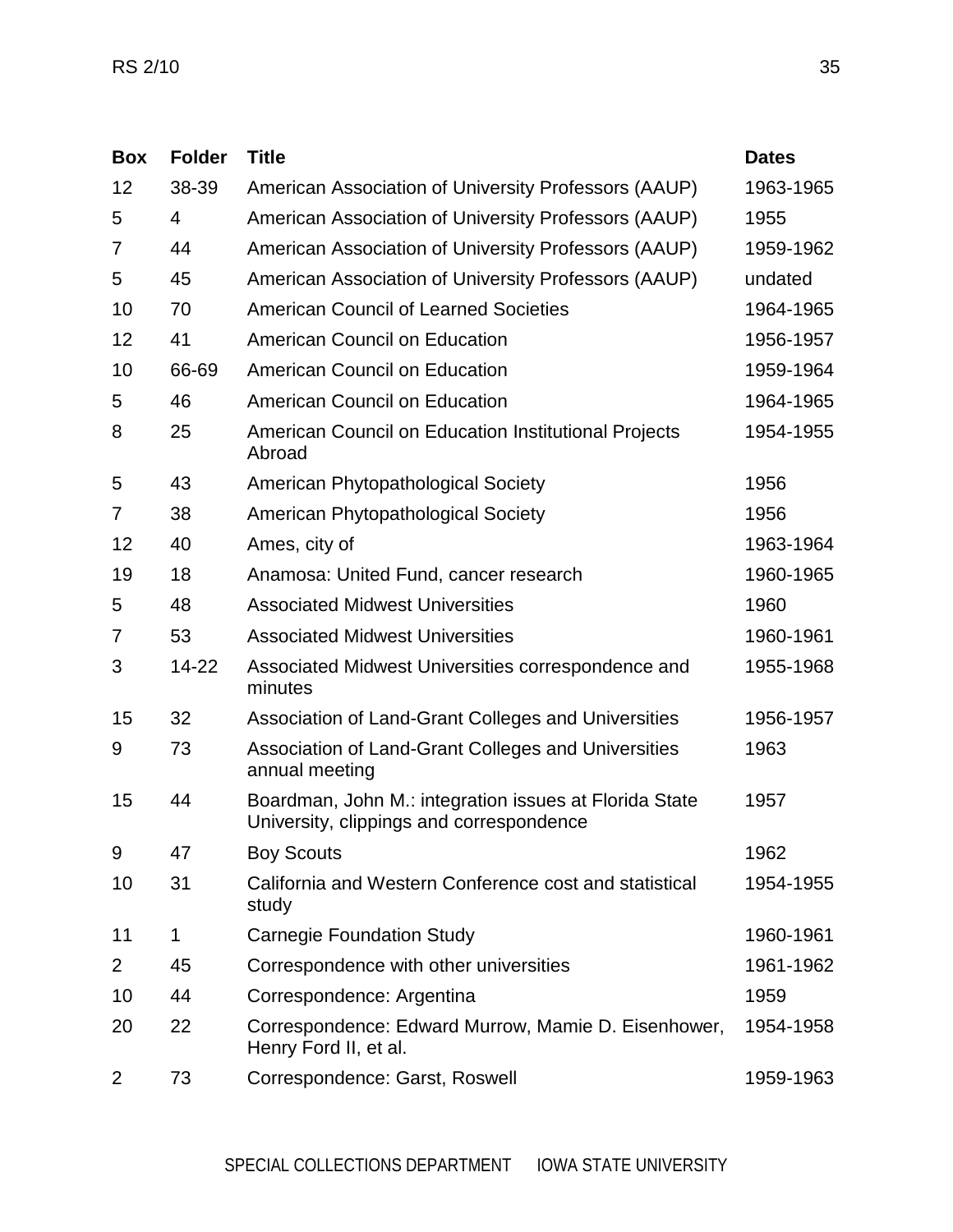| <b>Box</b>     | <b>Folder</b>  | <b>Title</b>                                                                             | <b>Dates</b> |
|----------------|----------------|------------------------------------------------------------------------------------------|--------------|
| 12             | 8              | Correspondence: Garst, Roswell                                                           | 1964         |
| 20             | 11             | Correspondence: Guatemala                                                                | 1954-1955    |
| 6              | 69             | Correspondence: Hughes, Harold E. (Governor)                                             | 1963-1964    |
| 8              | 28             | Correspondence: Loveless, Herschel C. (Governor)                                         | 1959         |
| 11             | 45             | <b>Council of Graduate Schools</b>                                                       | 1961         |
| 13             | 26             | <b>Council of Graduate Schools</b>                                                       | 1965         |
| 19             | 35-36          | <b>Council of State Governments</b>                                                      | 1955-1956    |
| 12             | 4              | <b>Council of State Governments</b>                                                      | 1963         |
| $\overline{2}$ | 26             | De Witt Lecture on Russian Education                                                     | 1957         |
| $\overline{2}$ | 48-51          | Federal legislature                                                                      | 1962-1965    |
| 9              | 69             | Federal legislature                                                                      | 1964-1965    |
| 1              | 16             | <b>Federal Reserve Bank</b>                                                              | 1959-1961    |
| 12             | 11             | <b>Ford Foundation</b>                                                                   | 1964-1965    |
| 9              | 37             | Fund for the Advancement of Education                                                    | 1956         |
| 9              | 21             | Hamilton, V. B. report                                                                   | 1956         |
| 11             | 46             | <b>Higher Education Facilities Act</b>                                                   | 1964         |
| 8              | 50             | H-R Television, Inc.                                                                     | 1958-1959    |
| 13             | 49             | Hughes, Harold E. (Governor)                                                             | 1963-1965    |
| $\overline{2}$ | 14             | Inauguration of the President of the University of the<br>Phillippines, Carlos P. Romulo | 1962-1963    |
| 9              | $2 - 3$        | Institute of International Education                                                     | 1962-1964    |
| 9              | 7              | Institute of International Education                                                     | 1964-1965    |
| 5              | 32             | Institute of Technology                                                                  | undated      |
| 11             | 48             | Iowa Association of Private Colleges and Universities                                    | 1963-1964    |
| 16             | 30-35          | Iowa College Presidents Association                                                      | 1959-1965    |
| 15             | 36             | <b>Iowa College-Community Research Center</b>                                            | 1959         |
| 11             | 28             | <b>Iowa Conference on Economic Growth and Social</b><br>Development                      | undated      |
| 10             | 29             | Iowa Legislative Research Bureau                                                         | 1960         |
| 16             | $\overline{2}$ | <b>Iowa Mental Health Authority</b>                                                      | 1958         |
| 2              | 8              | Japanese Bell of Peace and Friendship                                                    | 1962         |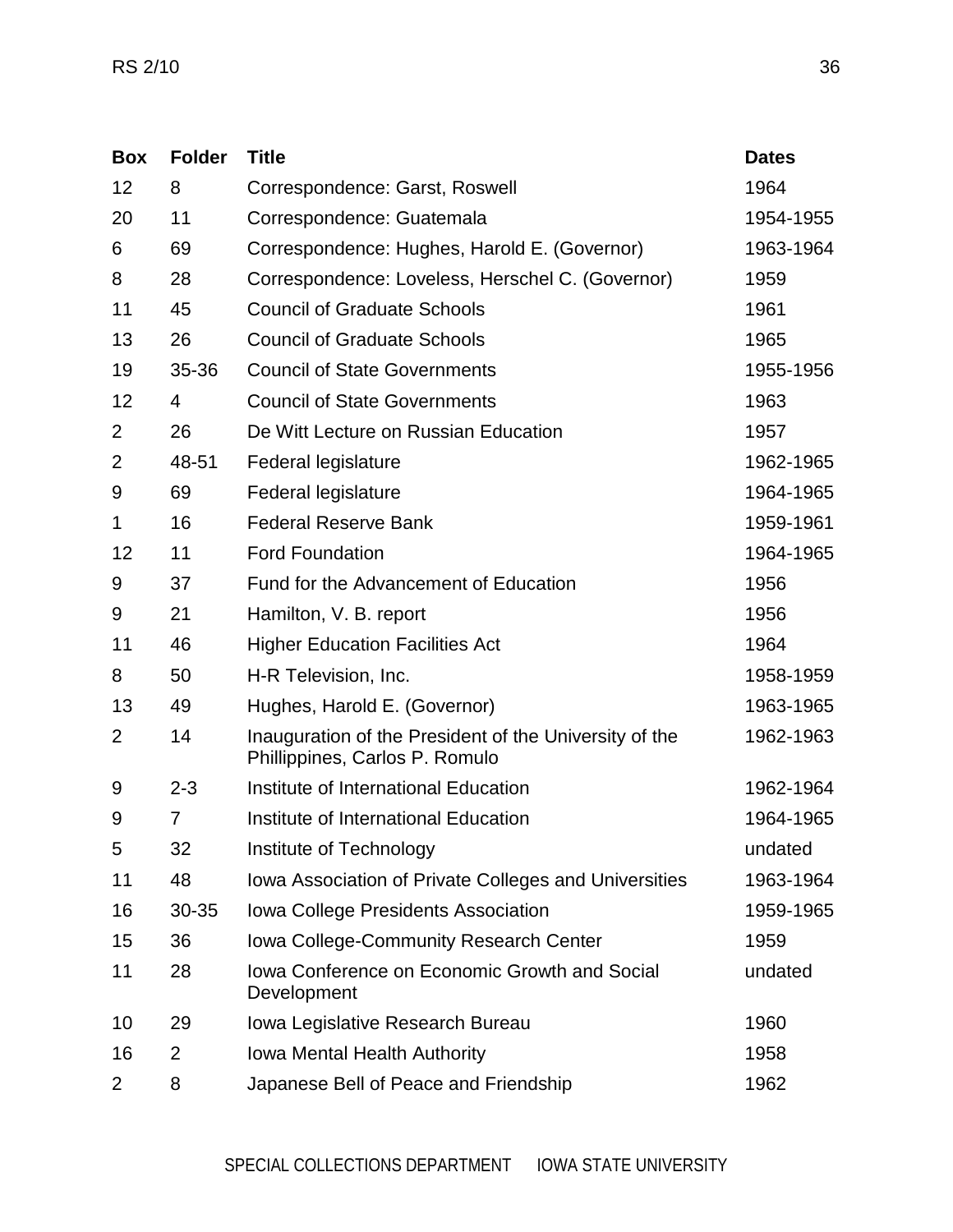| <b>Box</b> | <b>Folder</b> | <b>Title</b>                                                                  | <b>Dates</b> |
|------------|---------------|-------------------------------------------------------------------------------|--------------|
| 12         | 28            | <b>Kellogg Foundation</b>                                                     | 1957-1965    |
| 13         | 33            | Legislative budgets                                                           | 1957-1959    |
| 10         | 26            | Legislative equipment                                                         | 1960-1963    |
| 10         | 53            | Legislative information                                                       | 1963         |
| 8          | 22            | Legislative meeting                                                           | 1962         |
| 10         | 27            | Legislative requests: operating                                               | 1960         |
| 5          | 20            | Legislative visits                                                            | 1962         |
| 5          | $6 - 7$       | Legislature: county contacts                                                  | 1963-1964    |
| 15         | 12            | Legislature: federal                                                          | 1963-1964    |
| 15         | 19-21         | Legislature: state                                                            | 1960-1963    |
| 15         | $13 - 14$     | Legislature: state                                                            | 1963-1965    |
| 19         | 41            | Letter to Wall Street Journal                                                 | 1956         |
| 9          | 38            | Letters concerning legislative bills                                          | 1965         |
| 18         | 32            | <b>Mid-America State Universities Association</b>                             | 1959-1960    |
| 18         | $16 - 17$     | <b>Mid-America State Universities Association</b>                             | 1960-1961    |
| 14         | 1             | <b>Mid-America State Universities Association</b>                             | 1961-1962    |
| 14         | 43-45         | Mid-America State Universities Association                                    | 1961-1964    |
| 14         | $16 - 18$     | <b>Midwest Research Institute</b>                                             | 1955-1961    |
| 11         | $11 - 13$     | Midwest Research Institute                                                    | 1962-1965    |
| 3          | 23-28         | <b>Midwestern University Research Association</b>                             | 1956-1969    |
| 4          | $1 - 9$       | <b>Midwestern University Research Association</b>                             | 1956-1969    |
| 13         | 4             | <b>NASA</b>                                                                   | 1963-1964    |
| 14         | $21 - 22$     | <b>NASA</b>                                                                   | 1963-1965    |
| 7          | 18            | National Academy of Science: Food and Agriculture<br><b>Radiation Hazards</b> | 1959-1962    |
| 14         | 47            | <b>National Academy of Sciences</b>                                           | 1965         |
| 14         | $5-6$         | National Agricultural Extension Center for Advanced<br>Study                  | 1957-1963    |
| 18         | 19            | National Agricultural Extension Center for Advanced<br>Study                  | 1963-1964    |
| 14         | $7 - 10$      | <b>National Association of State Universities</b>                             | 1957-1963    |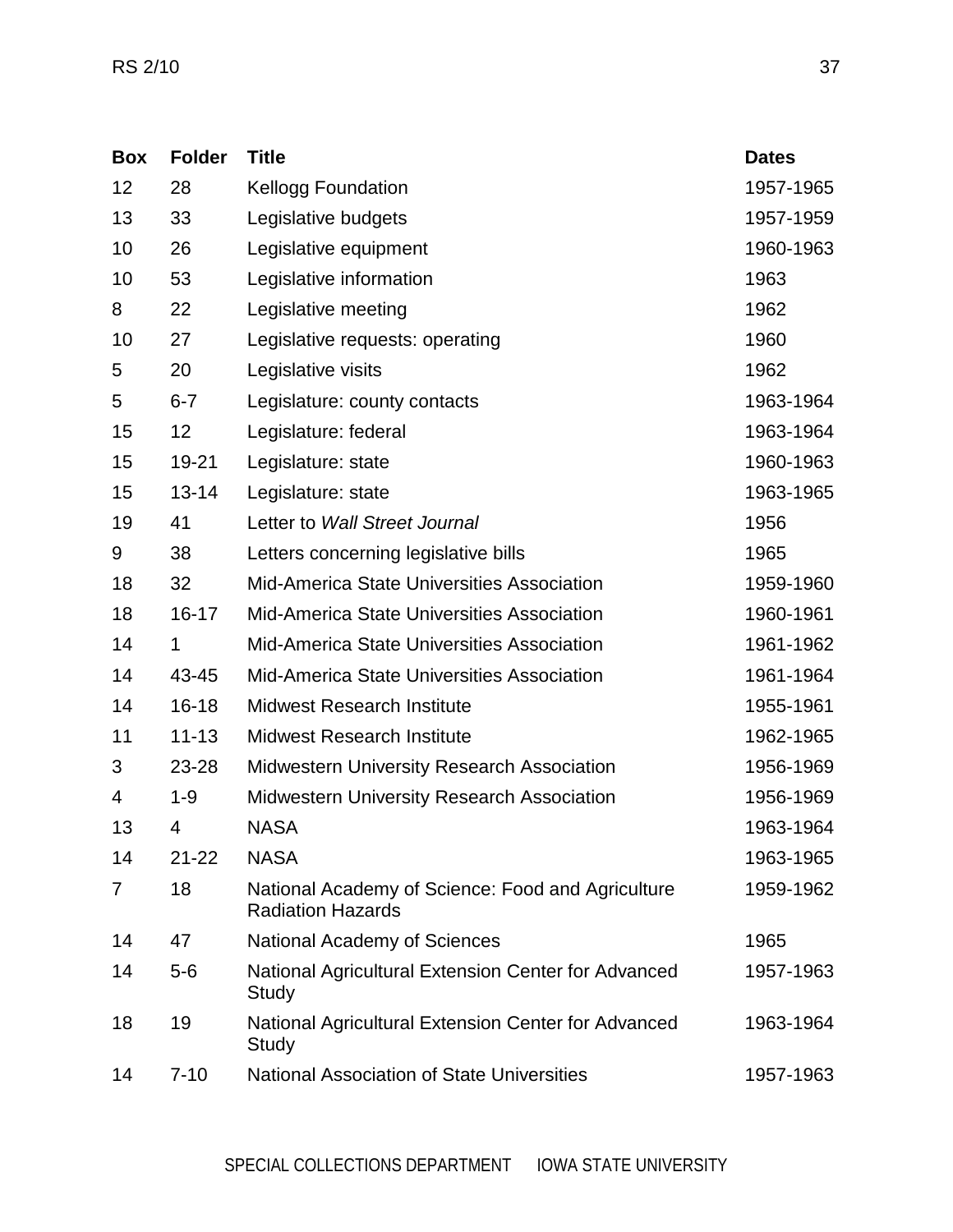| <b>Box</b>     | <b>Folder</b>  | <b>Title</b>                                                                                                                                | <b>Dates</b> |
|----------------|----------------|---------------------------------------------------------------------------------------------------------------------------------------------|--------------|
| 7              | 30             | National Commission on Accrediting                                                                                                          | 1961-1962    |
| 14             | 4              | National Commission on Accrediting                                                                                                          | 1962         |
| 11             | 68-70          | National Commission on Accrediting                                                                                                          | 1962-1965    |
| 7              | 26             | National Commission on Accrediting                                                                                                          | 1963-1964    |
| 7              | 25             | <b>National Defense Act</b>                                                                                                                 | 1959-1960    |
| 11             | 71             | <b>National Defense Act</b>                                                                                                                 | 1960-1961    |
| 13             | 54             | National Institute for Traffic Training                                                                                                     | 1953-1954    |
| 5              | 1              | <b>National Merit Scholars</b>                                                                                                              | 1963         |
| 5              | 23             | <b>National Science Foundation</b>                                                                                                          | 1958-1959    |
| 7              | 20             | <b>National Science Foundation</b>                                                                                                          | 1958-1959    |
| 7              | 23             | <b>National Science Foundation</b>                                                                                                          | 1958-1960    |
| 13             | 70-74          | <b>National Science Foundation</b>                                                                                                          | 1960-1965    |
| $\overline{2}$ | 64             | <b>National Student Association</b>                                                                                                         | 1954-1955    |
| 20             | 19             | <b>New York Alumni Association</b>                                                                                                          | 1966         |
| 7              | 31             | <b>North Central Association</b>                                                                                                            | 1954-1955    |
| 13             | 65-69          | <b>North Central Association</b>                                                                                                            | 1955-1964    |
| 10             | $\overline{2}$ | North Central Association correspondence                                                                                                    | 1955-1956    |
| 14             | 42             | North Central Association correspondence                                                                                                    | 1964-1965    |
| 13             | 75             | North Central Association review request                                                                                                    | 1963-1964    |
| 1              | 17             | Northwestern Bell Telephone                                                                                                                 | 1960         |
| 9              | 27             | Oppenheimer lecture                                                                                                                         | 1955         |
| 17             | 49             | Peace Corps                                                                                                                                 | 1961         |
| $\overline{2}$ | 74             | <b>Purdue University correspondence</b>                                                                                                     | 1960-1964    |
| 6              | 14             | <b>Rare Earths Conference</b>                                                                                                               | 1959         |
| 9              | 10             | <b>Safety Council</b>                                                                                                                       | 1956-1957    |
| 19             | 43             | Schmidt, Louis B.                                                                                                                           | 1954-1956    |
| 11             | 78             | State College of Iowa (UNI) rebuttal to State University of<br>Iowa (UI) "Educational Load Factor," and use of Cost<br><b>Figure Report</b> | 1962         |
| 9              | 57-58          | State College of Iowa (University of Northern Iowa)                                                                                         | 1961-1965    |
| 2              | 46             | State College of Iowa (University of Northern Iowa)                                                                                         | 1962-1963    |